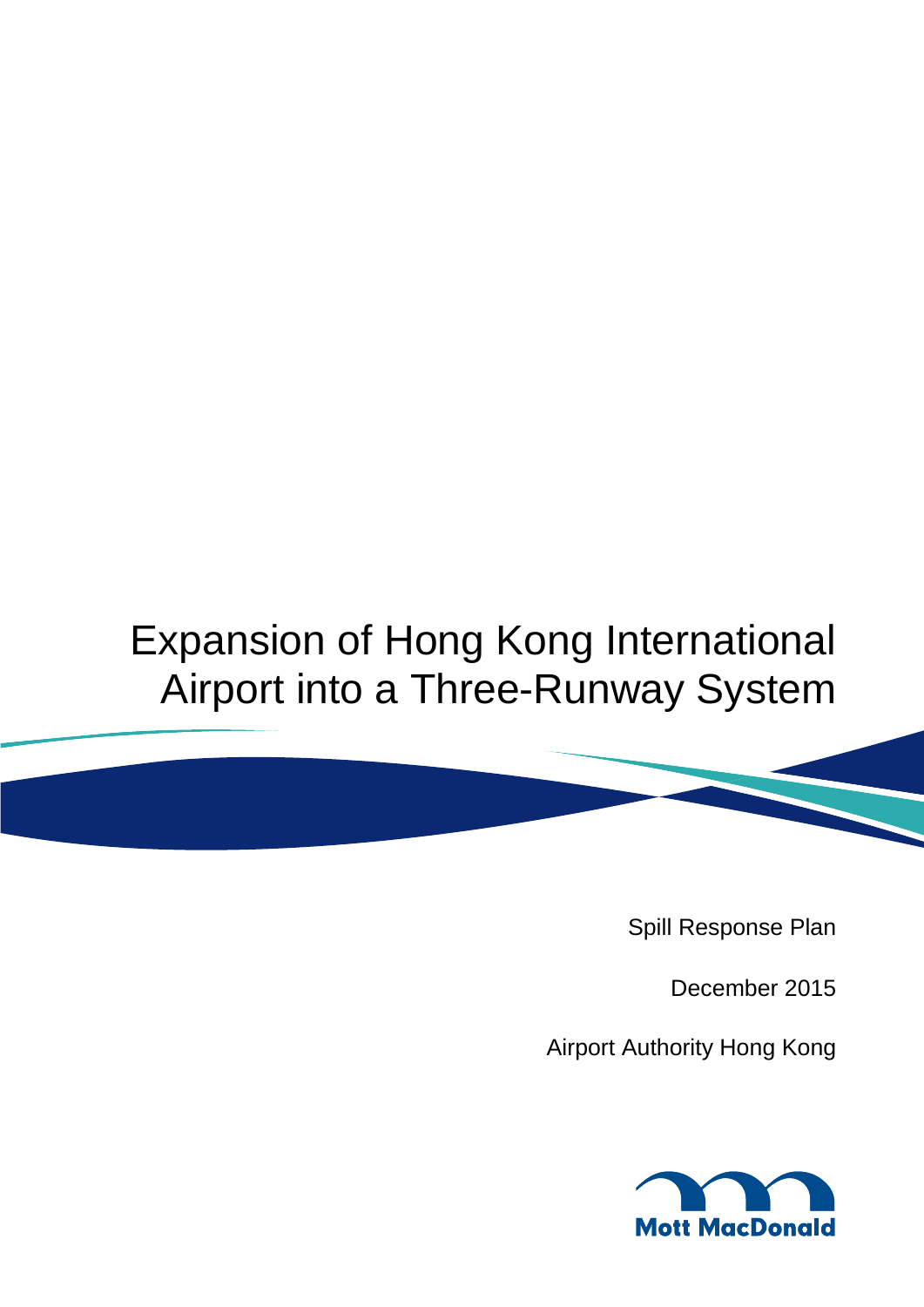### Expansion of Hong Kong International Airport into a Three-Runway System

Spill Response Plan

December 2015

Airport Authority Hong Kong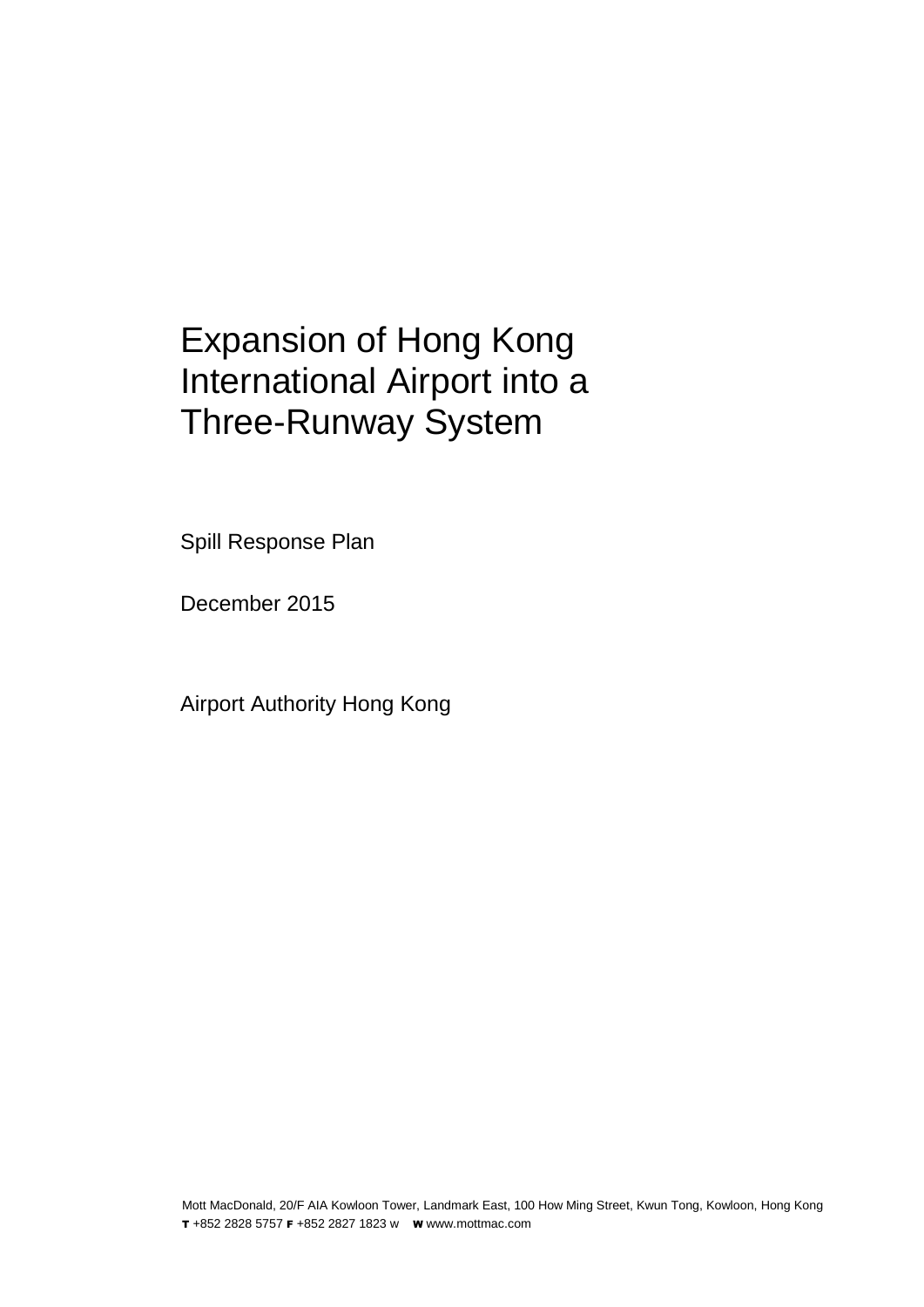This Spill Response Plan has been reviewed and certified by

the Environmental Team Leader (ETL) in accordance with

Condition 2.16 of Environmental Permit No. EP-489/2014.

**Certified by:** 

Ć  $M$  for

**Terence Kong** Environmental Team Leader (ETL) Mott MacDonald Hong Kong Limited

Date

17 December 2015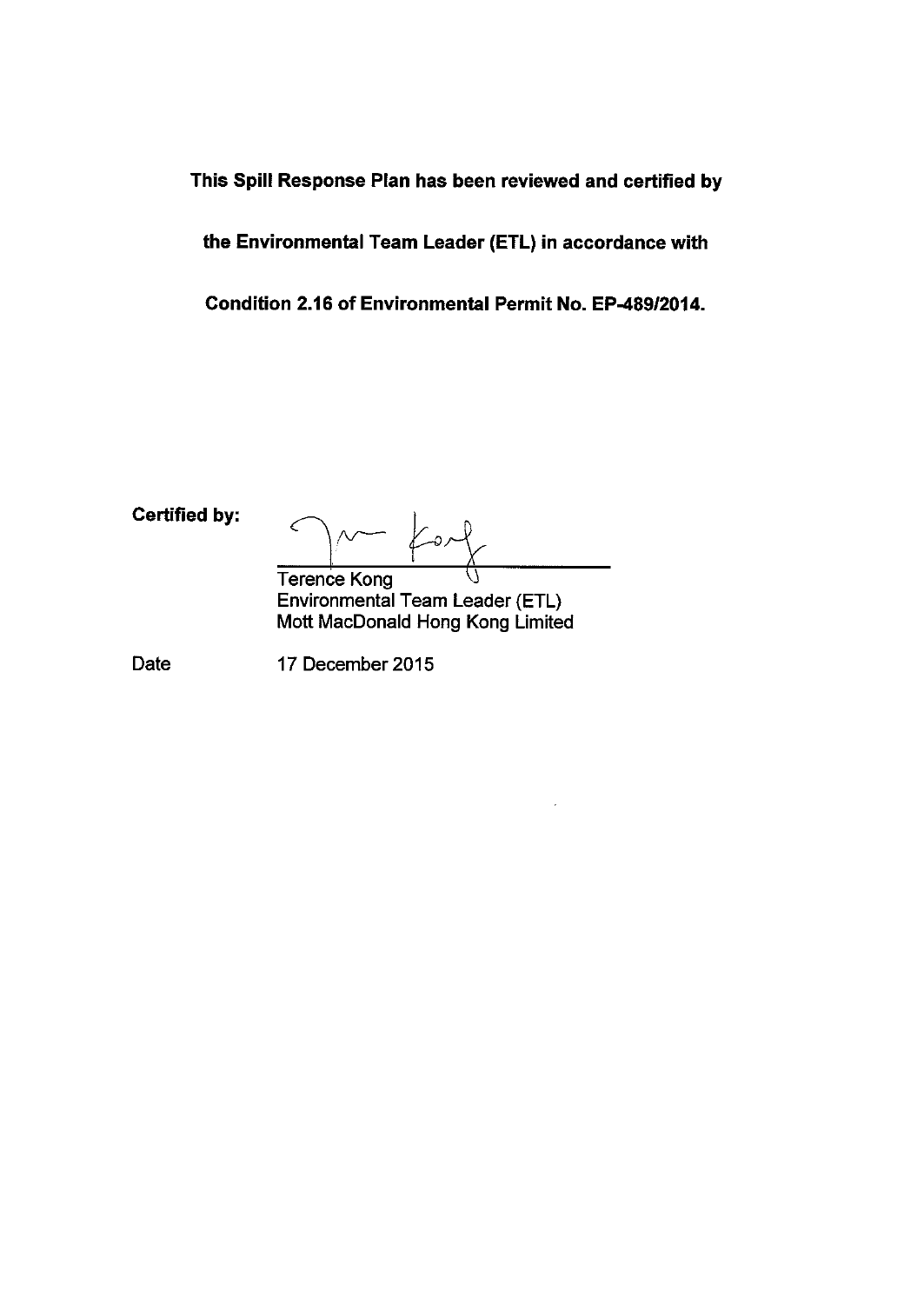

AECOM 8/F, Grand Central Plaza, Tower 2, +852 2317 7609 fax 138 Shatin Rural Committee Road, Shatin, Hong Kong 香港新界沙田鄉事會路 138 號新城 市中央廣場第 2 座 8 樓 www.aecom.com

+852 3922 9000 tel

Our Ref : 60440482/C/JCHL151218

By Email

Airport Authority Hong Kong HKIA Tower, 1 Sky Plaza Road Hong Kong International Airport Lantau, Hong Kong

Attn: Mr. Eden Ngan, Senior Manager

18 December 2015

Dear Sir,

#### **Contract No. 3102 3RS Independent Environmental Checker Consultancy Services**

#### **Spill Response Plan**

Reference is made to the Environmental Team's submission of Spill Response Plan (rev. H) under Condition 2.16 of the Environmental Permit No. EP-489/2014 which was sent to us by e-mail on the 18 December 2015.

We would like to inform you that we have no comment on the captioned plan. Therefore we write to verify the captioned submission in accordance with the requirement stipulated in Condition 1.9 of EP-489/2014.

Should you have any query, please feel free to contact our Roy Man at 39229365 or the undersigned at 39229376.

Yours faithfully, AECOM Asia Co. Ltd.

fall

Jackel Law Independent Environmental Checker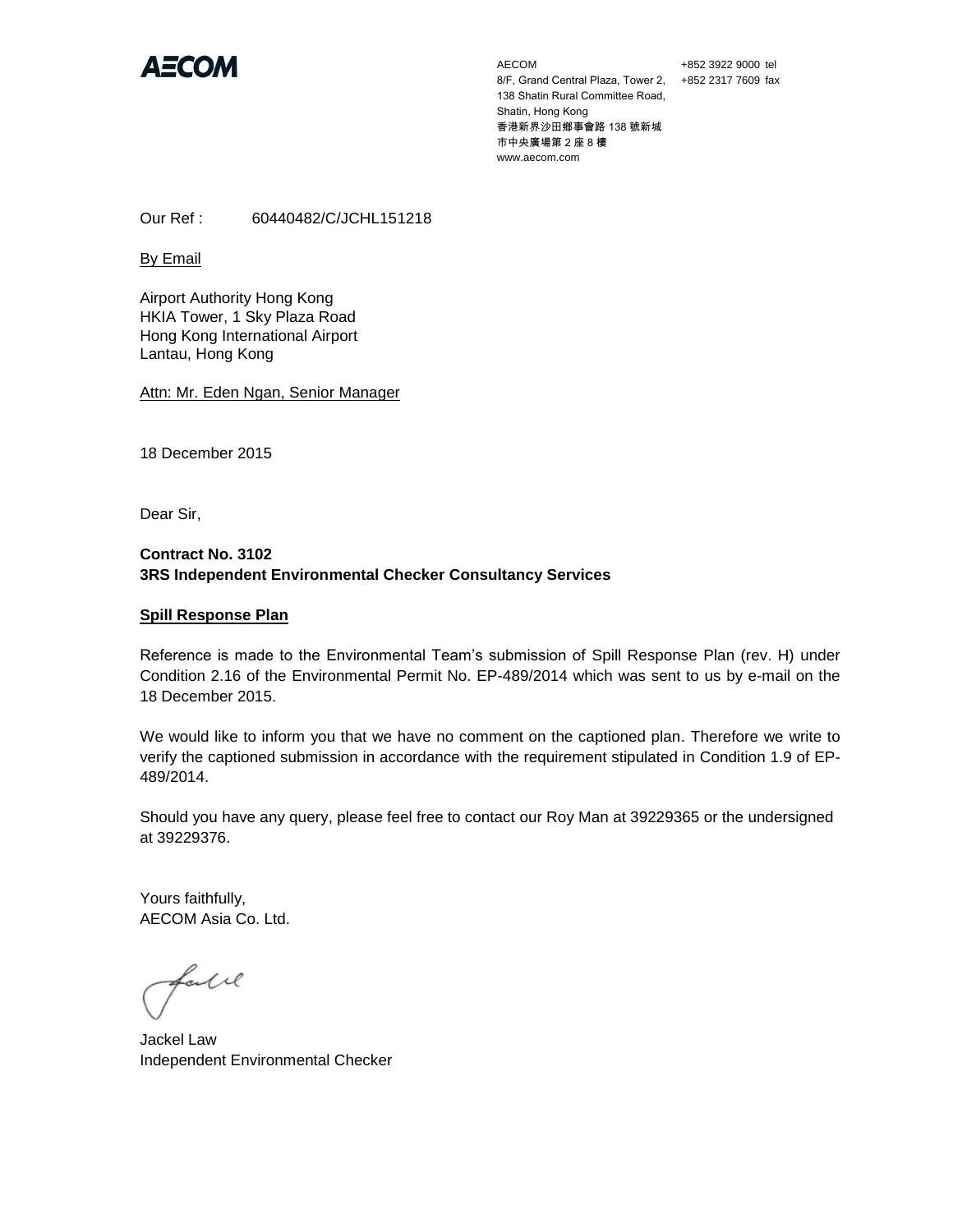### **Contents**

#### Section Title **Page**

| $\mathbf 1$              | Introduction                                                                                                                                                                                                                         | 1                                                         |
|--------------------------|--------------------------------------------------------------------------------------------------------------------------------------------------------------------------------------------------------------------------------------|-----------------------------------------------------------|
| 1.1                      | Background                                                                                                                                                                                                                           | 1                                                         |
| 1.2                      |                                                                                                                                                                                                                                      |                                                           |
| 1.3                      |                                                                                                                                                                                                                                      | $\frac{1}{\sqrt{1-\frac{1}{2}}}\left  \frac{1}{2}\right $ |
| 1.3.1                    |                                                                                                                                                                                                                                      | - 1                                                       |
| 1.3.2<br>1.4             |                                                                                                                                                                                                                                      | $\overline{2}$<br>$\overline{2}$                          |
|                          |                                                                                                                                                                                                                                      |                                                           |
| $\overline{2}$           | Roles and Responsibilities                                                                                                                                                                                                           | 3                                                         |
| 2.1                      | General                                                                                                                                                                                                                              | 3                                                         |
| 2.2                      |                                                                                                                                                                                                                                      | $\cdot$ 3                                                 |
| 2.3                      |                                                                                                                                                                                                                                      | _ 3                                                       |
| 2.3.1                    | Emergency Team Leader <b>Exercise Contract Contract Contract Contract Contract Contract Contract Contract Contract Contract Contract Contract Contract Contract Contract Contract Contract Contract Contract Contract Contract C</b> | -3                                                        |
| 2.3.2                    |                                                                                                                                                                                                                                      | $\overline{4}$                                            |
| 2.3.3                    | Onsite Workers <b>Constitution Constitution Constitution Constitution Constitution Constitution Constitution</b>                                                                                                                     | $\overline{4}$                                            |
| 3                        | <b>Types of Spills</b>                                                                                                                                                                                                               | 5                                                         |
| 3.1                      | Key Types of Spills_                                                                                                                                                                                                                 | 5                                                         |
| 3.1.1                    | Land-Based Spills from Land-Based Activities ___________________________________                                                                                                                                                     | -5                                                        |
| 3.1.2                    |                                                                                                                                                                                                                                      | 5                                                         |
| $\overline{\mathcal{A}}$ | <b>Spill Prevention Measures</b>                                                                                                                                                                                                     | 7                                                         |
| 4.1                      |                                                                                                                                                                                                                                      | $\overline{7}$                                            |
| 4.2                      |                                                                                                                                                                                                                                      | - 7                                                       |
| 4.3                      |                                                                                                                                                                                                                                      | 8                                                         |
| 5                        | Spill Response Procedures                                                                                                                                                                                                            | 10                                                        |
| 5.1                      | General                                                                                                                                                                                                                              | 10                                                        |
| 5.2                      | Construction Phase Spill Response ___________                                                                                                                                                                                        |                                                           |
| 5.2.1                    | Oil or Hazardous Chemicals Spill on Land or on Deck of Marine Vessel _______________________________ 10                                                                                                                              |                                                           |
| 5.2.2                    |                                                                                                                                                                                                                                      |                                                           |
| 5.2.3                    |                                                                                                                                                                                                                                      |                                                           |
| 5.3                      |                                                                                                                                                                                                                                      |                                                           |
| 5.4                      |                                                                                                                                                                                                                                      |                                                           |
| 5.5                      |                                                                                                                                                                                                                                      |                                                           |
| 6                        | Spill Response Plan Implementation                                                                                                                                                                                                   | 17                                                        |
| 6.1                      | <b>Training</b>                                                                                                                                                                                                                      | - 17                                                      |
| 6.2                      | Spill Control Equipment ___                                                                                                                                                                                                          | 17                                                        |

6.3 Drills [\\_\\_\\_\\_\\_\\_\\_\\_\\_\\_\\_\\_\\_\\_\\_\\_\\_\\_\\_\\_\\_\\_\\_\\_\\_\\_\\_\\_\\_\\_\\_\\_\\_\\_\\_\\_\\_\\_\\_\\_\\_\\_\\_\\_\\_\\_\\_\\_\\_\\_\\_\\_\\_\\_\\_\\_\\_\\_\\_\\_\\_\\_\\_\\_\\_\\_\\_\\_\\_\\_\\_\\_\\_\\_\\_\\_](#page-24-0) 18

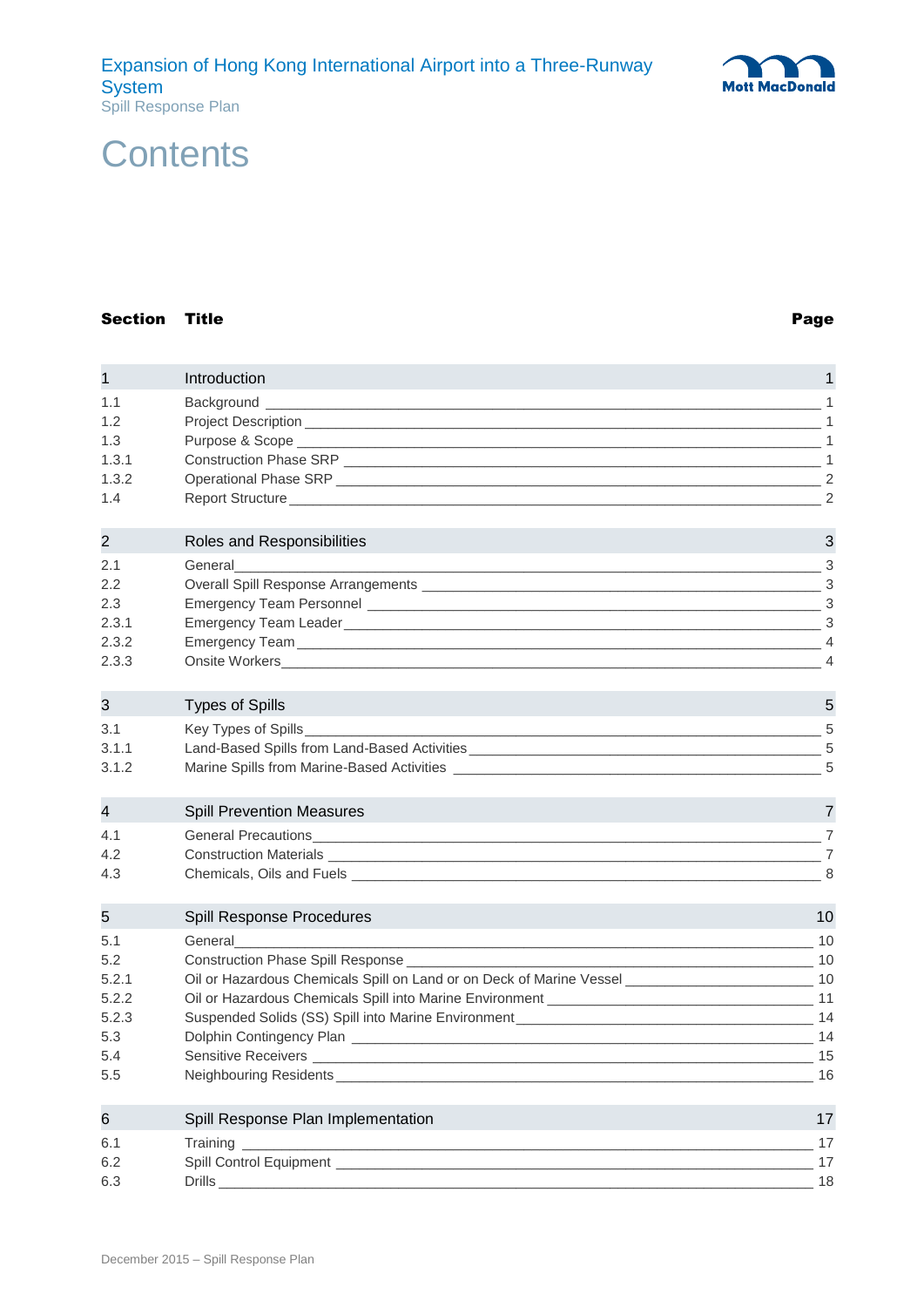| 6.4            |                                                                                                                                                                                                                                     | 18  |
|----------------|-------------------------------------------------------------------------------------------------------------------------------------------------------------------------------------------------------------------------------------|-----|
| 6.5            |                                                                                                                                                                                                                                     |     |
| 6.6            |                                                                                                                                                                                                                                     |     |
| $\overline{7}$ | <b>Relevant Parties Contact List</b>                                                                                                                                                                                                | 20  |
| 7.1            | Emergency Contacts <b>Exercise Contacts</b> and the contact of the contact of the contact of the contact of the contact of the contact of the contact of the contact of the contact of the contact of the contact of the contact of | 20  |
| 8              | Operational Phase Spill Prevention and Response                                                                                                                                                                                     | 22  |
| 8.1            | General<br><u> 1989 - Jan Alexandro Alexandro Alexandro Alexandro Alexandro Alexandro Alexandro Alexandro Alexandro Alexandr</u>                                                                                                    | 22  |
| 8.1.1          |                                                                                                                                                                                                                                     |     |
| 8.2            |                                                                                                                                                                                                                                     |     |
| 8.3            |                                                                                                                                                                                                                                     | 24  |
| 8.4            |                                                                                                                                                                                                                                     |     |
| 8.4.1          |                                                                                                                                                                                                                                     |     |
| 8.4.2          |                                                                                                                                                                                                                                     | 25  |
| 8.5            |                                                                                                                                                                                                                                     |     |
| 8.5.1          |                                                                                                                                                                                                                                     | 25  |
| 8.5.2          |                                                                                                                                                                                                                                     |     |
| 8.5.3          |                                                                                                                                                                                                                                     |     |
| 8.5.4          |                                                                                                                                                                                                                                     | 31  |
| 8.6            |                                                                                                                                                                                                                                     |     |
| 8.7            |                                                                                                                                                                                                                                     |     |
| 8.7.1          |                                                                                                                                                                                                                                     |     |
| 8.7.2          |                                                                                                                                                                                                                                     |     |
| 8.8            |                                                                                                                                                                                                                                     | -34 |

| Appendices |                                                                     |  |
|------------|---------------------------------------------------------------------|--|
|            | Appendix A. Requirements for Contract-Specific Spill Response Plans |  |

### Tables

| Table $3.1$ :     | Key types of spills that may arise due to construction of 3RS project            | -5 |
|-------------------|----------------------------------------------------------------------------------|----|
| Table 6.1:        |                                                                                  | 17 |
| Table $7.1$ :     | Project / Environmental Team's Contact List                                      | 20 |
| Table 7.2:        | Contractor's Emergency Team Contact List                                         | 20 |
| <b>Table 7.3:</b> | Government Department Contact List _____                                         | 20 |
| Table 7.4:        | Utility Company Contract List__________                                          | 20 |
| Table 8.1:        | Summary of Roles and Responsibilities for Operational Phase Spill Response       | 22 |
| Table 8.2:        | Key types of spills that may arise due to operation of 3RS project______________ | 24 |
| Table 8.3:        |                                                                                  | 33 |
| Table 8.4:        | Emergency Contact List (Operational Phase) _________                             | 34 |

### Figures

| Figure 5.1: Overall Oil / Hazardous Chemicals Spill Response Procedure |    |
|------------------------------------------------------------------------|----|
| Figure 8.1: Overall Spill Response Procedure for Aircraft Fuel Spills  | 28 |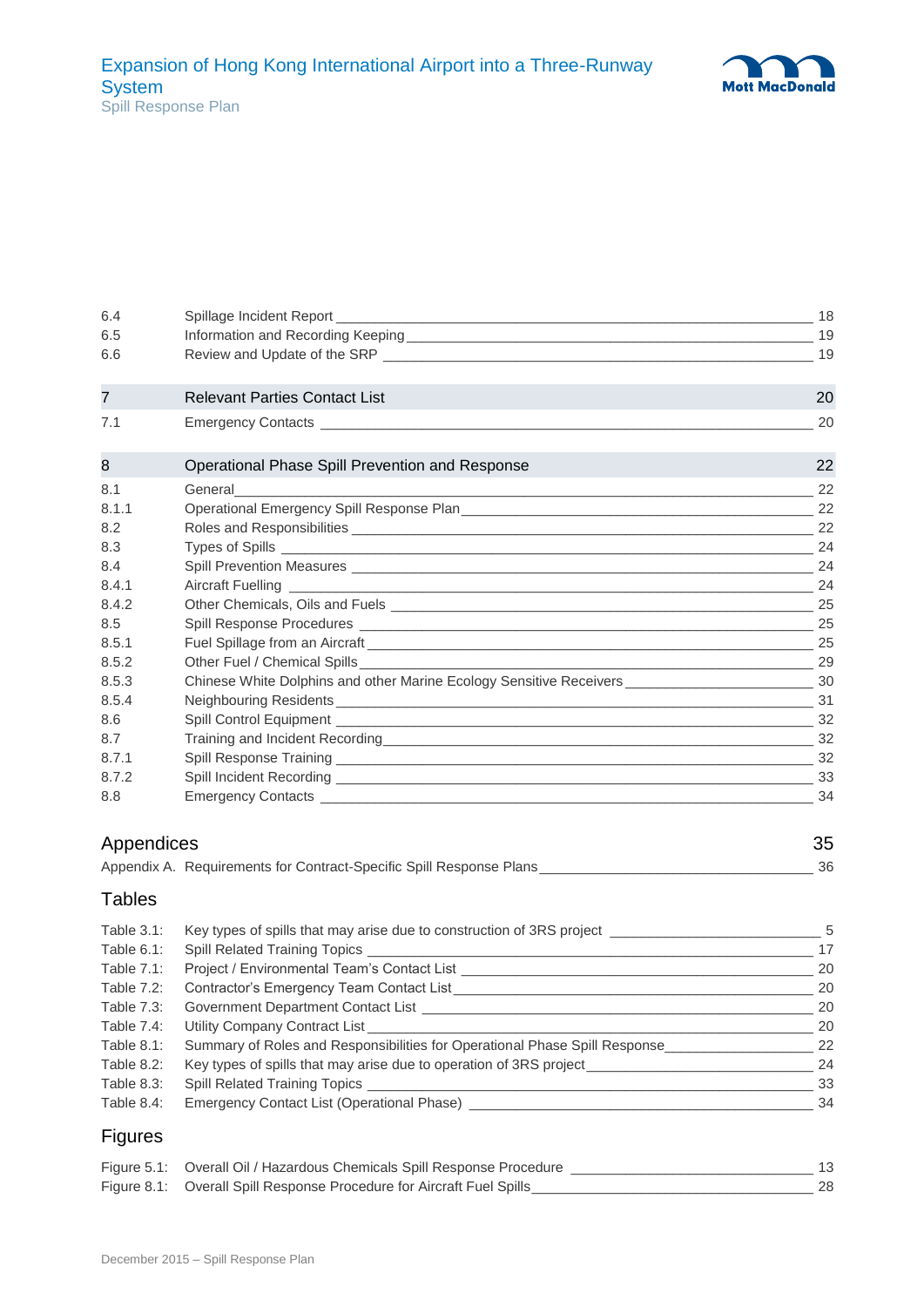

| Figure 8.2: Overall Spill Response Procedure for Other Fuel / Chemical Spills | 30 |
|-------------------------------------------------------------------------------|----|
|                                                                               |    |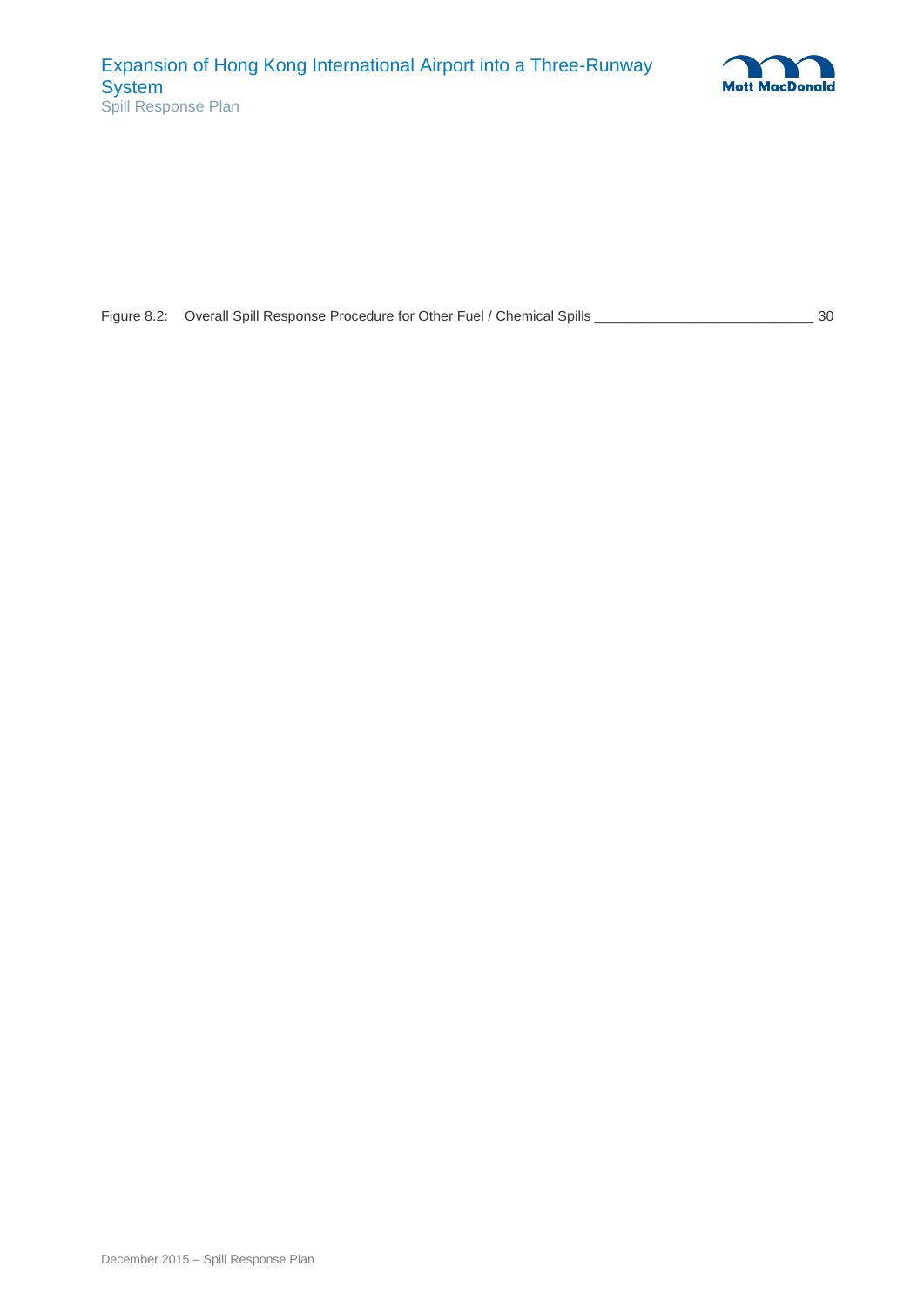

### <span id="page-7-0"></span>**Introduction**

#### <span id="page-7-1"></span>1.1 Background

Under the Environmental Impact Assessment Ordinance, the Environmental Impact Assessment (EIA) Report (Register No.: AEIAR-185/2014) prepared for the "Expansion of Hong Kong International Airport into a Three-Runway System" (the project) has been approved by the Environmental Protection Department (EPD), and an Environmental Permit (Permit No.: EP-489/2014) has been issued for the project. Pursuant to Condition 2.16 of the Environmental Permit (EP), the Airport Authority Hong Kong (AAHK) shall prepare a Spill Response Plan to handling any spillage incidents related to the project.

Mott MacDonald Hong Kong Limited (MMHK) was appointed by AAHK to provide environmental consultancy services to establish a Spill Response Plan (SRP) for actions to be taken to protect water quality and marine ecology in the event of accidental spillages associated with the project.

#### <span id="page-7-2"></span>1.2 Project Description

This project covers the expansion of the existing airport into a three-runway system (3RS) with key project components comprising land formation of about 650 ha and all associated facilities and infrastructure including taxiways, aprons, aircraft stands, a passenger concourse, an expanded Terminal 2, all related airside and landside works and associated ancillary and supporting facilities.

#### <span id="page-7-3"></span>1.3 Purpose & Scope

As specified in Condition 2.16 of the EP:

*"The Permit Holder shall, no later than 3 months before the commencement of construction of the Project, deposit 3 hard copies and 1 electronic copy of a Spill Response Plan (the Plan) detailing the actions to be taken in the event of accidental spillage of oil, unexpected release of large amount of suspended solids or other hazardous chemicals during the construction and operation of the Project, with the Director. The Plan shall include vessels operating for the Project, with specific provisions for protecting water quality and marine ecology as well as for the neighbouring residents."*

#### <span id="page-7-4"></span>1.3.1 Construction Phase SRP

The construction phase SRP, presented in Sections 2 to 7, details the arrangements for effective emergency preparedness and response to spillage incidents during the 3RS Project construction phase for implementation by all Contractors under the 3RS Project, and has been prepared in accordance with the EP requirements. In addition to fulfilling the EP requirements, this Plan also serves to provide the guidelines for setup of contract-specific SRPs by individual Contractors. In particular, this Plan covers the following:

- The requirements for the Emergency Team to be setup by each Contractor;
- The types of spills that may arise due to project activities;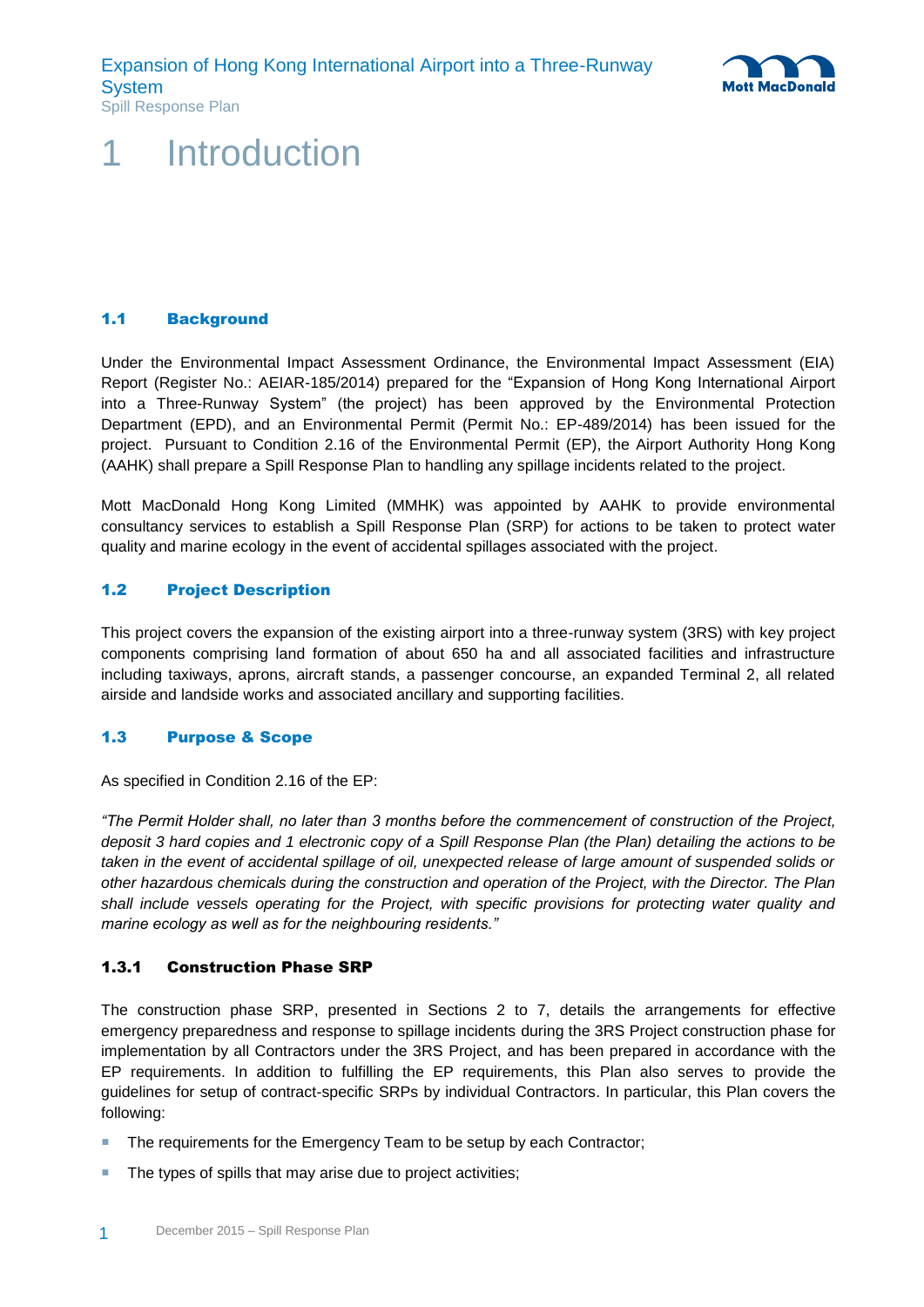

- The requirements for spill prevention measures to be implemented;
- The procedures to be followed for timely and effective responses to different types of spill incidents;
- The requirements for spill cleanup and reporting;
- Specific measures to protect sensitive receivers from adverse impacts due to spills;
- The requirements for spill response training and spill response equipment; and
- <span id="page-8-0"></span>A contact list of relevant parties to be notified in the event of spills.

#### 1.3.2 Operational Phase SRP

Regarding the 3RS operational phase, the arrangements for effective emergency preparedness and response to spillage incidents are covered separately in **Section 8**.

#### <span id="page-8-1"></span>1.4 Report Structure

Following this introductory section, this SRP is structured as follows:

#### Construction Phase SRP

| Section 2             | Roles and Responsibilities           |  |
|-----------------------|--------------------------------------|--|
| Section 3             | <b>Types of Spills</b>               |  |
| Section 4             | <b>Spill Prevention Measures</b>     |  |
| Section 5             | <b>Spill Response Procedures</b>     |  |
| Section 6             | Spill Response Plan Implementation   |  |
| Section 7             | <b>Relevant Parties Contact List</b> |  |
| Operational Phase SRP |                                      |  |

Section 8 Operational Phase Spill Prevention and Response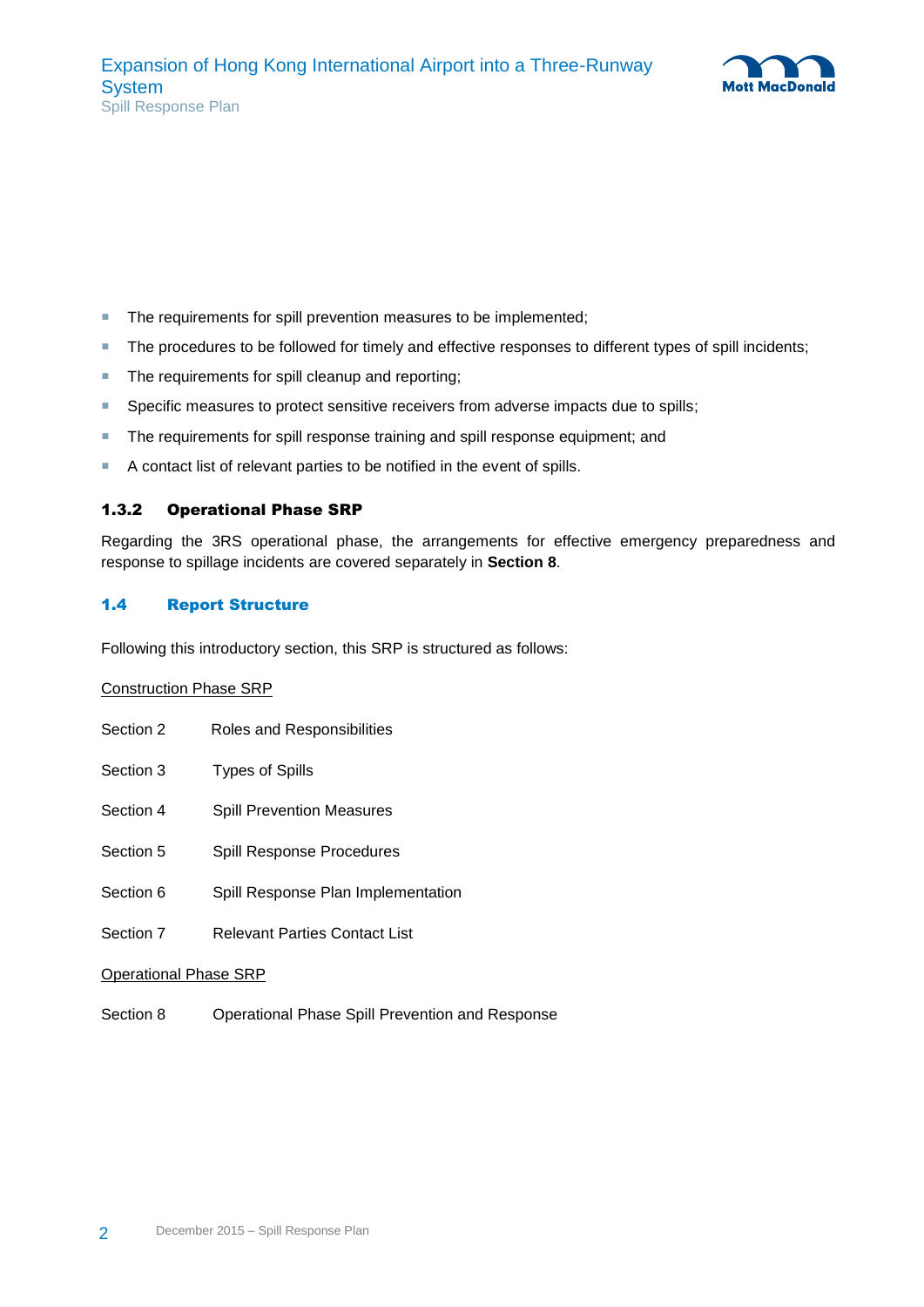

### <span id="page-9-0"></span>2 Roles and Responsibilities

#### <span id="page-9-1"></span>2.1 General

Prevention and spillage response actions are the responsibility of Contractors operating in each construction works area. Proposed organisation arrangements for Contractors and the responsibilities of their key personnel during an emergency spill response event are described in this section.

#### <span id="page-9-2"></span>2.2 Overall Spill Response Arrangements

AAHK as the project proponent and EP holder will assume overall responsibility for the project. In accordance with EP Conditions 2.2 and 2.3, AAHK will employ a full time on-site Environmental Team (ET) and Independent Environmental Checker (IEC) to implement and verify the environmental monitoring and auditing (EM&A) programme and performance respectively. This SRP details the general arrangements and expectations for spill response preparedness for the 3RS Project. During the 3RS construction phase, the responsibility for spill response is delegated by AAHK to individual Contractors undertaking the various construction works packages. Contractors are required to develop their own individual SRPs based on the specific nature of their works making reference to the general requirements and arrangements specified in this Plan. The ET, acting on AAHK's behalf, will have the role of checking that individual Contractors develop contract-specific SRPs in accordance with the general and specific requirements, including certifying the contract-specific SRPs and thereafter will ensure that plans are properly implemented as part of the EM&A programme. The IEC will have the role of verifying each contract-specific SRP and thereafter auditing the implementation of the contract-specific SRPs as part of the EM&A programme. Under this SRP and any contract-specific SRPs, the central contact of AAHK will take the responsibility for correspondence with relevant Government Departments in the event of handling all kinds of emergency spillage incidents.

#### <span id="page-9-3"></span>2.3 Emergency Team Personnel

The general requirements of the Emergency Team to be provided by each Contractor are presented below. Each Contractor will be required to prepare a contract-specific SRP and establish their own Emergency / Spill Response Team, with details to be included in their individual plans. Individual Contractors shall prepare their contract-specific SRP based on the general requirements specified in this Plan, with further details set out in **Appendix A**.

#### <span id="page-9-4"></span>2.3.1 Emergency Team Leader

The Contractors shall designate an Emergency Team Leader, whom shall be a person of sufficient authority with direct responsibilities for the contracted works of the Contractors under 3RS project (such as a Project / Site Manager). The Emergency Team Leader's main responsibilities should include the following:

- **E** Ensure the contract-specific SRP is issued and followed by all construction workers of the project.
- **E** Ensure that all construction workers perform their tasks and duties safely and correctly with sufficient resources.
- Direct the Emergency Team during any spill event.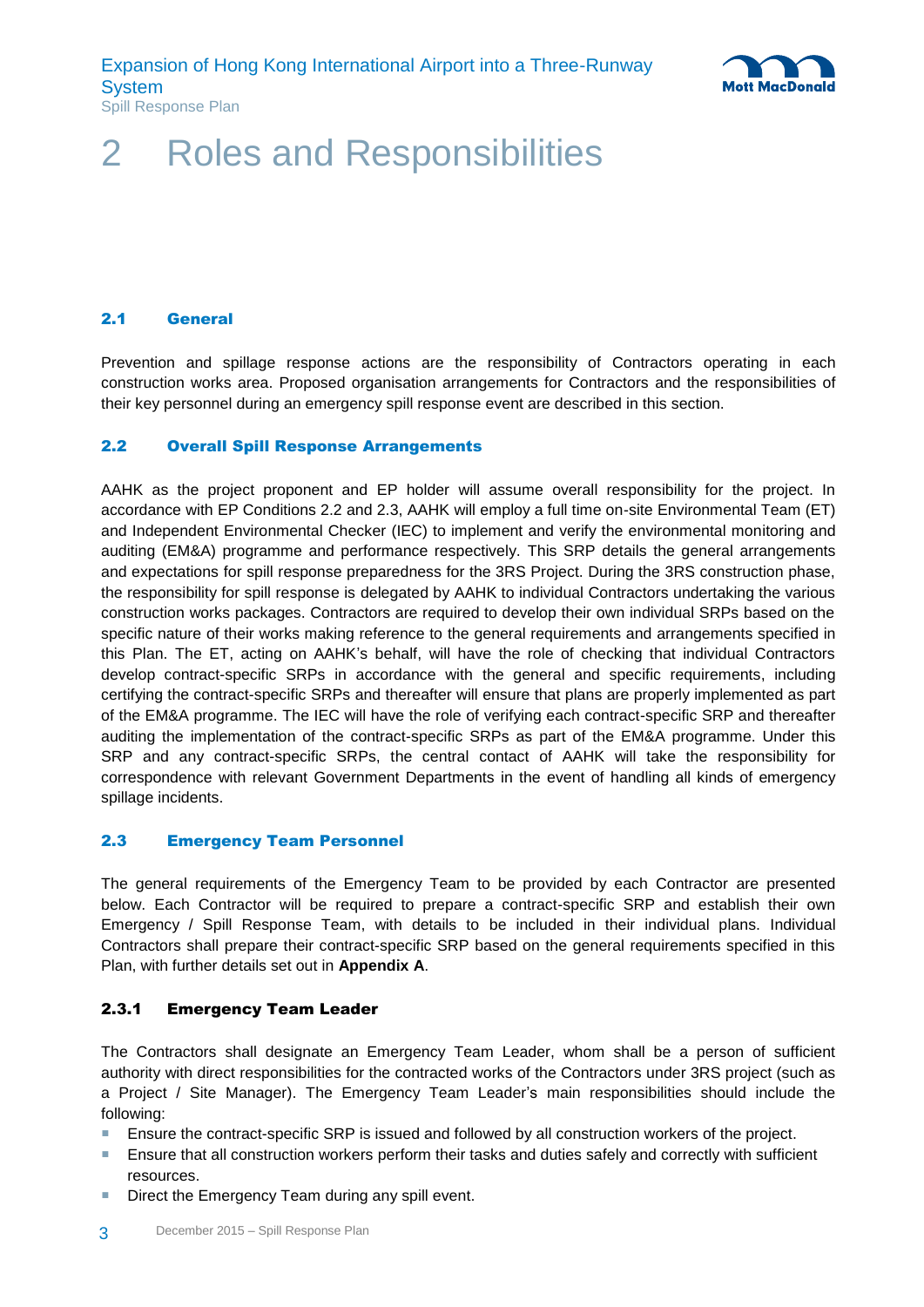

 Maintain communication with AAHK and other relevant external parties in the event of spillage as mentioned in this SRP.

#### <span id="page-10-0"></span>2.3.2 Emergency Team

The Emergency Team shall comprise appropriate personnel (such as Safety Manager, Environmental Manager and/or Environmental Officer) to coordinate, monitor and oversee the implementation and performance of the SRP and shall assist the Emergency Team Leader when any spillages occur. The Emergency Team shall liaise with the ET / IEC via the communication channels established by AAHK for the 3RS project. The Emergency Team shall ensure that all construction workers follow the requirements of the contract-specific SRP and shall provide related spill prevention and response training to all construction workers. The Emergency Team shall conduct a spill incident / accident investigation when required, and shall review and update the SRP on a regular basis.

The Contractors shall provide full details of the individual personnel comprising their Emergency Team, including individual roles, responsibilities, lines of communication and an organisation chart in their contract-specific SRP.

#### <span id="page-10-1"></span>2.3.3 Onsite Workers

All onsite construction workers are responsible for complying with the SRP and following the instructions of the Emergency Team. All workers are required to attend training provided by the Emergency Team to ensure construction materials, chemicals and wastes are handled and stored properly onsite as required by the EIA and the SRP. Workers are required to implement any remedial actions or environmental protection measures as directed by the Emergency Team, with proper use of the spill kits to collect and store the spillage wastes generated during cleanup of any spills where applicable. Workers are also responsible for reporting immediately to the Emergency Team any incidences that occurred during the site works.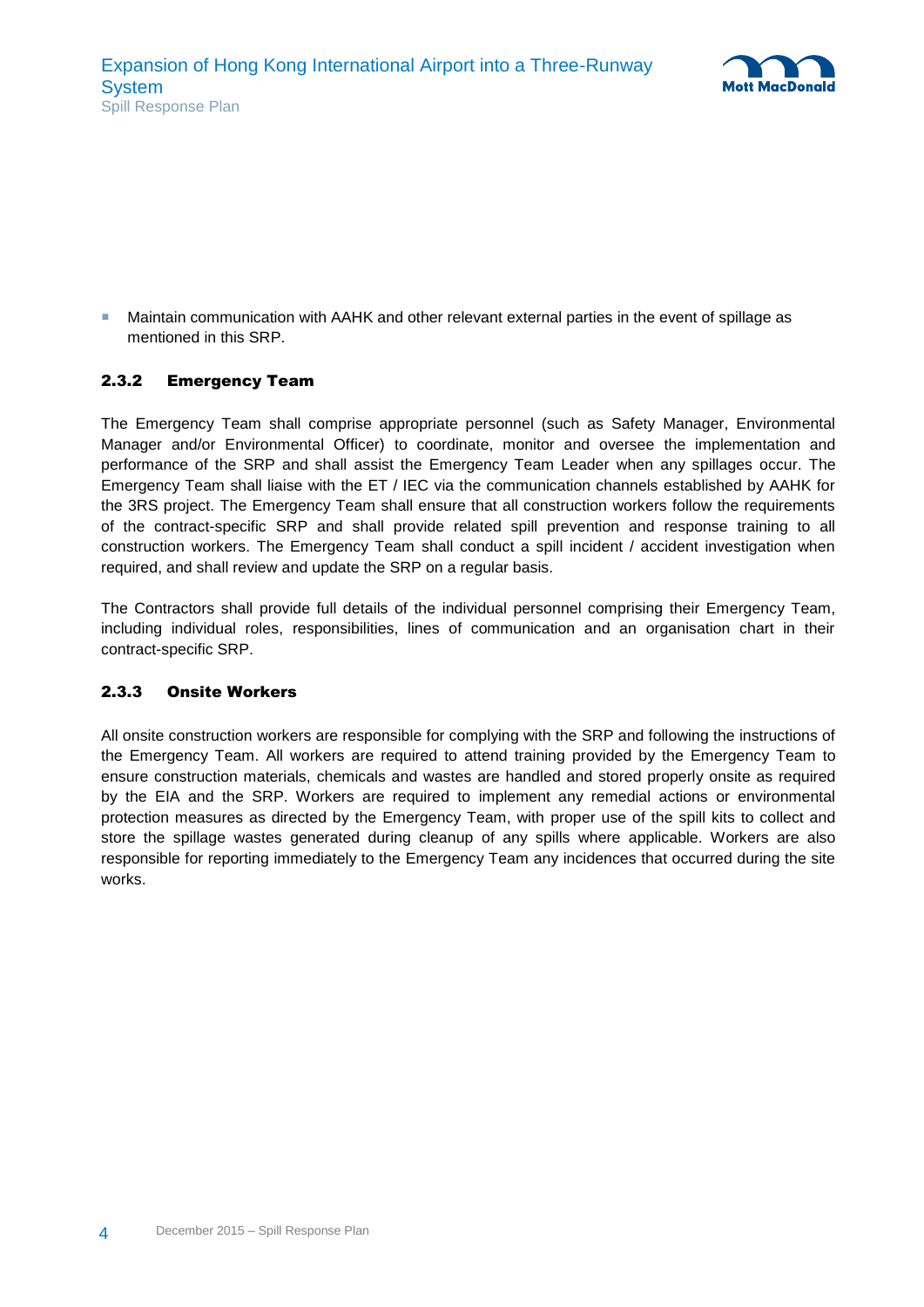

### <span id="page-11-0"></span>3 Types of Spills

### <span id="page-11-1"></span>3.1 Key Types of Spills

Based on the construction phase activities associated with the 3RS project, the key types of spillages that may arise due to the project are summarised in **[Table 3.1](#page-11-4)**.

<span id="page-11-4"></span>Table 3.1: Key types of spills that may arise due to construction of 3RS project

|                | <b>Construction Phase</b>    |                                |
|----------------|------------------------------|--------------------------------|
| Spill Types    | <b>Land-based Activities</b> | <b>Marine-based Activities</b> |
| Fuel / oil     |                              |                                |
| Chemicals      |                              |                                |
| Fill materials | n/a                          |                                |

<span id="page-11-2"></span>Further details of these different types of spills are presented below.

#### 3.1.1 Land-Based Spills from Land-Based Activities

The main types of the spills that may arise from land-based activities are spillage of fuel / oil and chemicals.

Fuels / oils used during operation of powered mechanical equipment or stored onsite may be accidentally spilled due to poor handling practices or when insufficient safeguards are provided. While land-based spills are likely to be confined to the immediate area of the spill, the spill may seep into nearby stormwater drains and discharge into the marine environment if not responded to immediately.

Chemicals used during construction phase include construction materials such as bentonite and cement, finishing materials such as paints and coatings, and plant maintenance chemicals such as lubricants and solvents. Similar to fuel / oil spills, spillage of chemicals are likely to be confined to the immediate area of the spill, but may seep into nearby stormwater drains and discharge into the marine environment if not responded to immediately.

For fill materials used during construction phase, only accidental spillages into the marine environment are identified as a potential concern.

#### <span id="page-11-3"></span>3.1.2 Marine Spills from Marine-Based Activities

The main types of the spills that may arise from marine activities are spillage of fuel / oil, chemicals and construction fill materials.

Similar to land-based activities, fuel / oil and chemicals may be stored onboard construction / working vessels and can be accidentally spilled due to poor handling practices or when insufficient safeguards are provided against unforeseen events such as vessel collision. Any spills into the marine environment can form a large plume quickly due to wave and current action unless it is isolated quickly.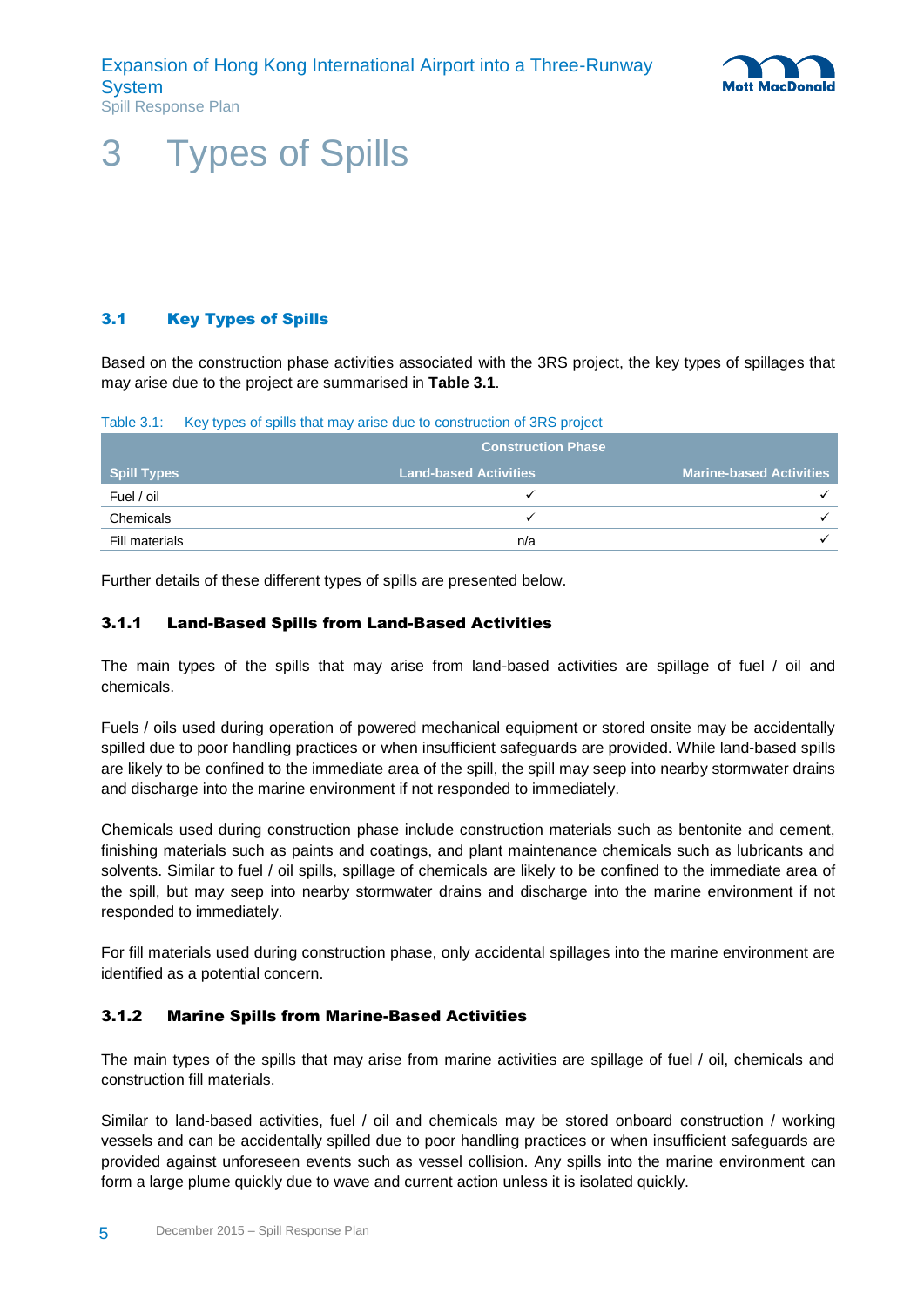

Spillage of construction fill materials may arise during transport of the materials to the construction area, and during filling activities for land formation. Spillage of fill materials can form large sediment plumes due to wave and current action unless it is isolated quickly.

6 December 2015 – Spill Response Plan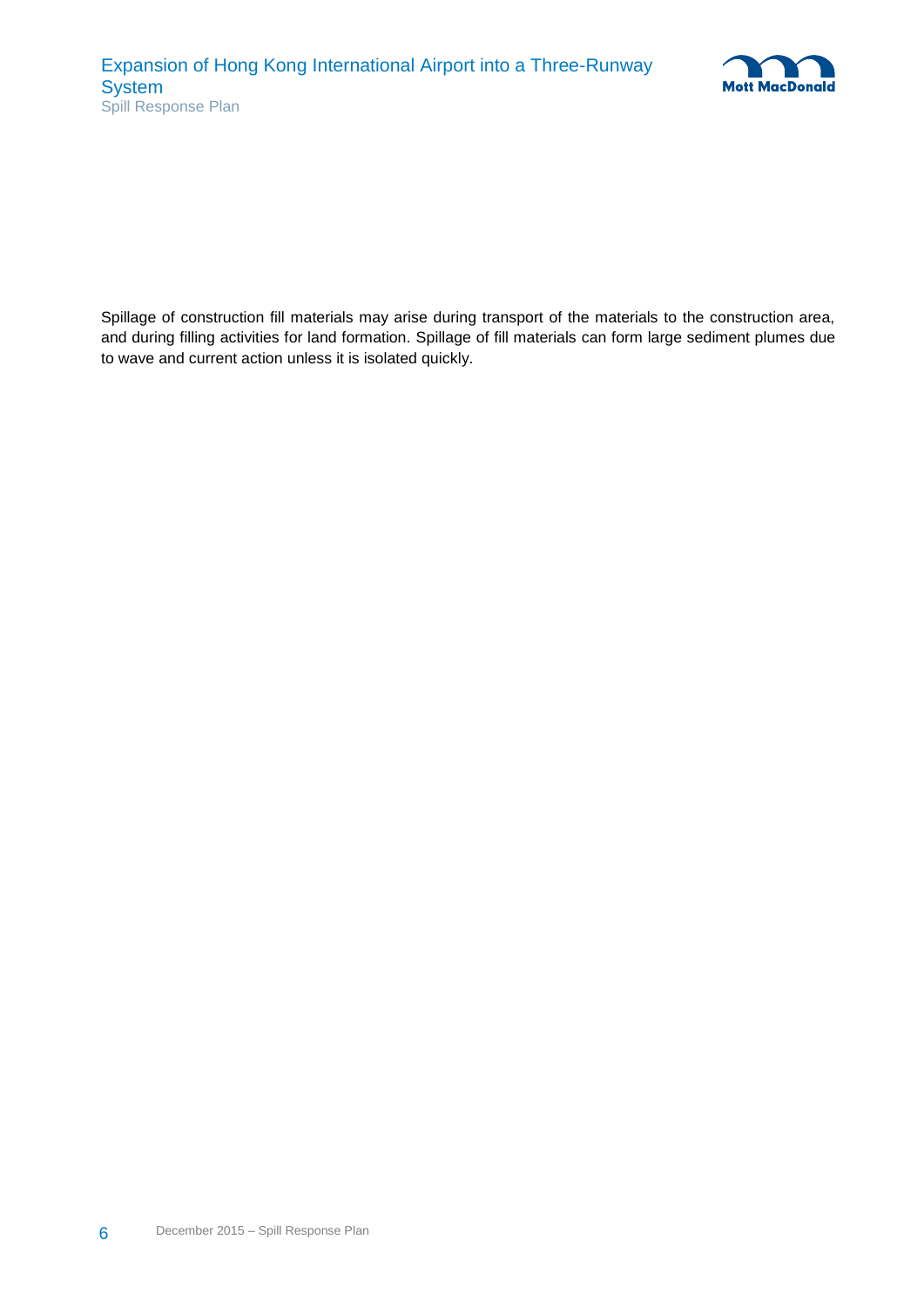

### <span id="page-13-0"></span>4 Spill Prevention Measures

#### <span id="page-13-1"></span>4.1 General Precautions

The following general precautionary measures shall be applied to all construction works areas to minimise the risk of accidental spillage:

- **Maintain good site housekeeping practices and ensure all materials, chemicals and wastes are** properly stored and placed in appropriate disposal areas onsite at the end of each day.
- Avoid disorder and storage of unnecessary materials in working areas.
- **Den flames and smoking shall be prohibited within the construction site; smoking may be permitted** only at designated smoking areas.
- Stacked containers should be secured from falling.
- **Large / heavy containers should be stored on the floor as far as possible to prevent falling.**
- **Warning signs, fences and locks where appropriate should be deployed for storage place of hazardous** materials, chemicals, fuel and oil, etc.

#### <span id="page-13-2"></span>4.2 Construction Materials

Unexpected release of large amounts of suspended solids, in case of accidents, human negligence or mechanical failure would result in adverse water quality and marine ecology impacts. Hence, precaution and prevention measures are required to minimise the risk of such accidental spills. The following measures shall be applied to all construction vessels involving transport of materials that may give rise to unexpected release of large amounts of suspended solids:

Prior to transport of fill materials;

- **Bottom opening of barges shall be fitted with tight fitting seals to prevent leakage of material.**
- Vessels shall be regularly inspected to ensure no leakages and any leakages shall be repaired quickly prior to mobilisation of the vessels.
- **Barges or hoppers shall not be filled to a level which will cause overflow of materials or pollution of** water during loading or transportation.
- Excess materials shall be cleaned from the decks and exposed fittings of barges and hopper dredgers before the vessels are moved.
- Adequate freeboard shall be maintained on barges to reduce the likelihood of decks being washed by wave action.

During transport;

- **EXECTS** Vessels shall follow the pre-defined routes and marine traffic arrangements to minimise the risk of collision.
- Vessels shall follow the designated entry / exit points into and out of the construction site boundary.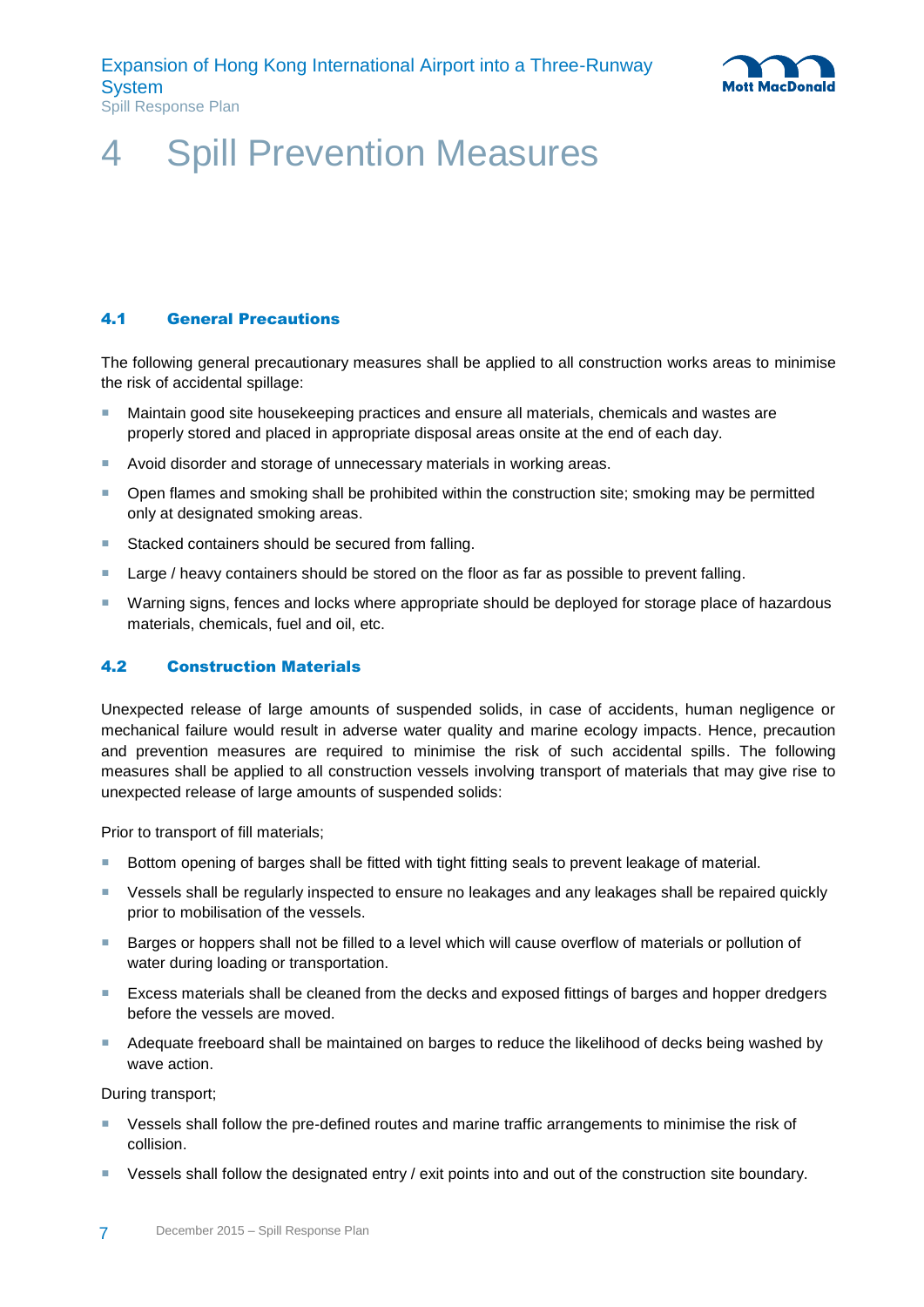

- Vessel speeds shall be limited to 10 knots or less within the construction works area and hotspots of the Chinese White Dolphins (CWDs).
- Transits of vessels operating within the construction works areas will be monitored and managed by a Marine Traffic Monitoring System (MTMS) associated with a 24-hour On-shore Control Room, which will be established by AAHK for the project. Details of this MTMS have been stipulated in the separate Marine Travel Routes and Management Plan for Construction and Associated Vessels pursuant to EP Condition 2.9.

During filling activities for the land formation works;

- Pipes and fittings connecting the barges with the spreaders shall be properly fitted and checked for leakages / loose fittings prior to transferring any fill materials.
- **Pipes shall be sized according to the required pumping rates and the pumping rates shall not exceed** the pressure limits of the pipes / connections.
- During marine excavation activities for the submarine 11kV cable field joint excavation, and piling activities for the runway approach lights and Hong Kong International Airport Approach Area marker beacons, only closed grabs designed and maintained to avoid spillage shall be used and should seal tightly when operated.

#### <span id="page-14-0"></span>4.3 Chemicals, Oils and Fuels

For chemicals, oils and fuels required and used onsite, the following measures shall be applied:

For procurement;

- Label all chemical storage containers and tanks in accordance with the EPD 'Code of Practice on the Package, Labelling and Storage of Chemical Wastes'.
- An up to date list of chemicals, chemical waste and fuel oil should be maintained.

For storage;

- Suitable containers should be used which are resistant to the stored oil fuel, chemical / chemical waste to avoid leakage.
- Containers should be checked before use and container lids should be closed tightly to avoid leakage of chemicals and chemical waste.
- Chemical waste storage areas should be located in a designated area that is sheltered on at least 3 sides and the top, and is locked and kept clean and free from obstruction.
- Incompatible chemicals should be separated.
- Chemical, oil and fuel containers should be kept under eye level as far as possible.
- **Drip trays or bunds should be used for storage containers of chemicals and oil / fuel tanks and should** have a capacity equal to 110 % of the storage capacity of the largest tank.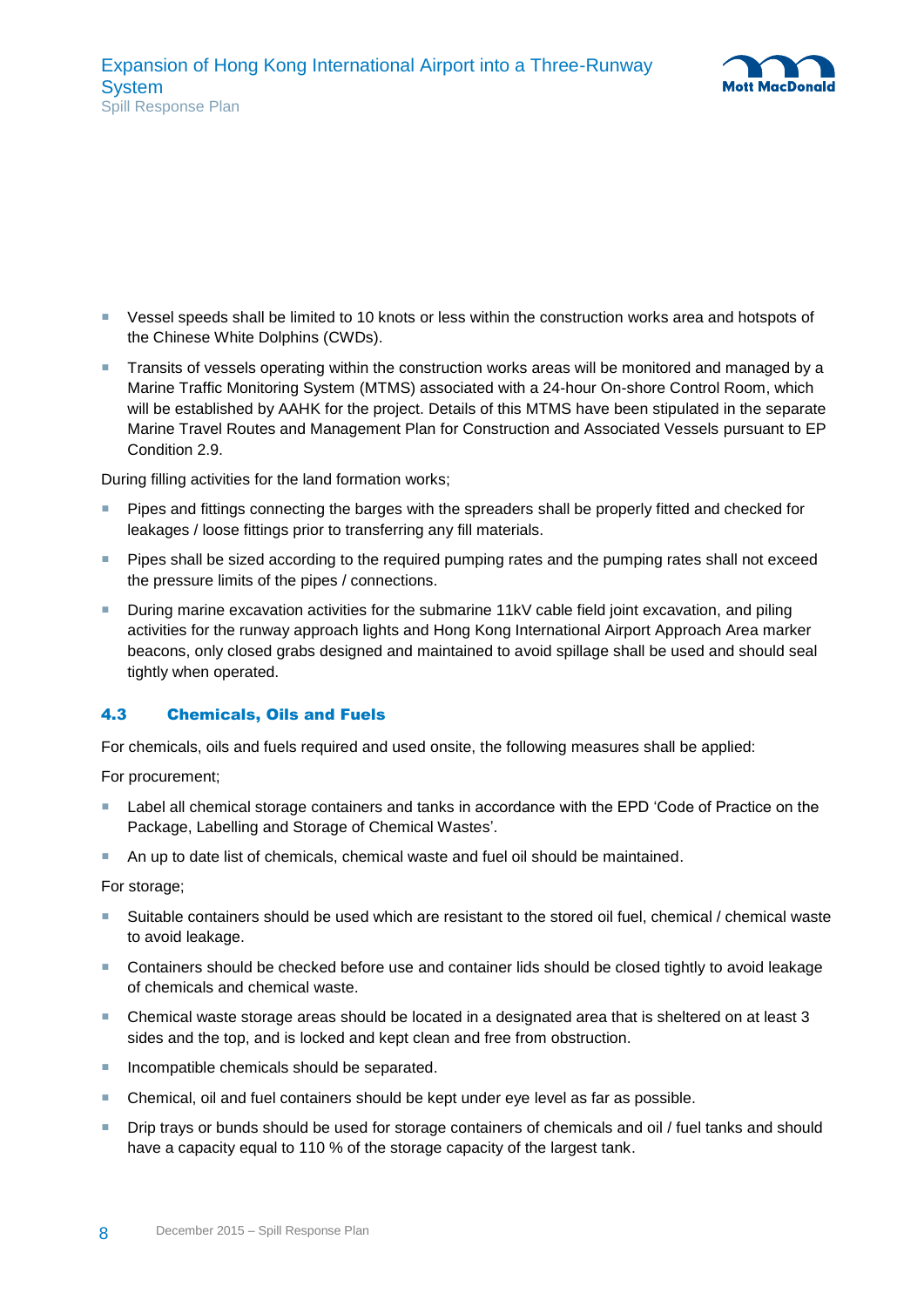

- Chemical storage area and drip trays should be inspected daily to ensure the containers are in good condition and there are no openings which oil / chemicals can possibly leak out. Any damage / openings to the storage area and drip trays should be repaired or replaced immediately.
- Where chemicals are temporarily taken outside the sheltered chemical storage area, the chemicals including the drip trays / bund should be covered by waterproof tarpaulins and kept free of rainwater.

For transfer / transport;

- **Pumps should be used to transfer large quantities of oil, fuel, chemical / chemical wastes instead of** pouring.
- Oil, fuel, chemical / chemical wastes should be transferred slowly to prevent spillage or overfilling.
- **Suitable trolley should be used to transport chemicals / chemical wastes to other location.**

For use;

- Chemical quantities / dosage required during each use shall be carefully calculated / measured to prevent any excess chemicals being generated and released.
- **Drilling fluid used in drilling activities should be reconditioned and reused as far as possible.**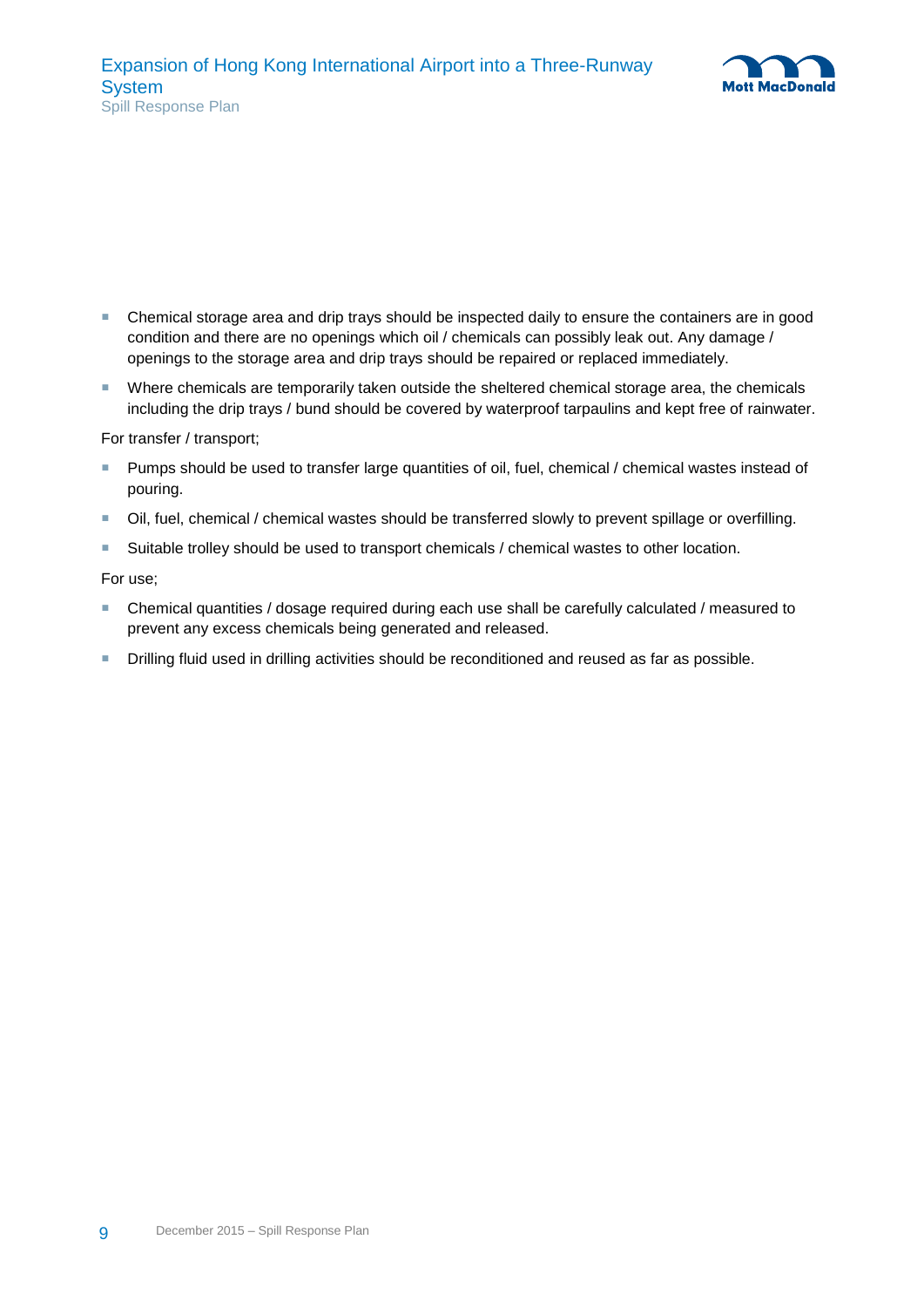

### <span id="page-16-0"></span>5 Spill Response Procedures

#### <span id="page-16-1"></span>5.1 General

In the event of a spillage incident, the spill response needs to be carried out promptly and efficiently according to the spillage location, type of spill and quantity of spill. An effective spill response can prevent adverse impacts to the environment and may also minimize the quantity of release into the environment. The spill responses for different spillage types and scenarios are discussed in the following sections.

#### <span id="page-16-2"></span>5.2 Construction Phase Spill Response

When a spill occurs, the individual identifying the spill shall inform the Emergency Team to proceed with the appropriate spill response immediately. The individual shall report the following to the Emergency Team:

- The location of the spill;
- Nature of the affected location (e.g. concrete, dirt, marine environment);
- When the spill occurred:
- The type of spill (e.g. oil, chemical, hazardous materials, suspended solid); and
- The approximate quantity and size of the spill.

For chemicals and hazardous materials, the name of the chemical / hazardous material should also be identified and reported immediately as part of the emergency communication. After receiving the description of the spill from the workers, the Emergency Team shall proceed with the appropriate spill response according to the relevant scenario described below.

#### <span id="page-16-3"></span>5.2.1 Oil or Hazardous Chemicals Spill on Land or on Deck of Marine Vessel

#### Immediate response

- 1. Workers shall take immediate measures (in line with spill response training) to stop the source of the spill if the source is obvious and it is safe to do so, and inform the Emergency Team of the spill incident.
- 2. Emergency Team Leader / Members shall organize the manpower to identify / check the source of the spill and provide instructions for stopping / containing the spill.
- 3. Workers shall stop, reduce, isolate or contain the spillage if possible measures can be taken (e.g. turn off the valve).
- 4. In parallel, the Emergency Team Leader shall inform all relevant parties such as AAHK, ET and IEC immediately and keep such parties informed throughout the spill response.
- 5. If the spill spreads to an area larger than 100m<sup>2</sup>, the Emergency Team Leader shall also inform all relevant authorities such as EPD and Fire Services Department (FSD) immediately, and keep such parties informed throughout the spill response.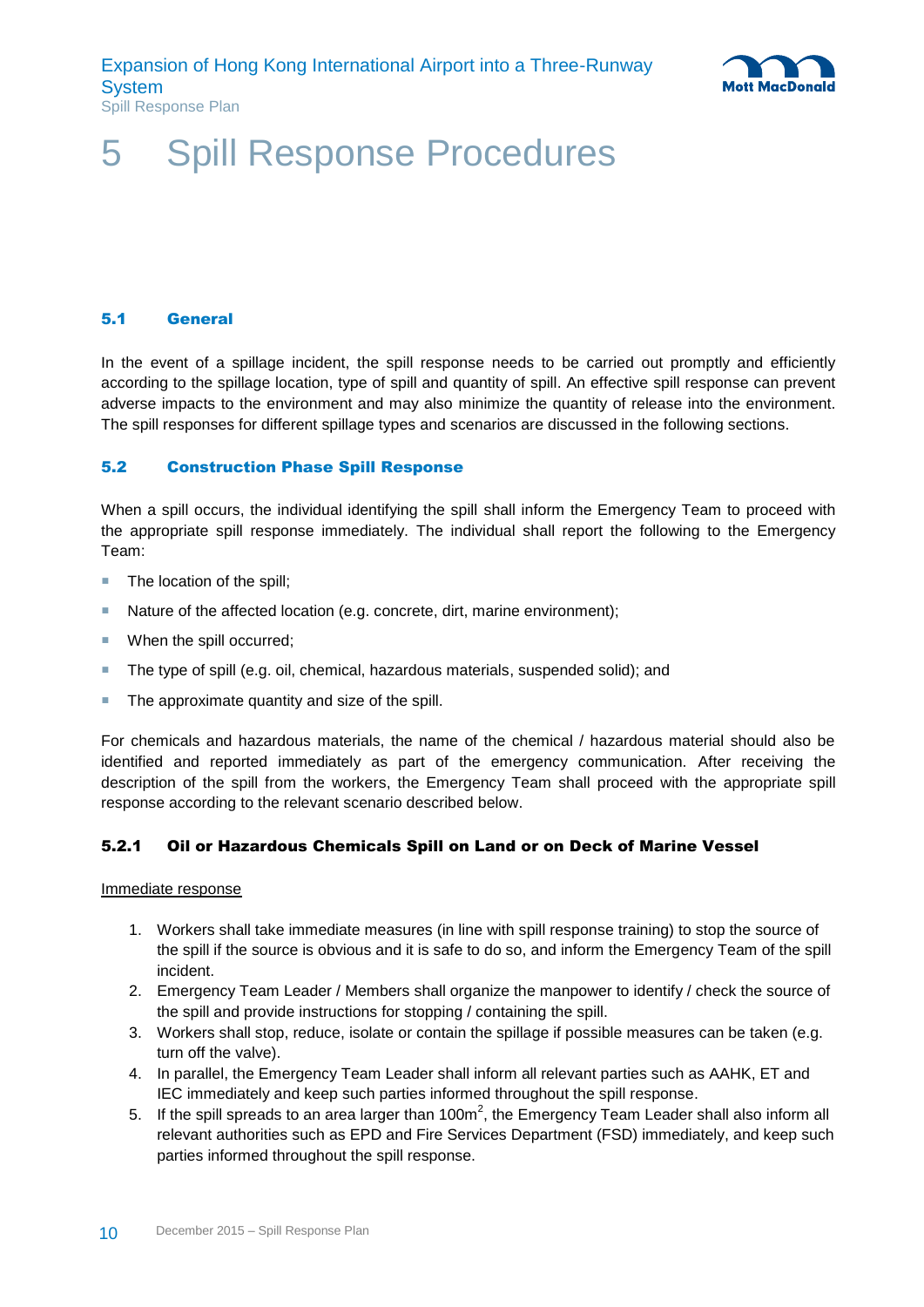

#### Spill response (for spillage area less than  $100m^2$ )

- 6. Workers shall install forced ventilation to ensure a safe spillage response condition is provided, where applicable.
- 7. Emergency Team shall appoint well-trained cleanup crew to cleanup the spillage area.
- 8. Emergency Team shall review relevant Material Safety Data Sheet (MSDS) for the chemical spill. The MSDS would have specific instruction on how to deal with chemical spill.
- 9. Emergency Team shall ensure all the workers involved in the cleanup works are equipped with suitable personal protective equipment (PPE).
- 10. The spilt material shall be put back into the containers of origin if possible and practical. Otherwise, dry sand, sawdust or other suitable materials shall be used to absorb the spill.
- 11. Any contaminated materials shall be collected, bagged and clearly marked as "Chemical Waste".
- 12. All collected chemical waste shall be stored in a designated chemical waste area and handled and disposed of in accordance with the Waste Disposal (Chemical Waste) Regulations.
- 13. Emergency Team shall carry out spill investigation and complete the spill incident report.

#### Spill response (for spillage area greater than  $100m^2$ )

- 1. Follow item nos. 6 to 12 of the procedures for spill responses for spillage area less than 100 $m<sup>2</sup>$
- 2. The ET and Emergency Team shall carry out joint spill investigation and complete the spill incident report with provisions for improvement measures / practices to prevent re-occurrence and update this SRP if necessary. The improvement and prevention measures/practices should be recommended to AAHK. Site staff shall be briefed of these measures by the Emergency Team after the investigation.

#### <span id="page-17-0"></span>5.2.2 Oil or Hazardous Chemicals Spill into Marine Environment

When oil or other hazardous materials are spilt into the marine environment, the spill could be spread out quickly due to the water current and wind speed. Therefore, a timely and effective spill response shall be implemented in order to minimize the impacts to the marine environment.

#### Immediate response

- 1. Workers shall take immediate measures (in line with spill response training) to stop the source of the spill if the source is obvious and it is safe to do so, and inform the Emergency Team of the spill incident.
- 2. Emergency Team Leader / Members shall organize the manpower to identify / check the source of the spill and provide instructions for stopping / containing the spill.
- 3. Workers shall stop, reduce, isolate or contain the spillage if possible measures can be taken (e.g. deploy containment booms).
- 4. In parallel, the Emergency Team Leader shall inform all relevant parties such as AAHK, ET and IEC immediately and keep such parties informed throughout the spill response.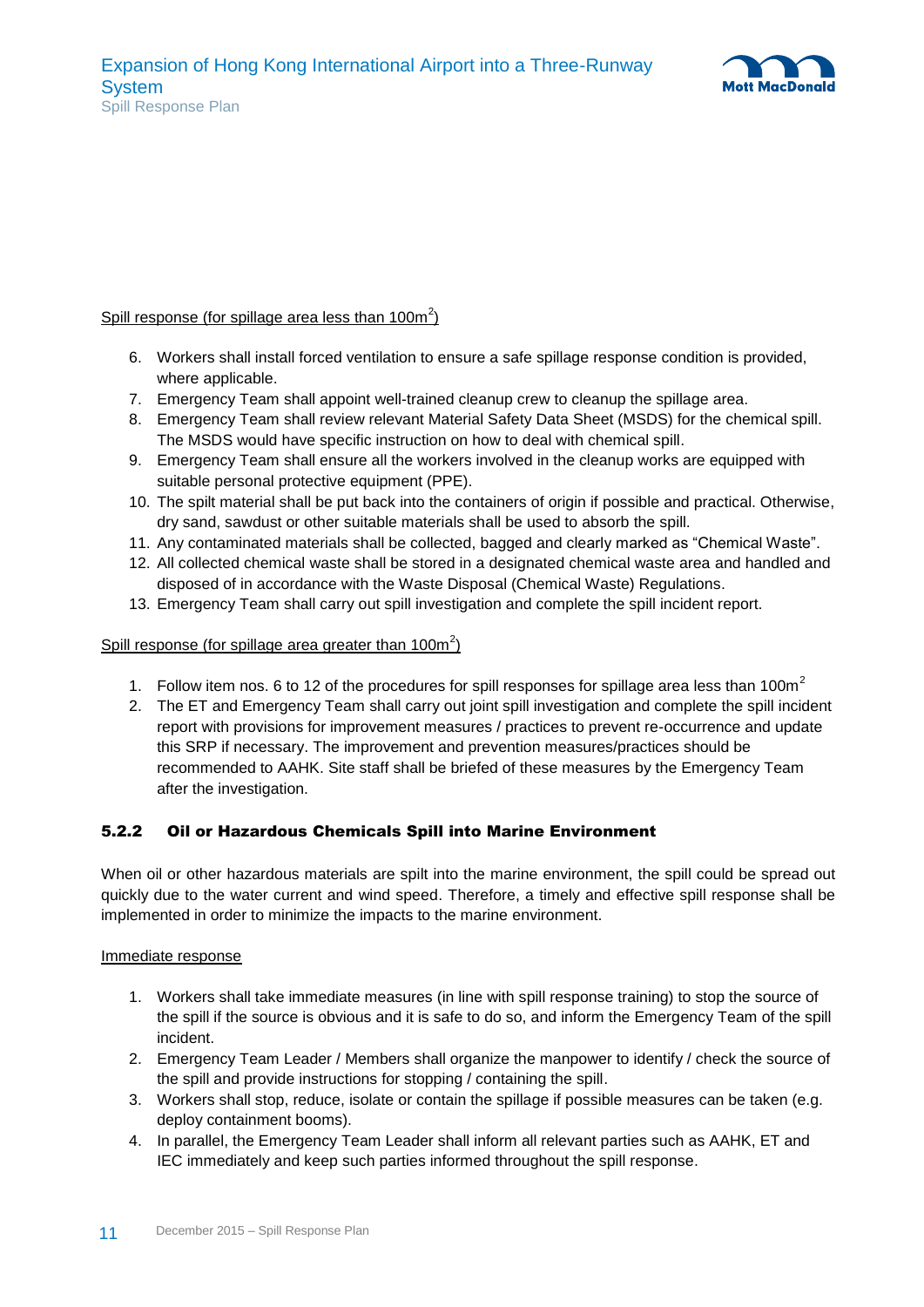

5. If the spillage spreads to an area larger than 100m<sup>2</sup>, the Emergency Team Leader shall also inform all relevant authorities such as EPD, Marine Department (MD), Agriculture Fisheries and Conservation Department (AFCD), and Fire Services Department (FSD) immediately, and keep such parties informed throughout the spill response.

#### Spill response (for spillage area less than  $100m^2$ )

- 6. Emergency Team shall appoint well-trained cleanup crew to cleanup the spillage area;
- 7. Emergency Team shall ensure all the workers involved in the cleanup works are equipped with suitable PPE;
- 8. Absorption materials such as pads or pillow shall be used to absorb the spillage;
- 9. Any contaminated materials shall be collected and put in a spill containment and clearly marked as " Chemical Waste";
- 10. All collected chemical waste shall be stored in designated chemical waste area and handled and disposed of in accordance with the Waste Disposal (Chemical Waste) Regulations;
- 11. The ET shall review whether additional water quality monitoring is necessary to ascertain whether the spill has resulted in any exceedances at nearby sensitive receivers;
- 12. Emergency Team shall carry out spill investigation and complete the spill incident report with provision of improvement and prevention measures recommended to AAHK. Site staff shall be briefed of these measures by the Emergency Team after the investigation.

#### Spill response (for spillage area greater than  $100m^2$ )

- 1. Follow item nos. 6 to 11 of the procedures for spill responses for spillage area less than 100m<sup>2</sup>.
- 2. Implement the specific dolphin contingency as per **Section [5.3](#page-20-1)** and the procedures for protection of sensitive receivers as per **Section [5.4](#page-21-0)**;
- 3. The ET and Emergency Team shall carry out joint spill investigation and complete the spill incident report with provisions for improvement measures / practices to prevent re-occurrence and update this SRP if necessary. The improvement and prevention measures/ practices should be recommended to AAHK. Site staff shall be briefed of these measures by the Emergency Team and such measures shall be included in future drills and exercise.
- 4. A report of the spillage incident, including the investigation report and recommended improvement measures should be provided to EPD.

The overall process for oil and hazardous chemicals spill procedures is presented in **[Figure 5.1](#page-19-0)**.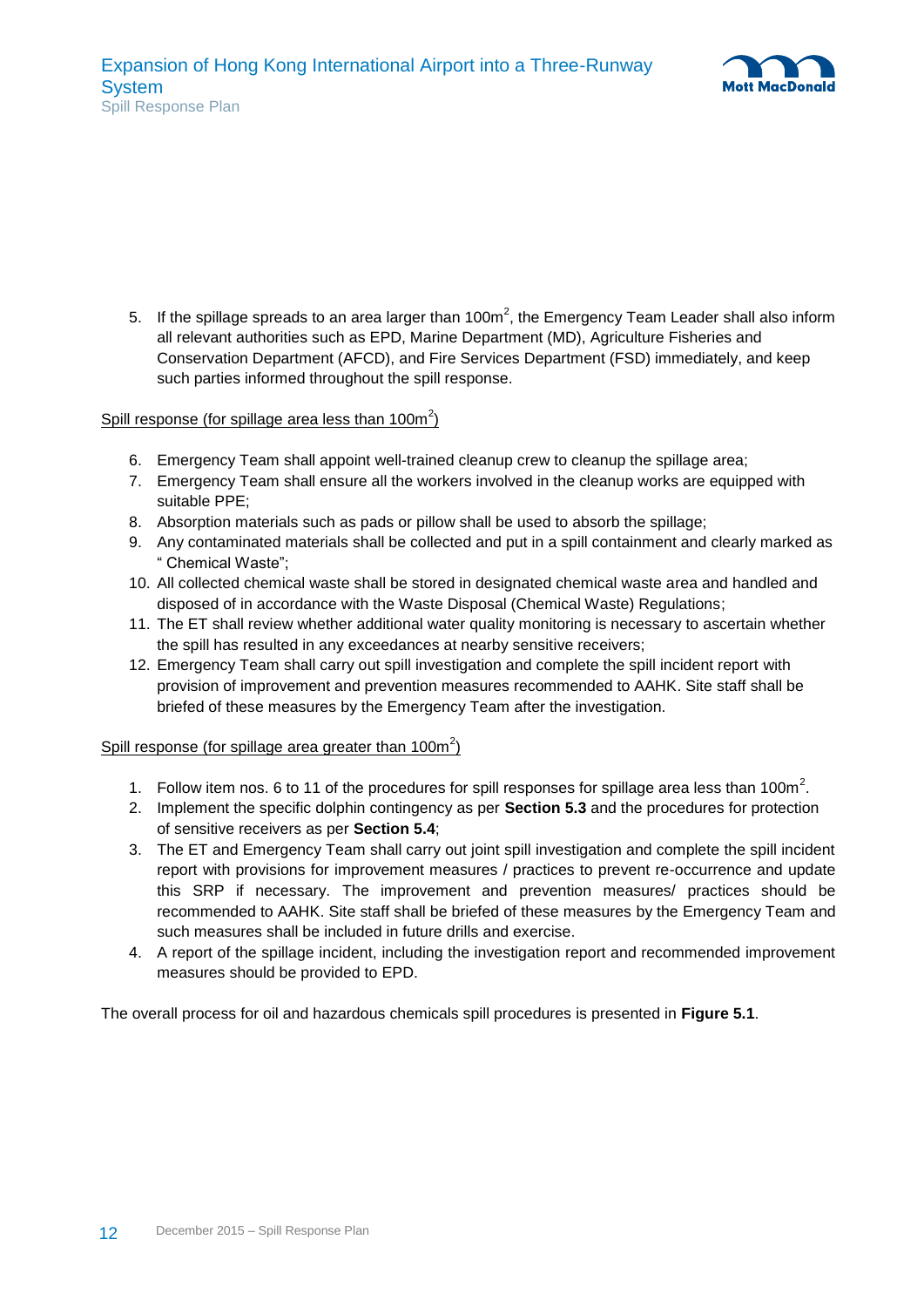



#### <span id="page-19-0"></span>Figure 5.1: Overall Oil / Hazardous Chemicals Spill Response Procedure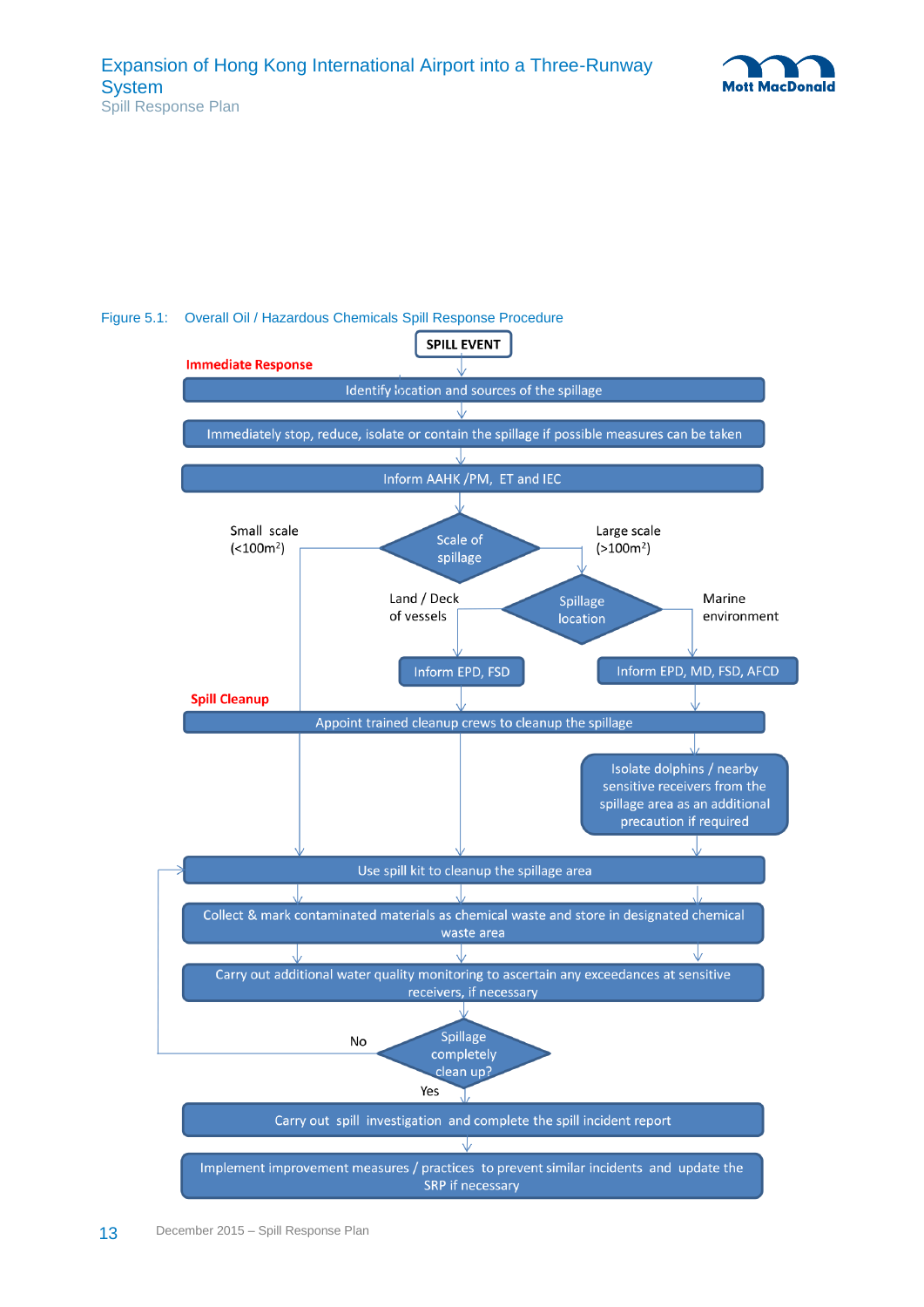

#### <span id="page-20-0"></span>5.2.3 Suspended Solids (SS) Spill into Marine Environment

According to the EIA, with the implementation of the required mitigation measures for SS release (which includes using non-dredge construction methods, deployment of silt curtains, control of fines content and production rates, etc.) the potential for adverse water quality impact due to SS release during construction phase is considered to be insignificant.

Nevertheless, if a large amount (>10% of the storage capacity of the vessel) of sand / public fill material is unexpectedly released into the marine environment during transport of the materials outside the construction site boundary, the individual identifying the spill shall inform the Emergency Team to proceed with the appropriate spill response immediately as follows:

- 1. Emergency Team shall take immediate measures (in line with spill response training) to stop the source of the spill if the source is obvious and it is safe to do so:
- 2. Emergency Team Leader shall inform all relevant parties such as EPD, AAHK, ET and IEC immediately and keep such parties informed throughout the spill response;
- 3. Emergency Team Leader shall provide all details of the spill to the ET;
- 4. The ET shall undertake a rapid spill evaluation to identify (based on spill location, quantity, type of material, tidal conditions and proximity to sensitive receivers) whether any sensitive receivers are immediately at risk from the SS release, and recommend appropriate mitigation measures (e.g. deployment of temporary silt curtains at sensitive receiver locations) to AAHK and IEC accordingly;
- 5. The Emergency Team Leader shall immediately implement the mitigation measures as requested by the AAHK based on the ET's rapid spill evaluation;
- 6. The ET shall review existing monitoring data and conduct additional monitoring if necessary to ascertain whether the spill has resulted in any exceedances at nearby sensitive receivers (if the rapid spill evaluation has identified sensitive receivers to be at risk from the SS release);
- 7. The ET shall identify the need for any further mitigation measures in consultation with the AAHK and IEC;
- 8. The Emergency Team Leader shall implement the further mitigation measures as requested by the AAHK;
- 9. The ET shall review the effectiveness of the Contractor's mitigation measures and the updated situation until such time as all sensitive receivers show no exceedance in SS levels;
- 10. The Emergency Team shall assist the ET to prepare a spill investigation report to identify the cause / reason for the spill and the improvement measures / practices to prevent re-occurrence, and update this SRP if necessary.

#### <span id="page-20-1"></span>5.3 Dolphin Contingency Plan

CWDs are commonly found within western waters of Hong Kong. If a spill of oil / hazardous chemicals occurs in the marine environment and spreads over a large area, the health and wellbeing of CWDs might be endangered. As such, a Dolphin Contingency Plan shall be implemented for large scale oil / hazardous chemicals spills released into marine environment.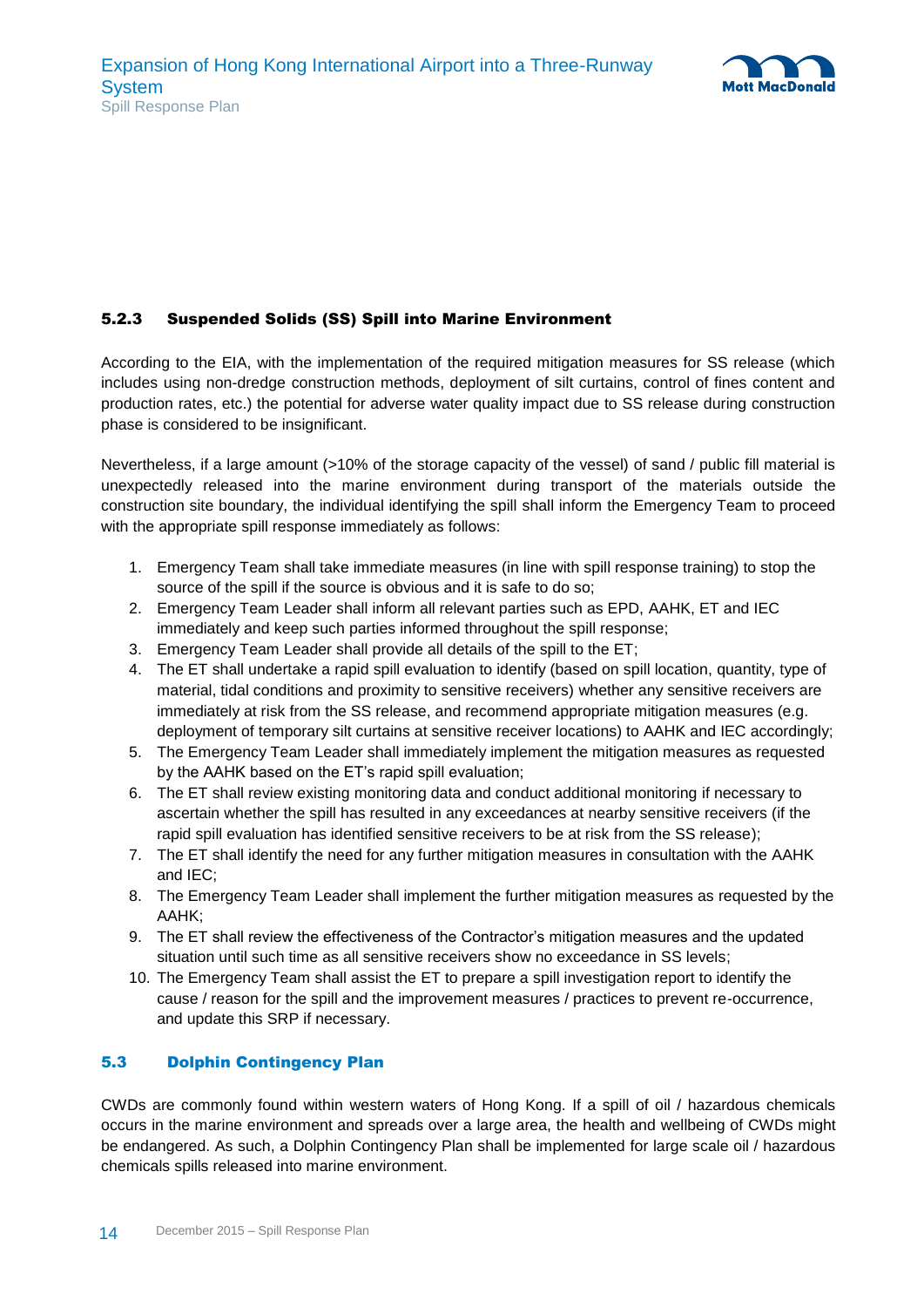

When a large scale (greater than 100m<sup>2</sup>) spill occurs, the individual identifying the spill shall inform the Emergency Team to proceed with the Dolphin Contingency Plan immediately as follows:

- 1. The Emergency Team shall determine the location and approximate extent of the spill from a high platform;
- 2. The dolphin observers shall check whether any CWDs are present in the vicinity of the spill, if possible;
- 3. The Emergency Team Leader shall ensure the appropriate spill response measures are implemented. These may include:
	- a. Containment booms to minimise the spread of spill. This helps to prevent the CWDs from coming into contact with the spill and can act as a visual barrier to prevent the CWDs from entering the contaminated area;
	- b. Underwater barrier nets to isolate the CWDs from the spill area, if necessary; and
	- c. Absorption materials such as pads or pillow to cleanup the spillage as soon as possible.
- 4. During deployment of the spill response measures, the dolphin observers shall maintain visual contact with any CWDs sighted in the area to ensure the CWDs are not trapped behind the contained areas;
- 5. The dolphin observers shall maintain watch of the spillage area until the spill is completely cleaned up. If dolphins are found to be entering into the contained spillage areas, the Emergency Team Leader / Emergency Team shall contact the ET and seek their advice for appropriate actions.

#### <span id="page-21-0"></span>5.4 Sensitive Receivers

When a large scale spill occurs, the following procedures shall be taken in order to protect sensitive receivers within the vicinity of the project site:

- 1. The Emergency Team shall implement all possible mitigation measures in order to isolate the spill and minimize any potential adverse impacts to the sensitive receivers.
- 2. The Emergency Team Leader shall immediately inform the relevant parties as mentioned in **Section [5.2](#page-16-2)**.
- 3. Potentially affected sensitive receivers such as seawater intakes, ecological sensitive receivers, fisheries and fish culture zones, corals and bathing beaches shall be identified by the ET.
- 4. The Emergency Team Leader shall immediately implement any at receiver mitigation measures as requested by the AAHK based on the ET / IEC's recommendations. This may include deployment of absorbent booms or other similar booms in order to surround and protect the sensitive receivers.
- 5. The ET shall implement additional water quality monitoring if necessary to determine any potential adverse impacts to the sensitive receivers and the need for any further mitigation measures.
- 6. The Emergency Team Leader shall implement any further mitigation measures as requested by the AAHK based on the ET / IEC's recommendations.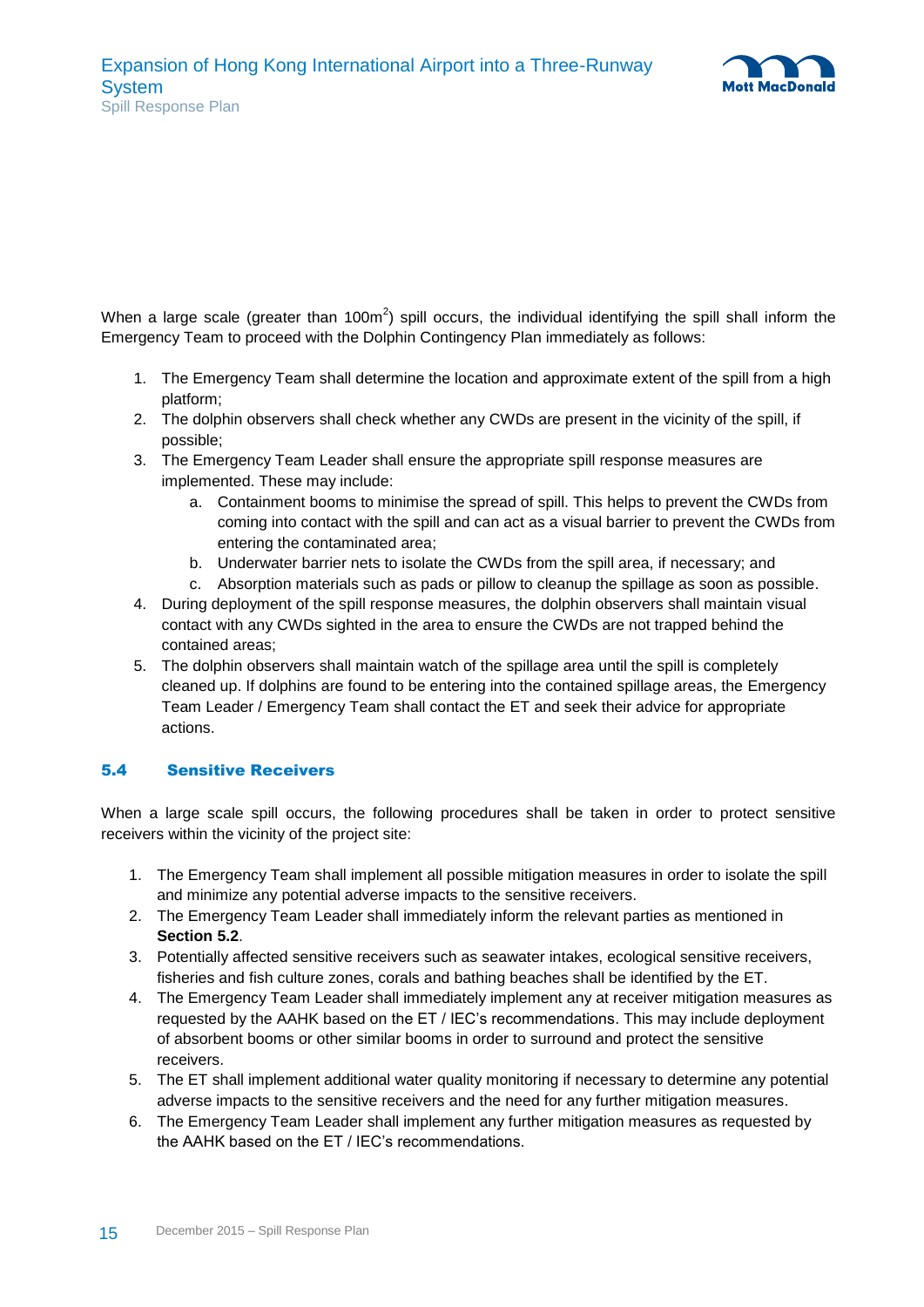

7. The ET shall continue to monitor the impacts at the sensitive receivers until the spill is completely cleaned up and there is no further adverse impacts to the sensitive receivers (as confirmed by water quality monitoring results).

#### <span id="page-22-0"></span>5.5 Neighbouring Residents

There are no neighbouring residents (i.e. non-airport operations related personnel) located within or immediately adjacent to the 3RS project area that may be affected by spillage events arising from construction of the 3RS project. Hence no specific provisions for protecting neighbouring residents are required.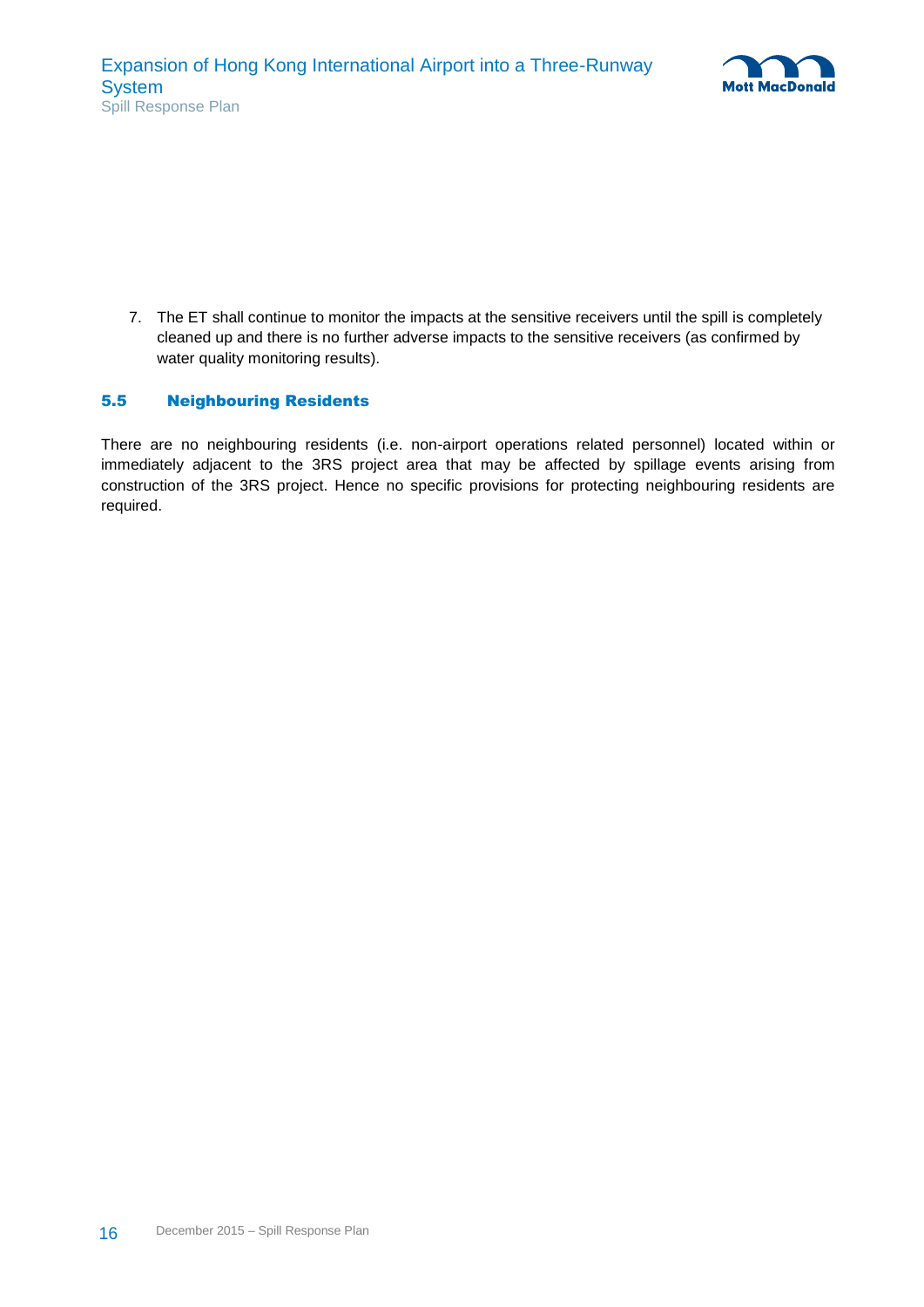

### <span id="page-23-0"></span>6 Spill Response Plan Implementation

#### <span id="page-23-1"></span>6.1 Training

All construction site workers shall be introduced to the SRP during the environmental induction training and Tool Box talks which should be carried out by the Contractors for each construction site. During the induction training and Tool Box talks, a demonstration of the containment methods and equipment shall be carried out. The Contractors shall conduct Tool Box talks with the site workers regarding the SRP periodically. Examples of spill related training topics are shown in **[Table 6.1](#page-23-3)**. The Tool Box talk training material prepared by the Contractors should be submitted to AAHK and reviewed by the ET, and the Contractors should update their materials regularly, if required. The Emergency Team Leader shall ensure that all relevant workers receive the appropriate spill related training prior to undertaking activities that may lead to spillage or involve spill response. A training record shall be maintained by the Contractors to register the training provided and each individual's signoff to acknowledge that the training has been attended and the content is understood. The training record should be made readily available to the ET and IEC for checking and auditing. Refresher training shall be provided regularly and all relevant workers shall attend and signoff subsequent refresher training at least once every 3 years. Training arrangements for dolphin observers will be detailed in the Marine Mammal Watching Plan under EP Condition 2.11 and a separate Dolphin Exclusion Zone (DEZ) Plan.

#### <span id="page-23-3"></span>Table 6.1: Spill Related Training Topics

| <b>Training Topic</b>                                          | <b>Applicable Personnel</b>   |
|----------------------------------------------------------------|-------------------------------|
| Introduction to the SRP and its requirements on spill response | All construction site workers |
| Spill prevention and detection                                 | All construction site workers |
| Work safety around the spill                                   | All construction site workers |
| Containment of spill                                           | All construction site workers |
| Recovery and cleanup of spill                                  | Spill cleanup crew            |
| Handling and disposal of waste generated from spill            | Spill cleanup crew            |

#### <span id="page-23-2"></span>6.2 Spill Control Equipment

At least one set of spill kit should be provided and stored onsite near each storage area for chemicals or chemical waste. At least three sets of spill kits should be available aboard each vessel involved in marine works. An additional set of spill kit should be located near the Emergency Team's office. Additional spill kits should also be provided onsite at locations or activities with a higher risk of spills. The Contractor shall ensure that sufficient spill kits are available onsite at all times. The Contractor shall ensure that all workers are aware of the locations of spill kits. The spill kit shall include, but are not limited to the following items:

- Oil absorbent pads;
- Oil absorbent socks;
- Sorbent booms;
- Silt curtains;
- Sweeps;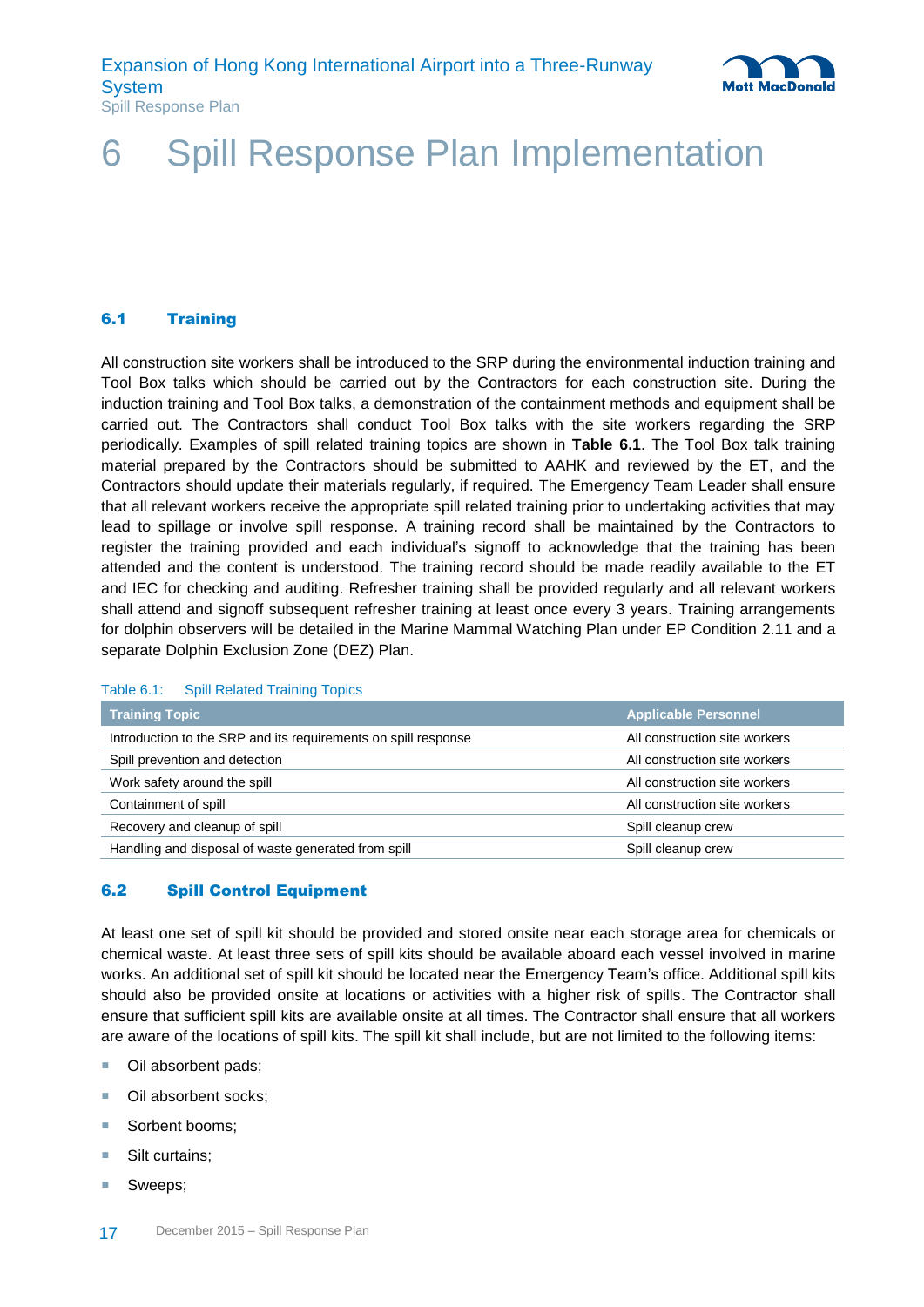

- Goggles:
- Protective masks;
- Nitrile gloves;
- Disposal bags;
- **Instruction sheets; and**
- Diagram of the site plan, including drainage plan of the site and the airport facilities.

Regular (at least quarterly and after each spillage event) inspections and stocktaking of the resource materials in the spill response kit should be taken by the Emergency Team. Regular (at least annually) checking and testing of the functioning and validity date of the resource materials should also be carried out by the Emergency Team.

#### <span id="page-24-0"></span>6.3 Drills

Regular drills would be carried out to ensure all site workers, especially the Emergency Team members, are proficient in his/her assigned duties. Where applicable, spill incidents will be simulated, drilled and practiced at least annually. After commencement of works, Contractor shall provide the drill schedule to AAHK, ET and IEC for audit. Relevant parties including AAHK, ET and IEC, and relevant authorities such as FSD, MD, AFCD and Police would be invited to participate and/or witness the drill exercises.

#### <span id="page-24-1"></span>6.4 Spillage Incident Report

For chemical related spills, the Emergency Team shall prepare a draft spillage incident report for submission to AAHK, ET and IEC within 2 days after the incident occurred. For spills of SS-generating materials (sand or public fill), the Emergency Team shall assist the ET to prepare a draft spillage incident report to AAHK and IEC within 5 days after the incident occurred. The draft incident report should include but are not limited to the following:

- Details of the spillage incident;
- Clean up actions taken;
- Any residues of the spill remaining in the environment:
- Follow up or monitoring actions taken if required; and
- **Photo records.**

A full investigation report of the spillage incident shall be submitted to AAHK, ET and IEC within 2 weeks after the incident occurred. In addition to the details of a draft incident report, the full report will investigate the reasons for the spillage and evaluate the effectiveness of the procedures and precautionary measures taken and specified in this SRP. Where applicable, additional mitigation measures will be proposed and implemented to prevent similar occurrence of spillage.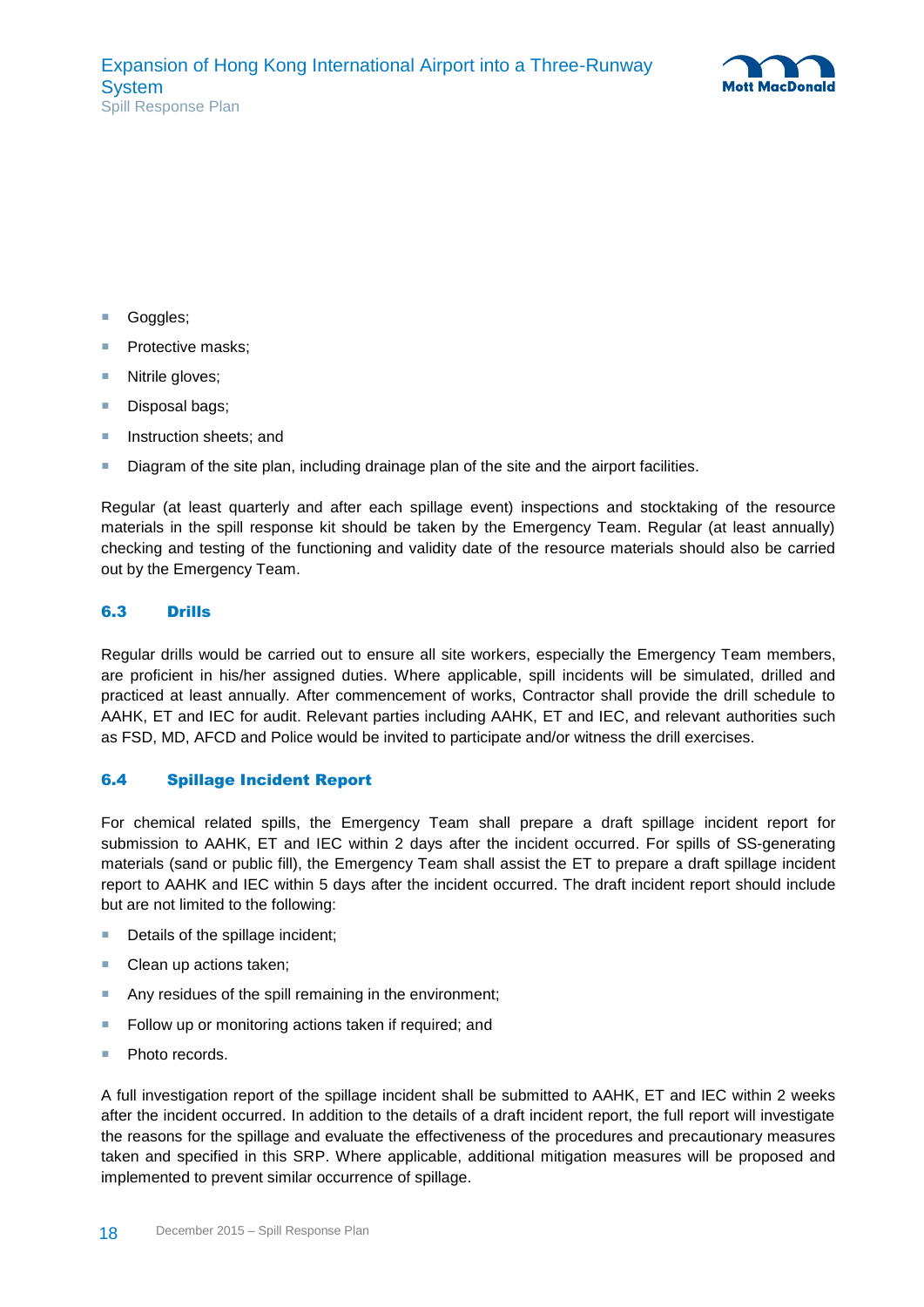

#### <span id="page-25-0"></span>6.5 Information and Recording Keeping

The SRP should be maintained as an easily accessible document onsite as well as in the AAHK's project office including the office of AAHK's contact point. Previous spillage incident reports and recommendations should also be kept for reference in case of similar spillage events. All records of self-inspection, checking and testing, drills, and response training should be kept for record and reference.

#### <span id="page-25-1"></span>6.6 Review and Update of the SRP

The spill response procedures in this SRP should be reviewed after every spill incident and/or spill response drill, and at least annually, and relevant procedures and measures shall be updated as required.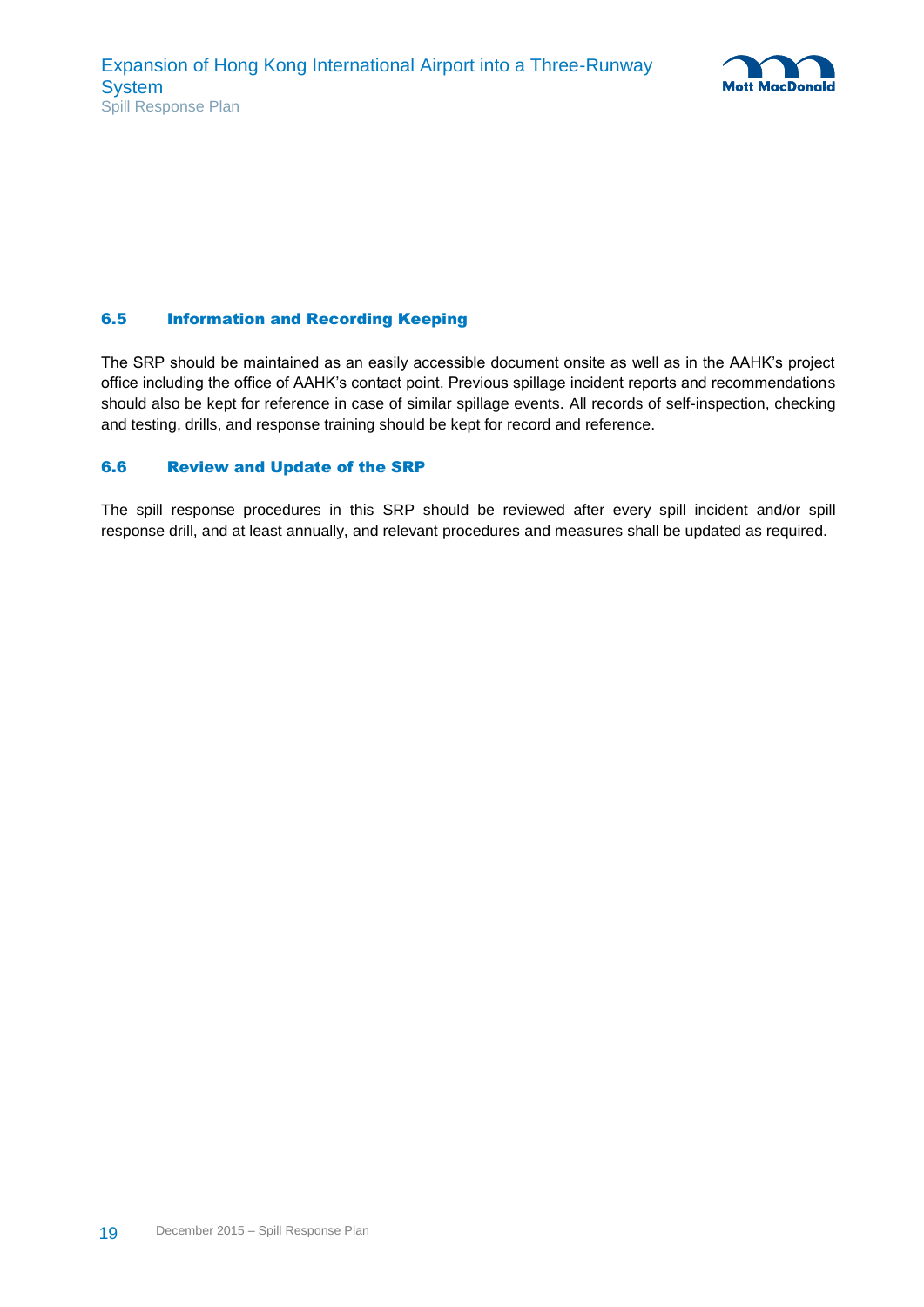

### <span id="page-26-0"></span>7 Relevant Parties Contact List

#### <span id="page-26-1"></span>7.1 Emergency Contacts

The following tables (**[Table 7.1](#page-26-2)** - **[Table 7.4](#page-26-5)**) provide the names and telephone contacts of various parties who should be contacted in case of a spill incident or emergency.

<span id="page-26-2"></span>

| Table 7.1: |  | <b>Project / Environmental Team's Contact List</b> |  |  |  |
|------------|--|----------------------------------------------------|--|--|--|
|------------|--|----------------------------------------------------|--|--|--|

| <b>Role</b>                       | <b>Contact No.</b> |
|-----------------------------------|--------------------|
| Airport Authority Hong Kong       | 2188 7807          |
| Independent Environmental Checker | 3922 9376          |
| Environmental Team Leader         | 2828 5919          |

#### <span id="page-26-3"></span>Table 7.2: Contractor's Emergency Team Contact List

| <b>Role</b>            | <b>Contact No.</b>                            |
|------------------------|-----------------------------------------------|
| Emergency Team Leader  | To be specified in each contract-specific SRP |
| Emergency Team members | To be specified in each contract-specific SRP |

#### <span id="page-26-4"></span>Table 7.3: Government Department Contact List

| <b>Government Department</b>                       | <b>Contact No.</b>                    |
|----------------------------------------------------|---------------------------------------|
| <b>General Emergency Services</b>                  | 999                                   |
| Labour Department                                  | 2717 1771                             |
| <b>Fire Services Department</b>                    | 2723 8787                             |
| Agriculture, Fisheries and Conservation Department | 2708 8885                             |
| <b>Environmental Protection Department</b>         | 2838 3111                             |
| Marine Department                                  | 2542 3711                             |
| <b>Vessel Traffic Centre</b>                       | 2233 7808                             |
| Maritime Rescue Coordination Centre                | 2233 7999                             |
| <b>Fire Station</b>                                | Tung Chung Fire Station: 2988 1898    |
|                                                    | Chek Lap Kok Fire Station: 2949 9081  |
| Ambulance                                          | Tung Chung Ambulance Depot: 2988 8282 |
| Hospital                                           | North Lantau Hospital: 3467 7000      |

#### <span id="page-26-5"></span>Table 7.4: Utility Company Contract List

| <b>Utility Company</b>         | <b>Contact No.</b> |
|--------------------------------|--------------------|
| China Light and Power Co. Ltd. | 2728 8333          |
| China Gas Co. Ltd.             | 2880 6999          |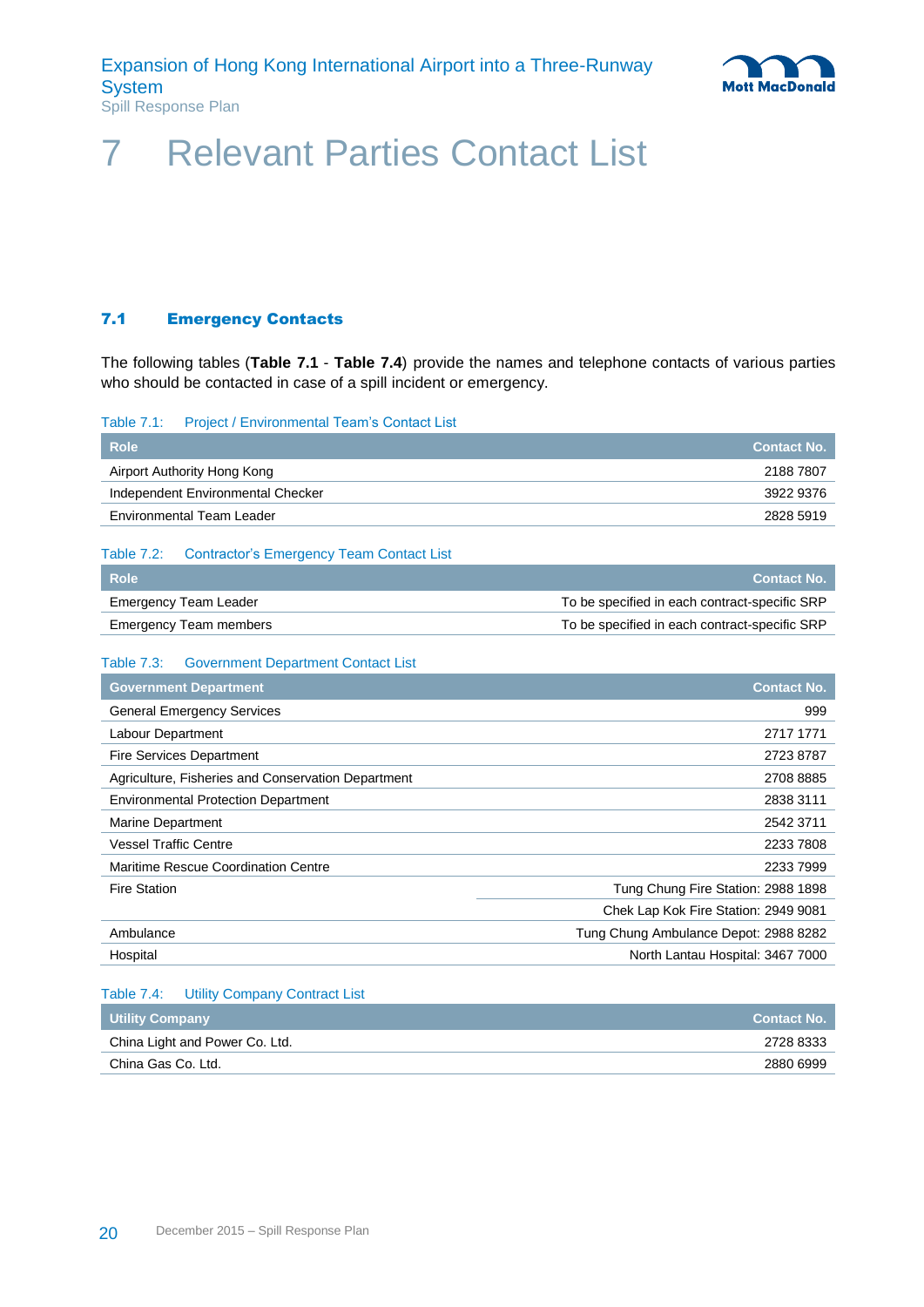

The emergency contact list shall be reviewed at least annually. Any changes should be amended and notified to all onsite staff immediately.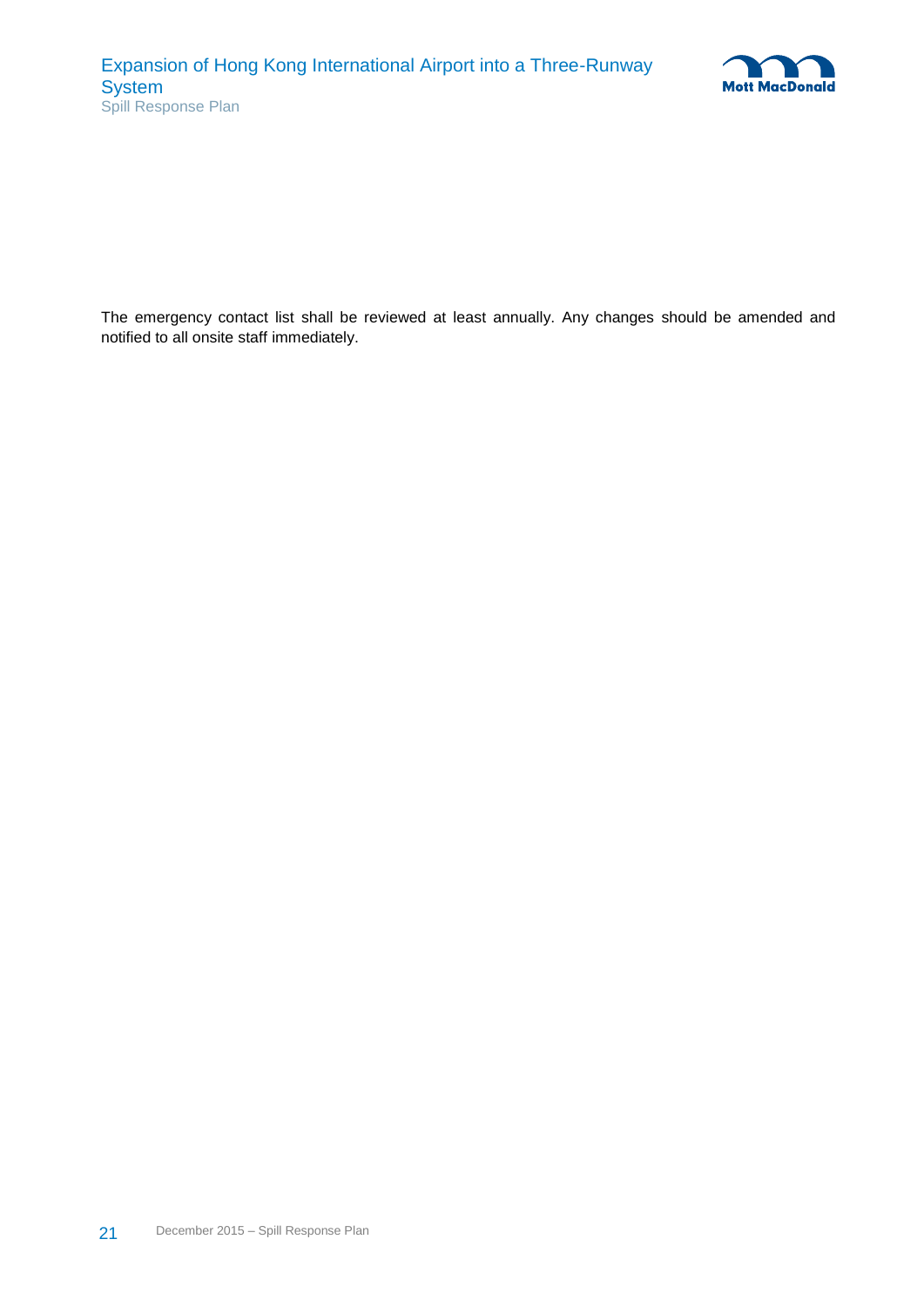

### <span id="page-28-0"></span>8 Operational Phase Spill Prevention and Response

### <span id="page-28-1"></span>8.1 General

In line with the EIA, AAHK is committed to maintaining the same level of spill prevention and spill response as is currently in place under the 2RS operations. This operational phase spill response plan is therefore based on existing spill response procedures in place for the 2RS and these are considered to be valid and applicable. Nevertheless, it should be noted that the final arrangements for the 3RS operational phase spill response are subject to confirmation before commencement of 3RS operations, for example to allow incorporation of details and final arrangements from the detailed designs for 3RS buildings and infrastructure. Therefore, the operational phase SRP will be further updated for it to be ready for use upon commencement of full 3RS operations.

#### <span id="page-28-2"></span>8.1.1 Operational Emergency Spill Response Plan

During the 3RS operational phase, the content of this chapter shall be collated into an Operational Emergency Spill Response Plan to be kept at an easily accessible and signposted location in the Operation Control Centre of the AAHK and made available for EPD's inspection whenever required. The Operational Emergency Spill Response Plan, presenting the updated contents of this chapter, shall include, and/or be kept with, the following:

- Detailed 3RS plans, including 3RS drainage details and 3RS airport facilities;
- **Previous spill reports and recommendations;**
- Records of self-inspections, checking and testing, drills, and response trainings; and
- Records of annual review of staff trainings on emergency response handling for relevant airport staff.

The 3RS Operational Emergency Spill Response Plan shall be updated prior to commencement of full 3RS operations and regularly reviewed and updated thereafter by AAHK.

<span id="page-28-3"></span>Details of the operational phase spill prevention and response procedures are as follows.

#### 8.2 Roles and Responsibilities

During the 3RS operational phase, AAHK and/or AAHK's term maintenance contractor(s) / tenants will be the primary responsible parties for implementing spill prevention and response. **[Table 8.1](#page-28-4)** summarises the key roles and responsible tasks of the main parties involved in HKIA spill response.

<span id="page-28-4"></span>

|  |  |  |  |  | Table 8.1: Summary of Roles and Responsibilities for Operational Phase Spill Response |
|--|--|--|--|--|---------------------------------------------------------------------------------------|
|--|--|--|--|--|---------------------------------------------------------------------------------------|

| <b>Responsible Party</b>                                    |  | Key Role in Spill Response Spill Response-related Tasks                                                                             |
|-------------------------------------------------------------|--|-------------------------------------------------------------------------------------------------------------------------------------|
| <b>All Spillage Events</b>                                  |  |                                                                                                                                     |
| AAHK<br>Alert all parties and oversee<br>the spill response |  | Receive reports of fuel / chemical spillage occurring within airport<br>premises and obtain details of the incident.                |
|                                                             |  | Alert the relevant AAHK Incident Coordinator to mobilise on scene.                                                                  |
|                                                             |  | Alert all other relevant parties including other AAHK Departments /<br>personnel, other Tenants / Airport Operators, and Government |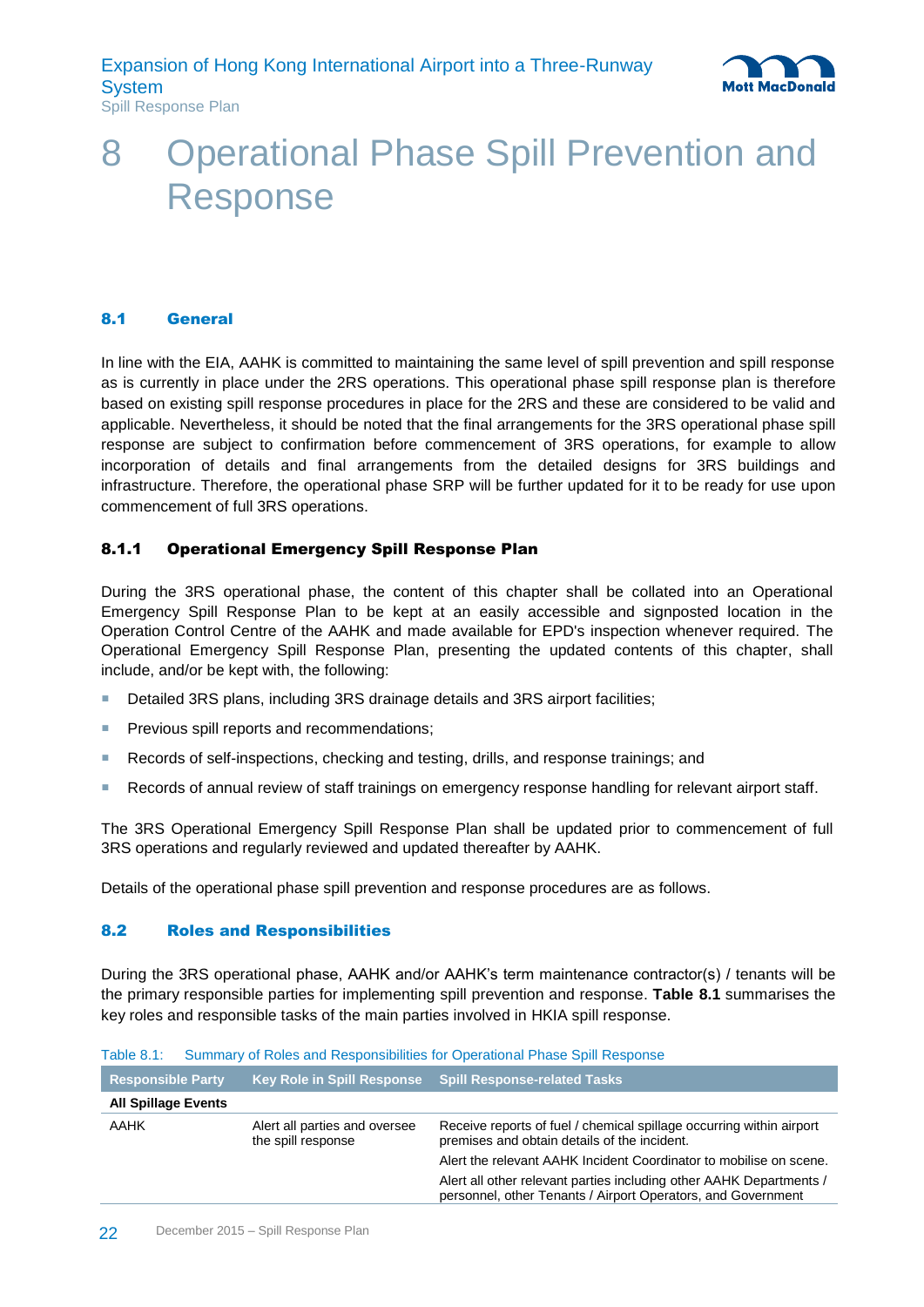

| <b>Responsible Party</b>                                   | <b>Key Role in Spill Response</b>                             | <b>Spill Response-related Tasks</b>                                                                                                                                          |  |  |  |
|------------------------------------------------------------|---------------------------------------------------------------|------------------------------------------------------------------------------------------------------------------------------------------------------------------------------|--|--|--|
|                                                            |                                                               | Departments where applicable.                                                                                                                                                |  |  |  |
|                                                            |                                                               | Assess environmental implications and liaise with Government<br>Departments on any additional mitigation, if required                                                        |  |  |  |
| <b>AAHK Incident</b>                                       | Coordinate and monitor the                                    | On scene liaison with all parties concerned.                                                                                                                                 |  |  |  |
| Coordinator                                                | spill response activities                                     | Monitor response activities to ensure the spill is controlled and<br>contained.                                                                                              |  |  |  |
|                                                            |                                                               | Ensure precautionary measures taken by the party responsible for<br>the fuel / chemical spillage to prevent the spill from entering into<br>the storm water drainage system. |  |  |  |
|                                                            |                                                               | Liaise with party responsible for the fuel / chemical spillage<br>regarding disposal of the spilt material and subsequent cleanup of<br>affected areas.                      |  |  |  |
|                                                            |                                                               | Liaise with all parties concerned to agree / confirm closeout of the<br>incident / accident.                                                                                 |  |  |  |
|                                                            |                                                               | Maintain a log of events and actions taken.                                                                                                                                  |  |  |  |
| <b>AAHK's Emergency</b><br>Team (e.g. AAHK's               | Provide assistance in spill<br>response activities            | Upon request by the AAHK Incident Coordinator, provide service<br>to contain and clean up the spilt material.                                                                |  |  |  |
| <b>Term Maintenance</b><br>Contractor)                     |                                                               | Activate contingencies to prevent spilt material from entering the<br>marine environment, if required.                                                                       |  |  |  |
|                                                            |                                                               |                                                                                                                                                                              |  |  |  |
|                                                            |                                                               |                                                                                                                                                                              |  |  |  |
| For Fuel Spillage from Aircraft                            |                                                               |                                                                                                                                                                              |  |  |  |
| Into-plane Fuelling<br>Franchisee /<br>Refuelling operator | Fuel spillage containment,<br>control and clean up            | Immediately stop the fuel flow and notify the Line Maintenance<br>Franchisee and AAHK of the spill.                                                                          |  |  |  |
|                                                            |                                                               | Contain, control and clean up the affected area if the spill is less<br>than 20 litres and not of a running nature.                                                          |  |  |  |
|                                                            |                                                               | Coordinate with the Line Maintenance Franchisee for containment,<br>control and cleanup of major spills (spills greater than 20 litres or<br>of a running nature).           |  |  |  |
|                                                            |                                                               | Maintain communication with the AAHK Incident Coordinator.                                                                                                                   |  |  |  |
|                                                            |                                                               | Maintain a log of events and actions taken.                                                                                                                                  |  |  |  |
| Line Maintenance                                           | Assess scale of spill. Provide                                | Notify AAHK of the spill.                                                                                                                                                    |  |  |  |
| Franchisee                                                 | technical support and/or<br>cleanup of spill                  | Provide technical management of the spill and support to the<br>AAHK Incident Coordinator including assessing whether the spill is<br>minor or major.                        |  |  |  |
|                                                            |                                                               | For major spills (spills greater than 20 litres or of a running nature),<br>make arrangements to stop the fuel spill.                                                        |  |  |  |
|                                                            |                                                               | Coordinate with the AAHK Incident Coordinator and provide<br>response to contain and remove the spilt fuel.                                                                  |  |  |  |
|                                                            |                                                               | Maintain a log of events and actions taken and submit initial report<br>to AAHK.                                                                                             |  |  |  |
| For Other Fuel / Chemical Spills                           |                                                               |                                                                                                                                                                              |  |  |  |
| <b>Tenants and Airport</b><br>Operators                    | Spillage containment, control<br>and clean up of any          | Establish own response plans and procedures for dealing with fuel<br>/ chemical spills.                                                                                      |  |  |  |
|                                                            | accidental spillage of fuel or<br>chemicals which are stored, | Provide immediate action to stop, contain and remove any spilt<br>material if it is safe to do so.                                                                           |  |  |  |
|                                                            | handled and used within<br>their premises in the airport      | Report and provide details of the incident to AAHK.                                                                                                                          |  |  |  |
|                                                            |                                                               | Follow own spill response plans and procedures as well as the                                                                                                                |  |  |  |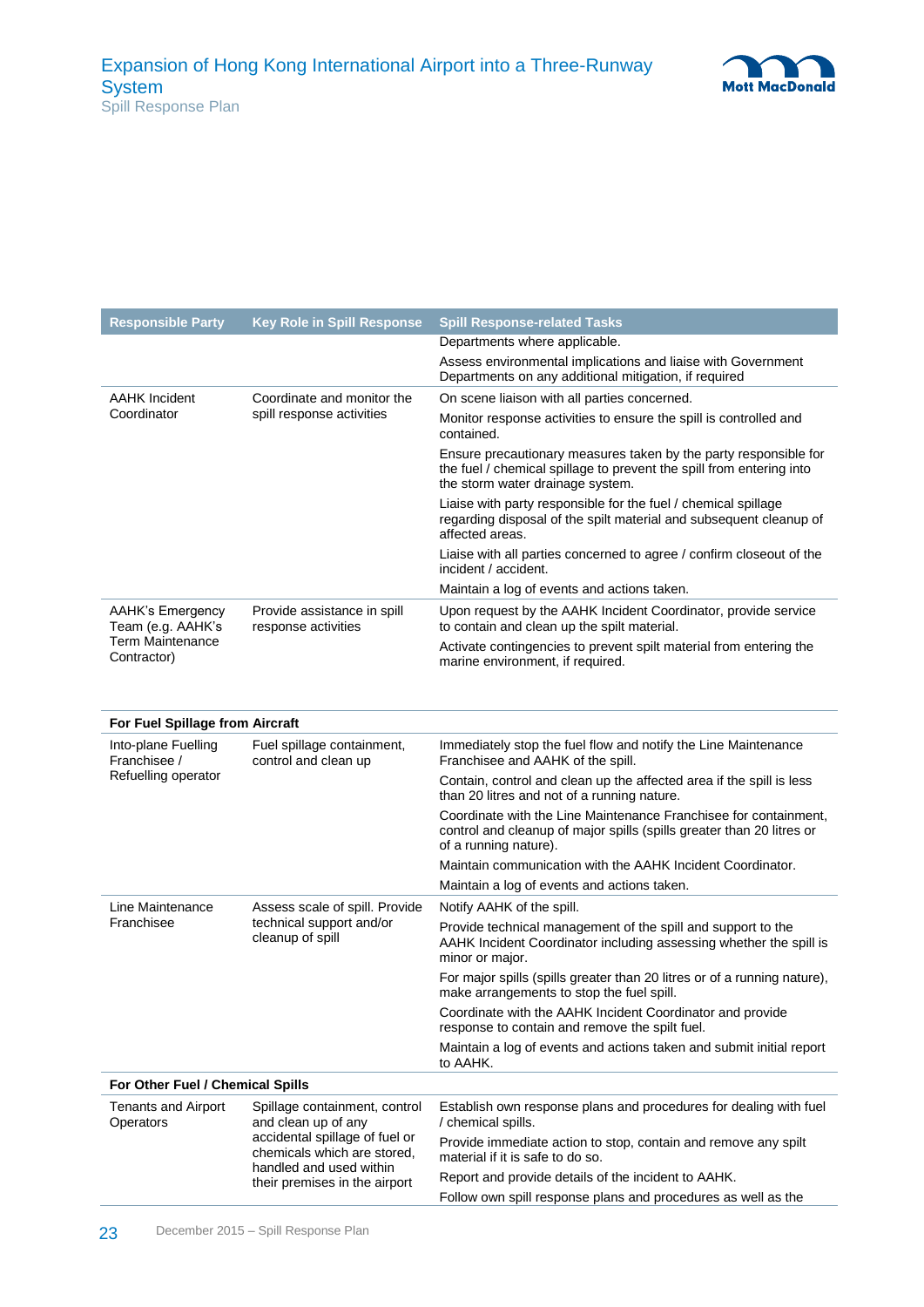

| <b>Responsible Party</b> | Key Role in Spill Response Spill Response-related Tasks                    |
|--------------------------|----------------------------------------------------------------------------|
|                          | advice of the AAHK Incident Coordinator for spill response and<br>cleanup. |

Regarding the potential for spillage of aviation fuel from storage and delivery activities, these are the responsibility of the aviation fuel supply companies and the existing established procedures shall be followed.

#### <span id="page-30-0"></span>8.3 Types of Spills

Based on the operational phase activities associated with the 3RS project, the key types of spillages that may arise due to the project are summarised in **[Table 8.2](#page-30-3)**.

|                            | . |                              | <b>Operational Phase</b> |                                |
|----------------------------|---|------------------------------|--------------------------|--------------------------------|
| ∣ Spill Types <sup>।</sup> |   | <b>Land-based Activities</b> |                          | <b>Marine-based Activities</b> |
| Fuel / oil                 |   |                              |                          | n/a                            |
| Chemicals                  |   |                              |                          | n/a                            |
| Fill materials             |   |                              | n/a                      | n/a                            |

<span id="page-30-3"></span>Table 8.2: Key types of spills that may arise due to operation of 3RS project

Fuels used during aircraft fuelling operation and other fuels / oils used during operation of vehicles / plants or stored onsite may be accidentally spilled due to poor handling practices, leaking fuel delivery equipment or when insufficient safeguards are provided. While such land-based spills are likely to be confined to the immediate area of the spill, the spill may seep into nearby stormwater drains and discharge into the marine environment if appropriate response actions are not taken quickly.

Chemicals used during operational phase include plant / facilities cleaning and maintenance chemicals such as lubricants and solvents. Spills are likely to be confined to the immediate area of the spill, but may seep into nearby stormwater drains and discharge into the marine environment if appropriate response actions are not taken quickly.

During the operational phase, no fill materials will be required, and there will be no marine-based activities associated with the 3RS project. Hence spillage of fill materials from marine based activities is not envisaged during the operational phase.

#### <span id="page-30-1"></span>8.4 Spill Prevention Measures

#### <span id="page-30-2"></span>8.4.1 Aircraft Fuelling

Spill prevention is part of the aircraft refuelling procedures prescribed in the Airport Operations Manual (AOM) issued by AAHK. Precautionary measures for aircraft fuelling operations include: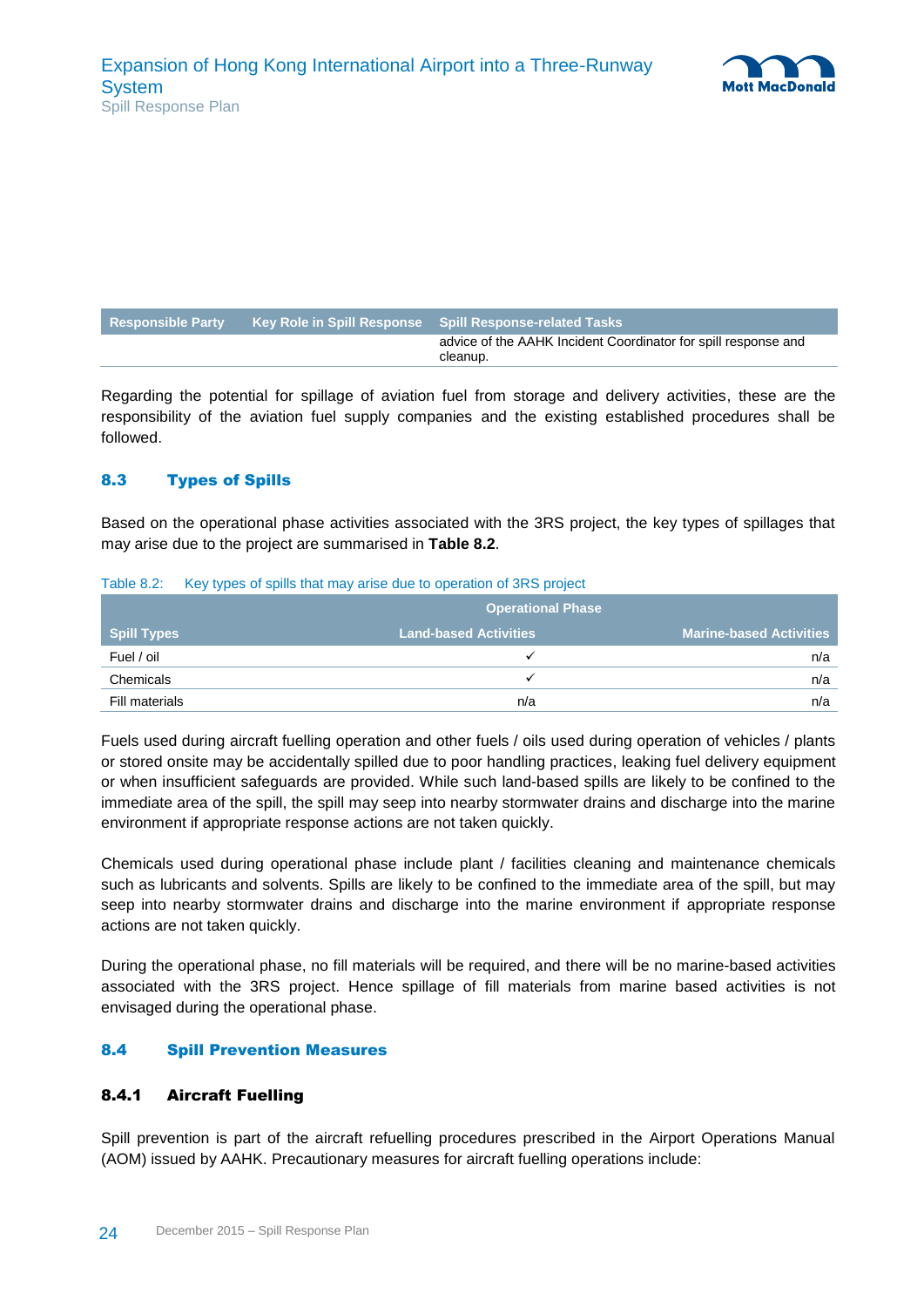

- An aviation fuel system emergency shutdown valve shall be available at readily accessible positions at aircraft parking stands and on all refuelling vehicles.
- The aircraft, refuelling vehicle, hose coupling or nozzle, filters, tunnels or any other appliance through which fuel passes, shall be effectively bonded to each other before filler caps are removed, and shall not be disconnected until the filler caps have been replaced.
- Cable, clips and plugs for bonding shall be kept in good condition without signs of damage or cracks.
- Only qualified personnel acquiring adequate training on refuelling operation shall be permitted to operate the refuelling equipment and to ensure that the fuel flow is cut off quickly in the event of emergency.
- For defueling operations, the amount of fuel in the bowser fuel tank should never exceed 80% of its capacity at all times. The refuelling in-charge should closely monitor the defueling quantity to ensure the volume of fuel transferred to the bowser will not exceed the 80% capacity limit.

#### <span id="page-31-0"></span>8.4.2 Other Chemicals, Oils and Fuels

For other chemicals, oils and fuels required and used onsite, the measures specified in **Section 4.3** are also relevant and shall also be applied where applicable.

#### <span id="page-31-1"></span>8.5 Spill Response Procedures

During the operational phase, there are two distinct types of spill response procedures which will be applied depending on the types of spill, i.e. those related to aircraft fuelling activities, and those not related to aircraft fuelling activities. The spill response procedures to be effected in either case are described below.

#### <span id="page-31-2"></span>8.5.1 Fuel Spillage from an Aircraft

Specific procedures and requirements for response to fuel spillage incident involving aircraft during servicing or manoeuvring in the airside operational area are specified as part of AAHK's Emergency Procedures Manual. Based on the existing Manual, the following spill response procedures will be applicable:

For Minor Fuel Spillage (less than 20 litres and not of a running nature)

- 1. The refuelling operator must inform the Line Maintenance Franchisee and AAHK of the incident immediately, and AAHK will notify the AAHK Incident Coordinator as well as other relevant parties (such as the Airport Fire Contingent (AFC)) to arrive at the scene;
- 2. In parallel, immediate actions shall be taken by the refuelling operator to stop, control and contain the spilt fuel. Assistance from Line Maintenance Franchisee and AAHK should be sought if necessary with the Line Maintenance Franchisee responsible for management of the spill response including assessing if the spill is minor or major;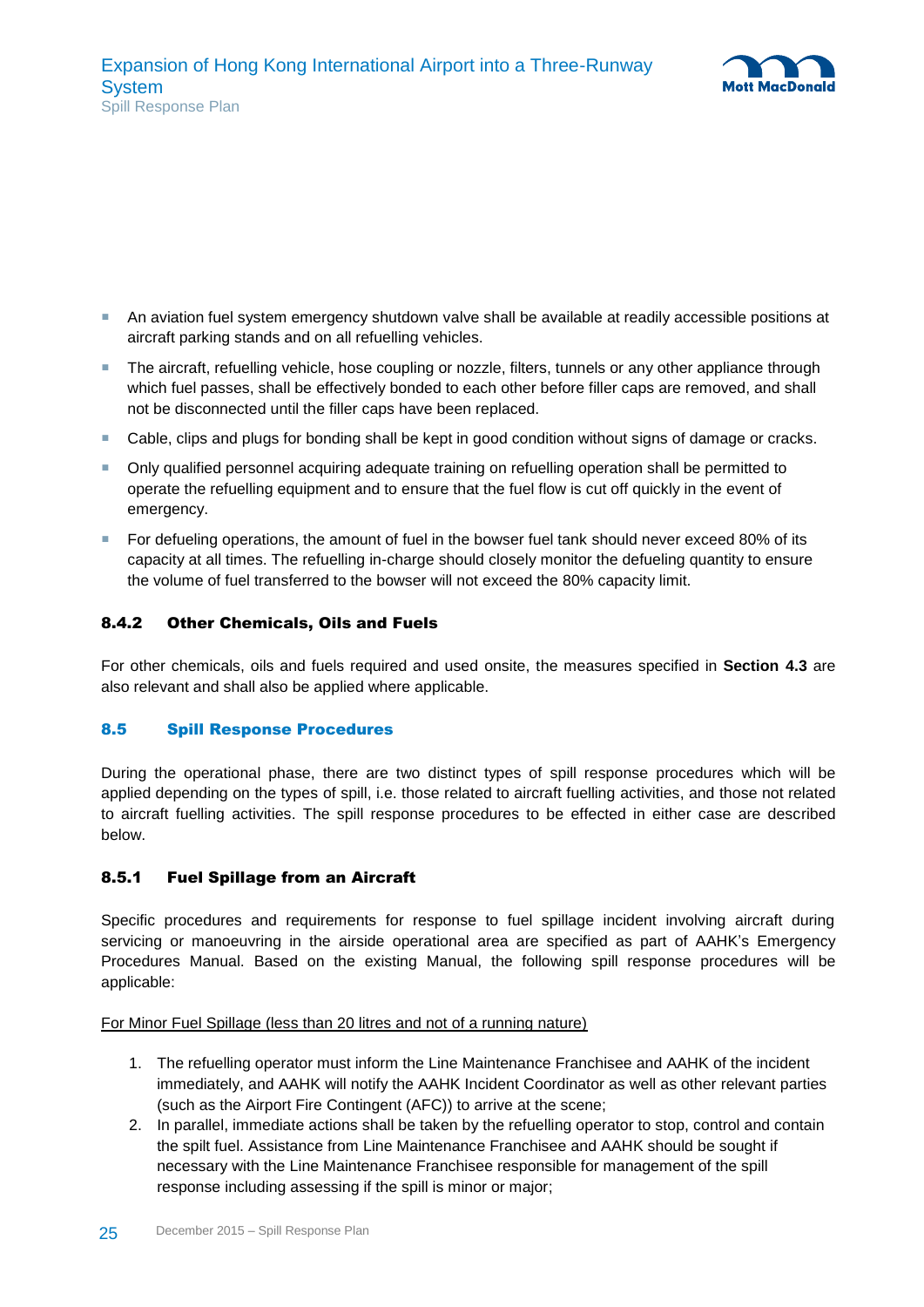

- 3. The refuelling operator shall cleanup the spilt material when it is safe to do so. Mechanical method should be used whenever possible. The Line Maintenance Franchisee and/or AAHK's Emergency Team shall ensure all the workers involved in the cleanup works are equipped with suitable personal protective equipment (PPE);
- 4. Fuel should not be washed into drains or culverts. Every effort should be made to contain and recover the product;
- 5. If emulsifying agent is required, the emulsified contaminant must be contained and prevented from entering the storm water drainage system;
- 6. Contained spilt fuel and cleaning wastes / residues should be removed to a safe location for disposal. Contaminated spilt material not suitable for reuse or reprocessing shall be collected, bagged and clearly marked as "Chemical Waste, stored in a designated chemical waste area and handled and disposed of by a licensed chemical waste collector in accordance with the Waste Disposal (Chemical Waste) Regulations;
- 7. The refuelling operator shall maintain communication with the AAHK Incident Coordinator during the spill response, and log the event and actions taken;
- 8. The AAHK Incident Coordinator and AAHK's Emergency Team shall carry out a spill investigation and complete the spill incident report with provision for recommending additional improvement and prevention measures, if applicable. The final report shall be made known to the relevant operational staff (e.g. staff responsible for spill response and clean up) and included in the future training and simulation drills and exercises if applicable.

#### For Major Fuel Spillage (greater than 20 litres or of a running nature)

- 1. The refuelling operator must inform the Line Maintenance Franchisee and AAHK of the incident immediately, and AAHK will notify the AAHK Incident Coordinator as well as other relevant parties (such as the Airport Fire Contingent (AFC)) to arrive at the scene. AAHK shall also inform Fire Service Department and the relevant Regional Office of EPD immediately;
- 2. In parallel, immediate actions shall be taken by the refuelling operator and/or Line Maintenance Franchisee to stop, control and contain the spilt fuel, with efforts taken to prevent spilt fuel from entering HKIA's storm drainage system;
- 3. Where deemed necessary, AFC will discharge foam compound to blanket the affected area;
- 4. The affected area will be cleaned up by the Line Maintenance Franchisee with the assistance of the refuelling operator and/or AAHK's Emergency Team when it is safe to do so. Mechanical method should be used whenever possible. The Line Maintenance Franchisee and/or AAHK's Emergency Team shall ensure all the workers involved in the cleanup works are equipped with suitable personal protective equipment (PPE);
- 5. If emulsifying agent is required, the emulsified contaminant must be contained and prevented from entering the storm water drainage system;
- 6. Contained spilt fuel and cleaning wastes / residues should be removed to a safe location for disposal. Contaminated spilt material not suitable for reuse or reprocessing shall be collected, bagged and clearly marked as "Chemical Waste, stored in a designated chemical waste area and handled and disposed of by a licensed chemical waste collector in accordance with the Waste Disposal (Chemical Waste) Regulations;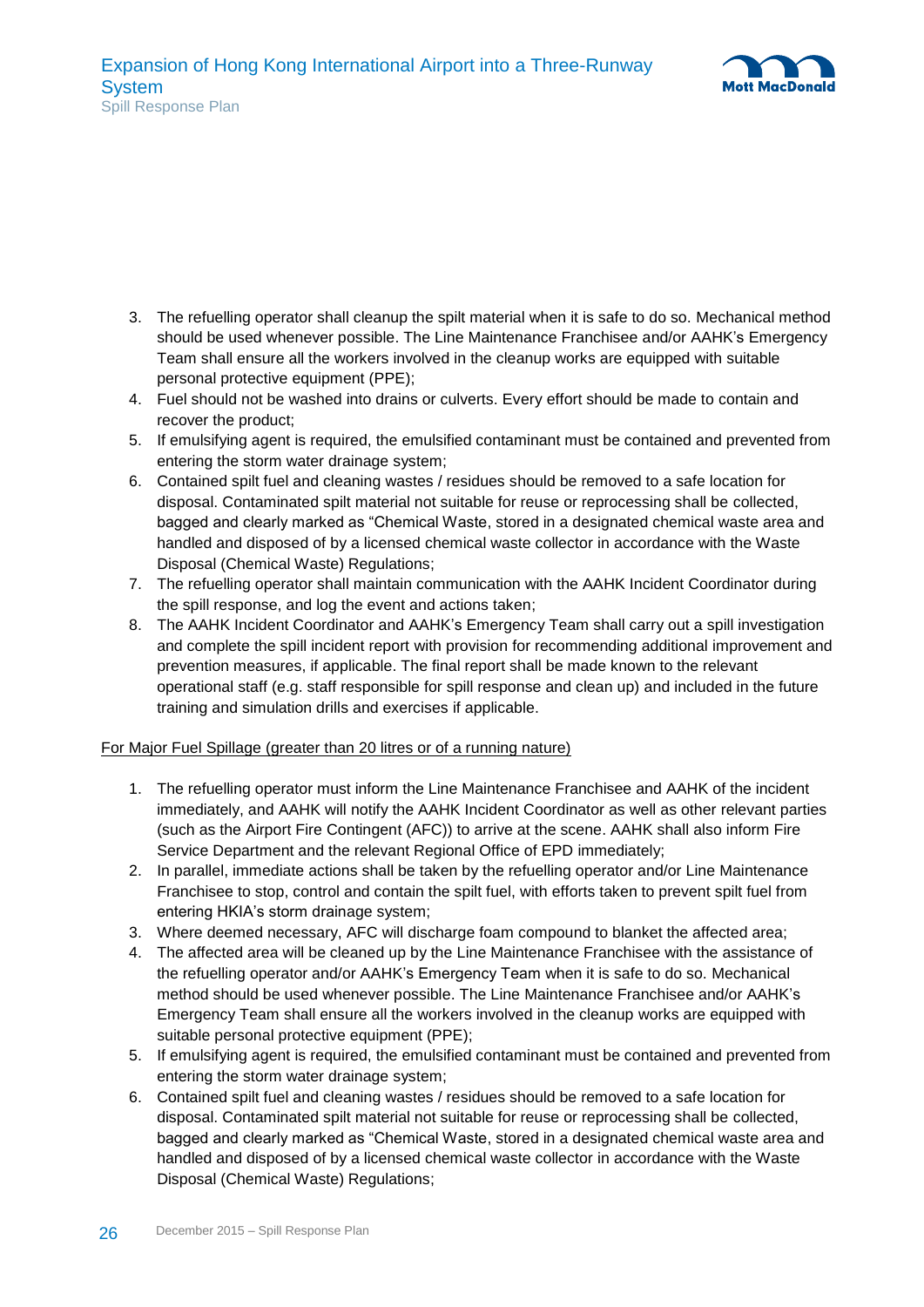

- 7. Where required, the AAHK Incident Coordinator shall arrange with the Aviation Fuel Supply Company to deploy fuel suction machine for removal of fuel trapped in any oil interceptor chambers;
- 8. The Line Maintenance Franchisee shall coordinate with the AAHK Incident Coordinator during the spill response until confirmation of closeout of the incident / accident;
- 9. The Line Maintenance Franchisee shall prepare an initial report of the event and actions taken and submit to the AAHK Incident Coordinator. The AAHK Incident Coordinator and AAHK's Emergency Team shall carry out a spill investigation and complete the spill incident report with provision for recommending additional improvement and prevention measures. The final report shall be made known to the relevant operational staff (e.g. staff responsible for spill response and clean up) and included in the future training and simulation drills and exercises if applicable.

The overall process for aircraft fuel spill procedures is presented in **[Figure 8.1](#page-34-0)**.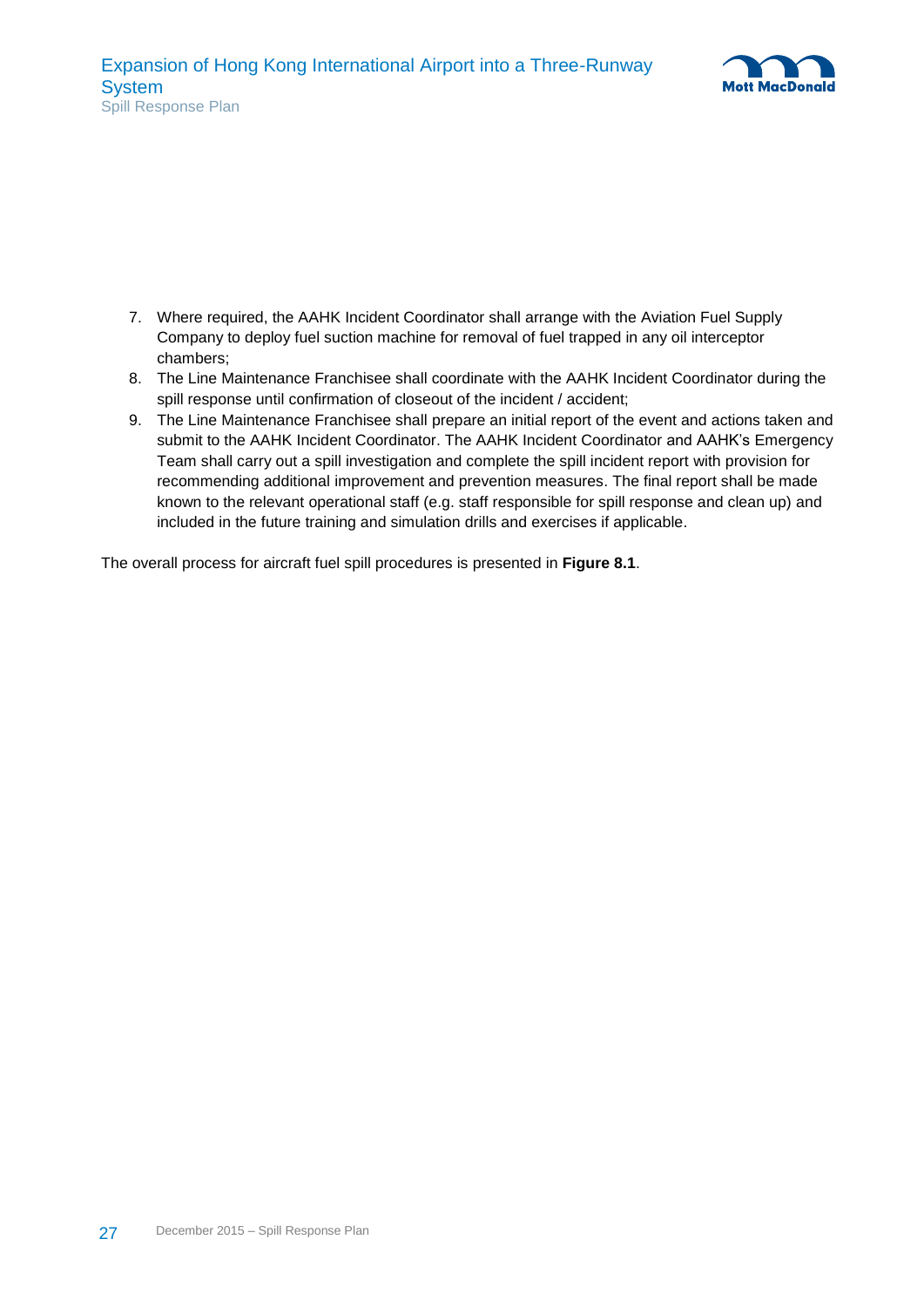



#### <span id="page-34-0"></span>Figure 8.1: Overall Spill Response Procedure for Aircraft Fuel Spills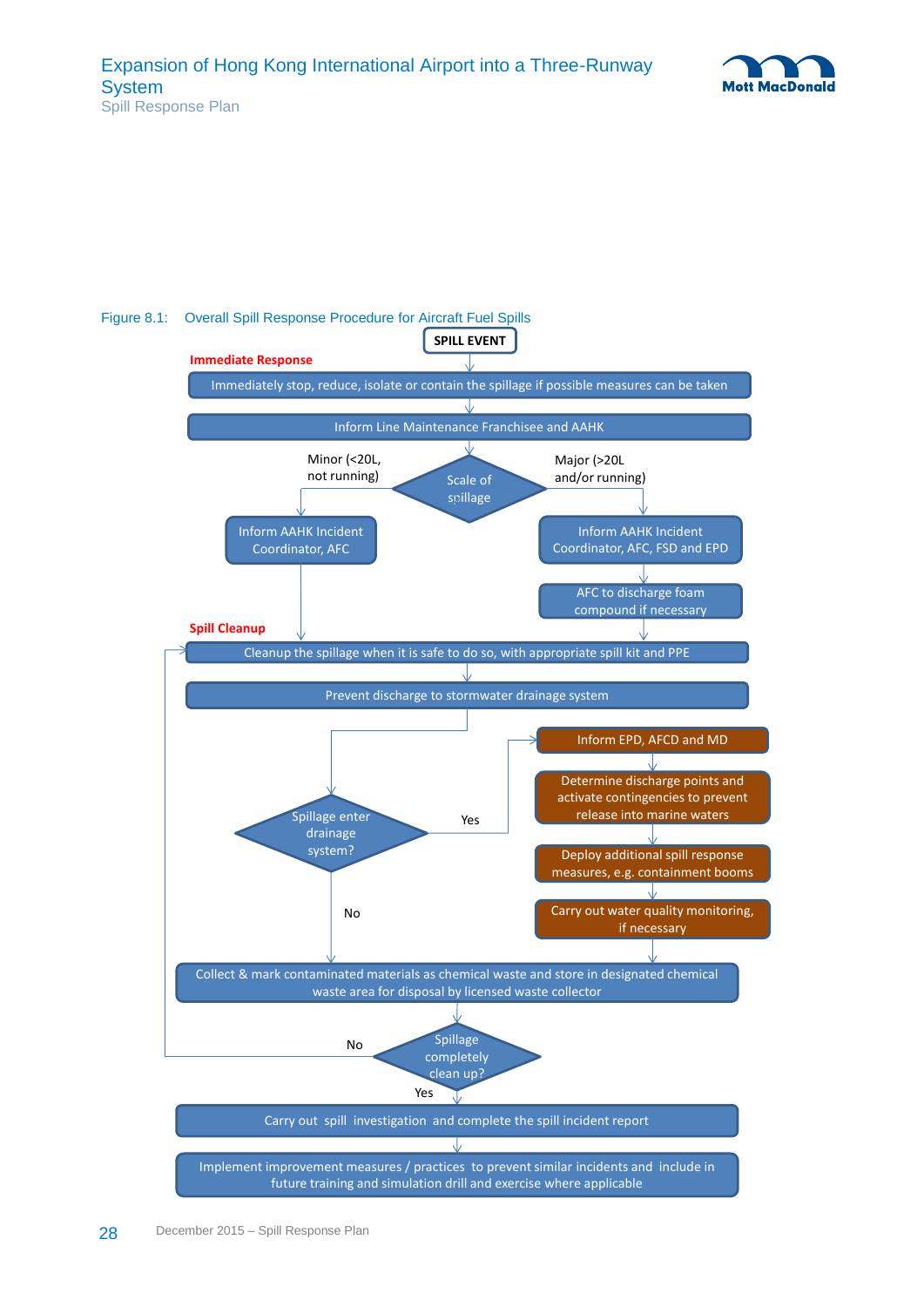

#### <span id="page-35-0"></span>8.5.2 Other Fuel / Chemical Spills

For spillage incidents not involving aircraft servicing or manoeuvring in the airside operational area, the following spill response procedure will be applicable:

#### Spill Response

- 1. Any person discovering a fuel or chemical spillage must report it to AAHK immediately. AAHK will then initiate alerting of relevant parties. The name of the chemical and hazardous materials should be identified as far/early as possible in the emergency communication;
- 2. In parallel, the party responsible for the fuel / chemical spillage (i.e. AAHK for AAHK-operated facilities or the airport tenant for tenant-operated facilities) is required to effect an immediate response effort intended to stop, control and contain the spillage to prevent or minimise any safety hazard and/or contamination to the environment arising (e.g. take efforts to prevent spilt fuel / chemicals from entering HKIA's storm drainage system) if it is safe to do so;
- 3. AAHK Incident Coordinator will coordinate the resources required to control and contain the fuel / chemical spillage. AAHK's Emergency Team will also be mobilised to standby at the scene to render assistance in the control and containment of the spillage if required;
- 4. Once the incident is declared safe (by the Fire Services Department), the party responsible for the fuel / chemical spillage is required to physically remove the spilt material at the earliest opportunity using appropriate absorbent materials or other means. The Material Safety Data Sheet should be referred to in handling each emergency spillage incident involving chemicals;
- 5. Every effort should be made to retain and recover the spilt material. Contaminated spilt material not suitable for reuse or reprocessing shall be handled, stored and disposed of as chemical waste by a licensed chemical waste collector;
- 6. After the spilt material has been removed, the party responsible shall clean up the affected area(s) as required. Flushing of the affected area is not permitted to avoid washing the spilt material into the airport drainage system;
- 7. AAHK will stand by to assess for any environmental implications and to provide advice for the protection of storm drains during the cleanup of spilt material, including alerting and coordination with EPD and AFCD as required. If the spillage involves fuel or explosives, alerting and coordination with FSD would also be implemented;
- 8. If the spilt material enters the airport drainage system, AAHK will activate contingencies to prevent it from entering marine waters including shutting the penstocks (outfall gates) at relevant outfalls(s) if required. AAHK will also inform EPD, AFCD and Marine Department.

The overall process for other fuel / chemical spill procedures is presented in **[Figure 8.2](#page-36-1)**.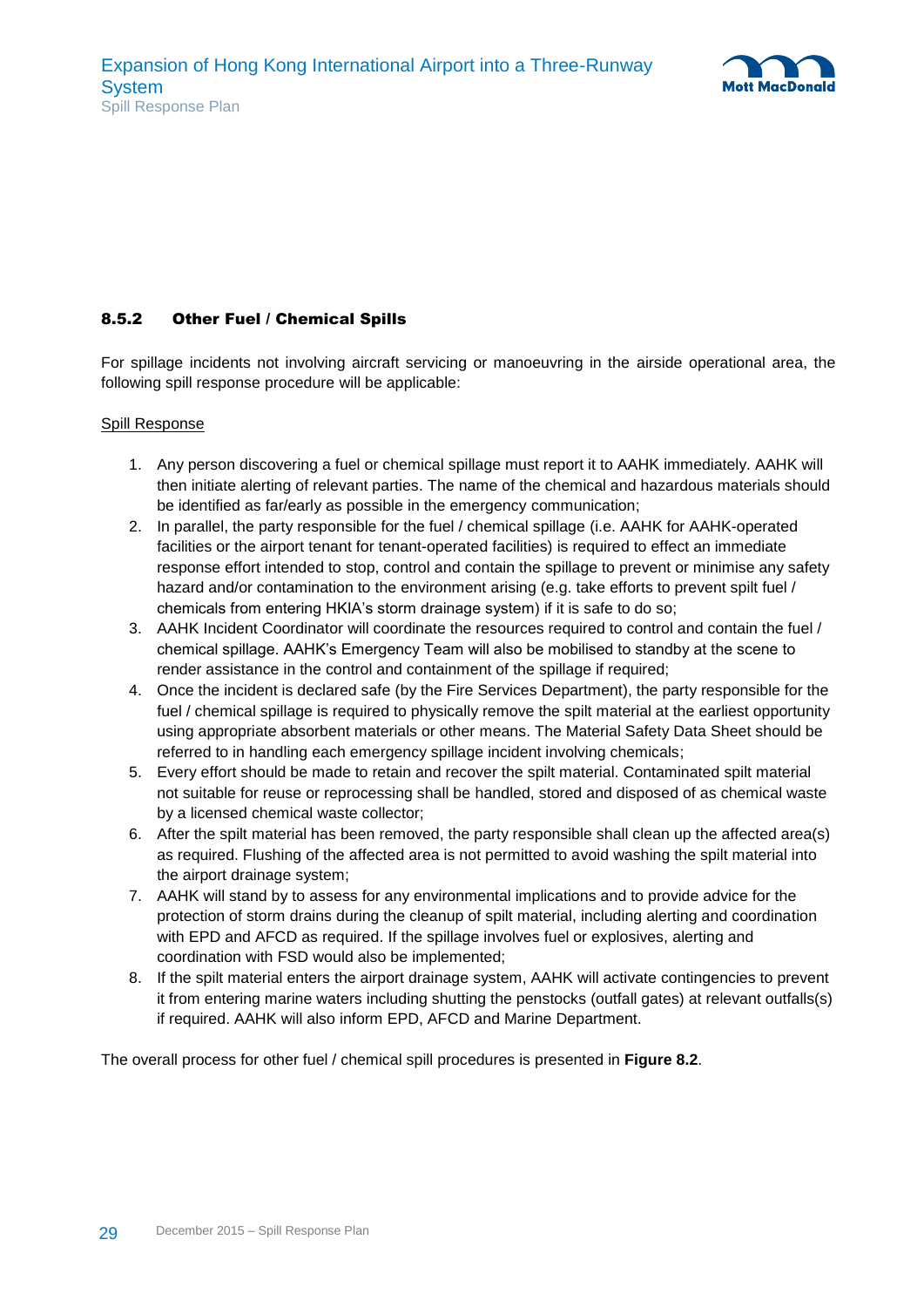



#### <span id="page-36-1"></span>Figure 8.2: Overall Spill Response Procedure for Other Fuel / Chemical Spills

It should be noted that for fuel / chemical spillages within Airport tenant controlled premises (i.e. premises not operated by AAHK), the procedures for dealing with such spillages are as laid down in the tenant's own spill response plans and procedures. However, tenants are required to report any such spillage incident / accident to AAHK and the AAHK Incident Coordinator will monitor the tenant's response and coordinate and provide any necessary support to the tenant's response activities as required.

#### <span id="page-36-0"></span>8.5.3 Chinese White Dolphins and other Marine Ecology Sensitive Receivers

In the unlikely event that a spill of oil / hazardous chemicals enters the marine environment and spreads over a large area, water quality and marine ecology sensitive receivers including Chinese White Dolphins (CWD) may be adversely affected.

To minimise the risk of adverse water quality and marine ecology impacts during operation phase, the scheme design of the 3RS has incorporated a number of prevention and protection measures, including:

A 'spill trap containment system' at aircraft apron and stand areas;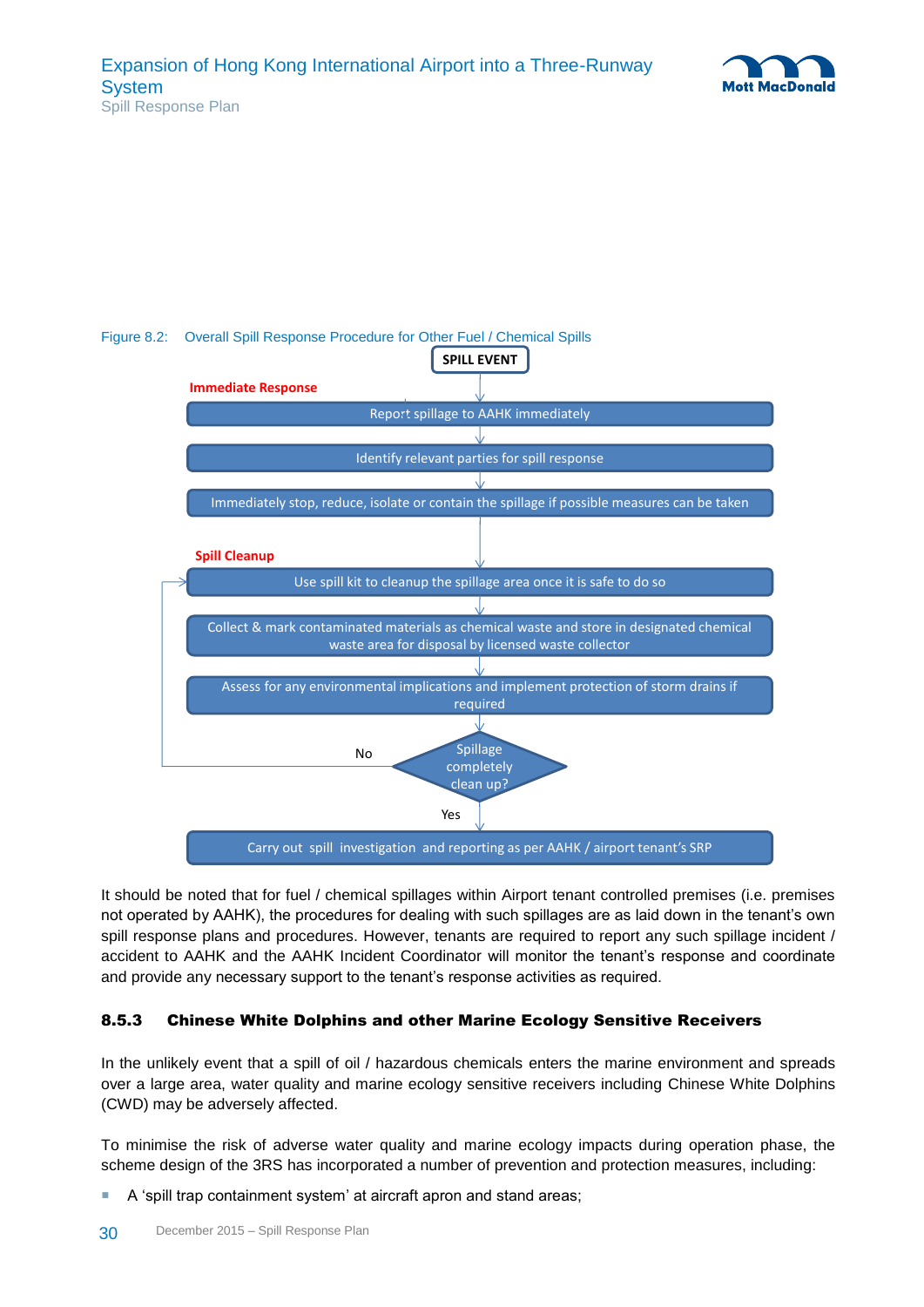

- Regularly maintained oil/grease interceptors at stormwater drains:
- Diversion of runoff from aircraft and vehicle washing activities to foul sewer or temporary storage for subsequent removal and treatment off-site;
- **Design of fuel pipelines and hydrant systems with adequate protection and pressure / leakage** detection systems; and
- Restricted operation of fuel supply and refuelling systems to qualified and trained personnel with adequate knowledge of spill response procedures.

With the aforementioned measures in place, the risk of spillages entering the marine environment during the operation phase is intentionally reduced to a very low level. Nevertheless, in the unlikely event that any fuel / chemical spillages are not fully contained by the aforementioned measures and enter the stormwater drainage system leading out to sea, the following additional measures will be implemented;

- 1. The AAHK Incident Coordinator shall determine the discharge points of the spill based on the airport drainage plans and provide instructions to activate contingencies to prevent release into marine waters by shutting the penstocks (outfall gates) at relevant outfalls(s).
- 2. In parallel, AAHK will inform EPD, AFCD and Marine Department.
- 3. The AAHK Incident Coordinator shall ensure the appropriate spill response measures are implemented by AAHK's Line Maintenance Franchisee / AAHK's Emergency Team. These may include:
	- a. Containment booms around the affected outfalls to minimise the spread of any spill;
	- b. Absorption materials such as pads to cleanup the spillage as soon as possible.
- 4. At the advice of EPD / AFCD, water quality monitoring to detect the presence of the spilt substance(s) may be implemented by AAHK at the affected outfalls if necessary to determine any potential adverse water quality impacts to the marine environment and the need for any further mitigation measures.
- 5. Where necessary, AAHK shall propose and implement any further mitigation measures in consultation with EPD and AFCD.
- 6. AAHK shall continue to monitor the incident until the spill is completely dispersed / cleaned up and adverse impacts to the marine environment are no longer observed / detected (as confirmed by water quality monitoring results or other indicators as agreed with EPD and AFCD).

#### <span id="page-37-0"></span>8.5.4 Neighbouring Residents

There are no neighbouring residents (i.e. non-airport operations related personnel) located within or immediately adjacent to the 3RS project area that may be affected by spillage events arising from operation of the 3RS project. Hence no specific provisions for protecting neighbouring residents are required.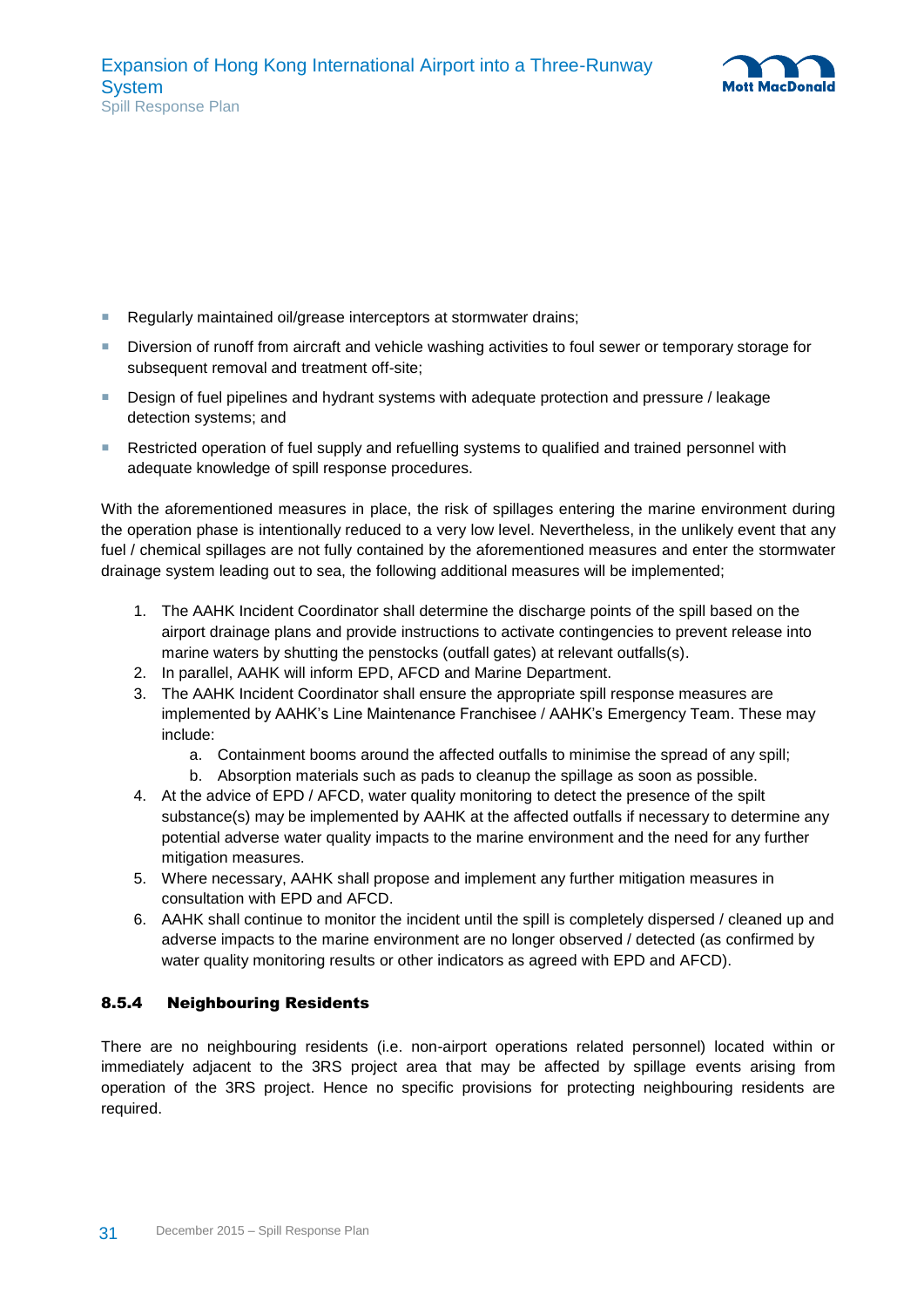

#### <span id="page-38-0"></span>8.6 Spill Control Equipment

At least one set of spill kit should be provided and stored onsite near each storage area for chemicals or chemical waste. Spill kits shall be located at designated points throughout the aircraft apron / refuelling area, and an additional set of spill kit should be located at AAHK's Term Maintenance Contractor's HKIA operations base. Additional spill kits shall also be provided at strategic locations where operation phase activities may create a risk of spills. AAHK / individual airport tenants shall ensure that sufficient spill kits are available at their respective premises at all times. AAHK / individual airport tenants shall ensure that relevant staff whose work involves using / handling / storing chemicals, chemical waste or fuels are aware of the locations of spill kits. The spill kit shall include, but are not limited to the following items:

- Oil absorbent pads:
- Oil absorbent socks;
- Sweeps;
- Goggles;
- Protective masks;
- Nitrile gloves;
- Disposal bags;
- **Instruction sheets; and**
- **Diagram of the site / premises plan, including drainage plan covering the affected facilities.**

All emergency incident handling personnel shall be familiar with the storage locations of Spill Control Equipment. Regular inspections and stocktaking of the resource materials in the spill handling should be taken at least every six months and after each spillage event by assigned qualified personnel (e.g. AAHKs' Term Maintenance Contractor and/or individual airport tenants). Regular checking and testing of the functioning and validity date of the spill response resource materials should also be carried out at least annually by assigned qualified personnel of AAHK / respective airport tenants.

#### <span id="page-38-2"></span><span id="page-38-1"></span>8.7 Training and Incident Recording

#### 8.7.1 Spill Response Training

For non-aircraft related spills, appropriate training shall be provided by the individual tenants / airport operators (covering their respective premises and in accordance with their individual response plans and procedures) as part of their induction / regular training requirements.

Generally, relevant airport staff whose work involves using / handling / storing chemicals and hazardous materials / chemical wastes or fuels shall be introduced to the SRP during environmental induction trainings for such staff. During the induction trainings, a demonstration of the containment methods and equipment shall be carried out. Refresher trainings shall be conducted regularly and at least once every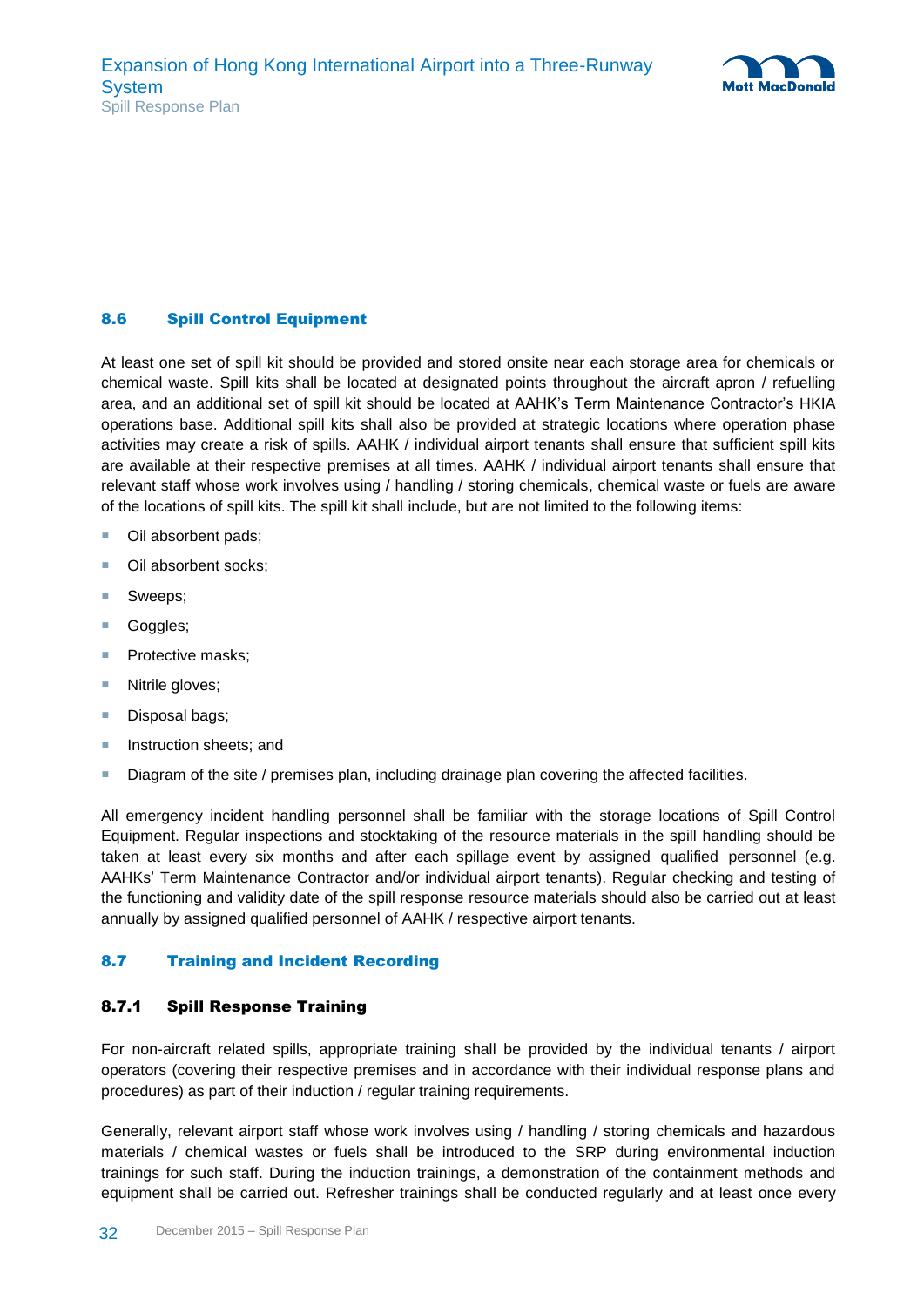

year. Examples of spill related training topics are shown in **[Table 8.3](#page-39-1)**. Training records for AAHK staff and AAHK's Term Maintenance Contractor staff shall be updated and kept in the Operational Emergency Spill Response Plan.

#### <span id="page-39-1"></span>Table 8.3: Spill Related Training Topics

| <b>Training Topic</b>                                          | <b>Applicable Personnel</b>                                                                                                        |
|----------------------------------------------------------------|------------------------------------------------------------------------------------------------------------------------------------|
| Introduction to the SRP and its requirements on spill response | Airport staff whose work involves<br>using / handling / storing chemicals<br>and hazardous materials / chemical<br>wastes or fuels |
| Spill prevention and detection                                 | As above                                                                                                                           |
| Work safety around the spill                                   | As above                                                                                                                           |
| Containment of spill                                           | As above                                                                                                                           |
| Recovery and cleanup of spill                                  | Spill cleanup crew                                                                                                                 |
| Handling and disposal of waste generated from spill            | Spill cleanup crew                                                                                                                 |

For spills related to aircraft operations, additional emergency response training would be conducted to ensure the refuelling crews are conversant with the contingency and spill response procedures as specified in AAHK's Emergency Procedures Manual and in accordance with respective Franchisee spill response plans.

The following three types of spill response training are applicable:

- i. New employees working on refuelling operation shall receive training on spill response and other emergency response procedures prior to commencing active duty.
- ii. Simulation exercises to test the equipment, knowledge, skills and response times of refuelling personnel on spill response shall be held at least once a year.
- iii. A large scale spill simulation exercise in combination with emergency services organisations and relevant Government Departments shall be held at least once every 2 years.

#### <span id="page-39-0"></span>8.7.2 Spill Incident Recording

For each spill incident, a record of the event and actions taken in response to the spill (including completion of appropriate action checklists based on AAHK's Emergency Procedures Manual) shall be logged by the responsible party, and a spill incident report shall be prepared for submission to AAHK. The record / report should contain the following information:

- Details of the spillage incident (location, date, time, size of spill, etc.);
- Clean up actions taken;
- **Findings and recommendations from follow up investigation, where applicable.**

For major spill incidents that enter the marine environment, the spill investigation report shall be submitted to the Regional Office of EPD within one week. For any significant spill entering the marine environment,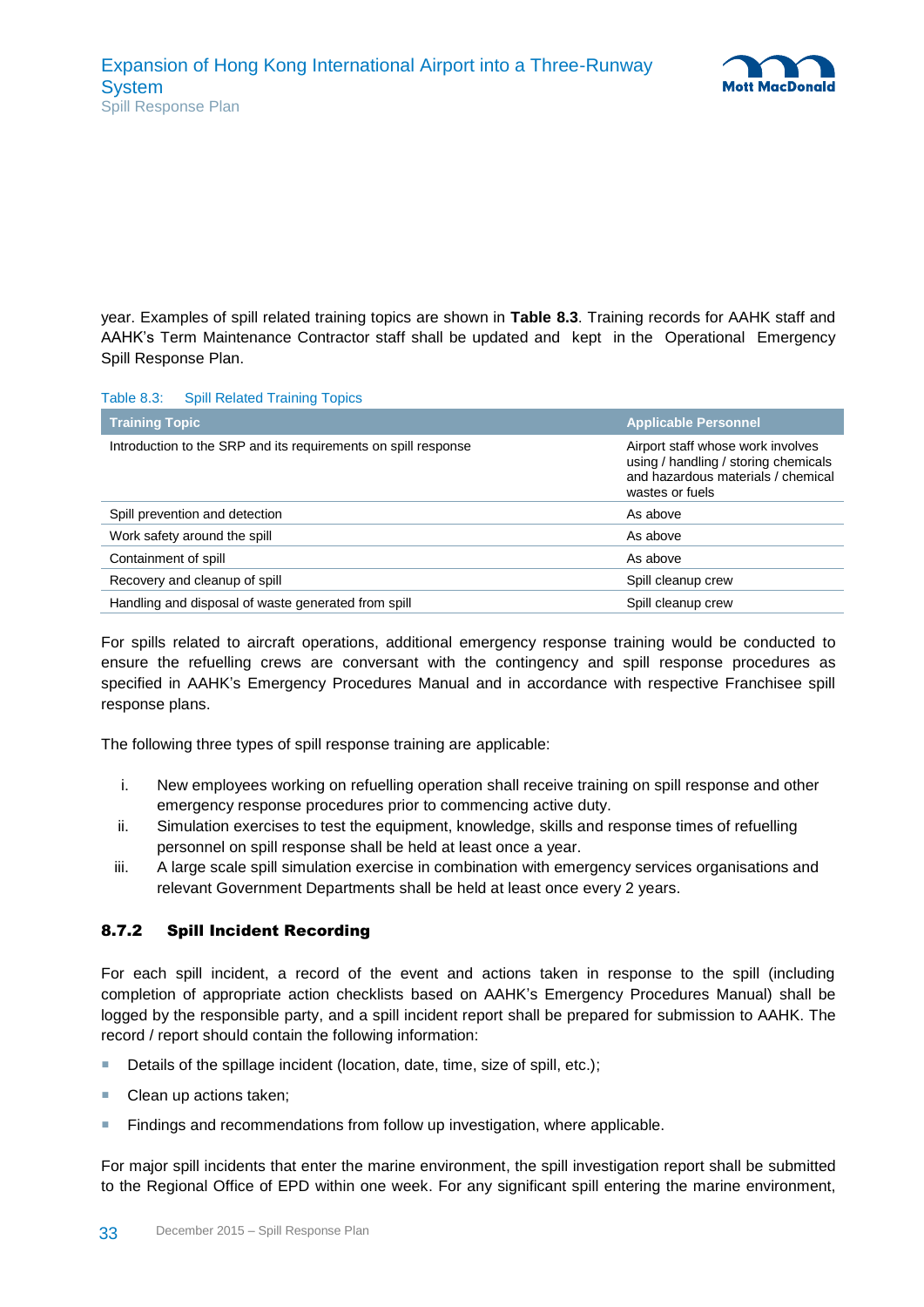

water monitoring results shall be provided if water quality monitoring was undertaken as part of the incident response.

Final records should be kept and maintained by the relevant responsible parties and AAHK for spillage incidences that occurred in the operating 3RS airport. Additional improvement or mitigation measures recommended by the spill investigation report should be included in the Operational Emergency Spill Response Plan.

### <span id="page-40-0"></span>8.8 Emergency Contacts

**[Table 8.4](#page-40-1)** provides the names and telephone contacts of various parties who should be contacted in case of a spill incident or emergency. As for the existing operation, it is expected that AAHK's Airport Operation Control Centre would be the central contact point for handling emergency spillage incidents and for correspondences with relevant Government departments. The emergency contact list shall be reviewed before the 3RS operation and at least annually afterwards. Any changes should be amended and notified to all relevant parties of AAHK / airport tenants immediately, and the updated contact list should be provided to all relevant government departments within one week of amendment.

#### <span id="page-40-1"></span>Table 8.4: Emergency Contact List (Operational Phase)

| <b>Role</b>                                        | <b>Contact No.</b>                    |
|----------------------------------------------------|---------------------------------------|
| <b>AAHK Airport Operation Control Centre</b>       | 2181 8110                             |
| AAHK 24 Hours Maintenance Help Desk                | 2183 6888                             |
| Airport Fire Contingent (AFC)                      | 2183 9447                             |
| <b>General Emergency Services</b>                  | 999                                   |
| <b>Fire Services Department</b>                    | 2723 8787                             |
| Agriculture, Fisheries and Conservation Department | 2708 8885                             |
| <b>Environmental Protection Department</b>         | 2838 3111                             |
| <b>Fire Station</b>                                | Tung Chung Fire Station: 2988 1898    |
|                                                    | Chek Lap Kok Fire Station: 2949 9081  |
| Ambulance                                          | Tung Chung Ambulance Depot: 2988 8282 |
| Hospital                                           | North Lantau Hospital: 3467 7000      |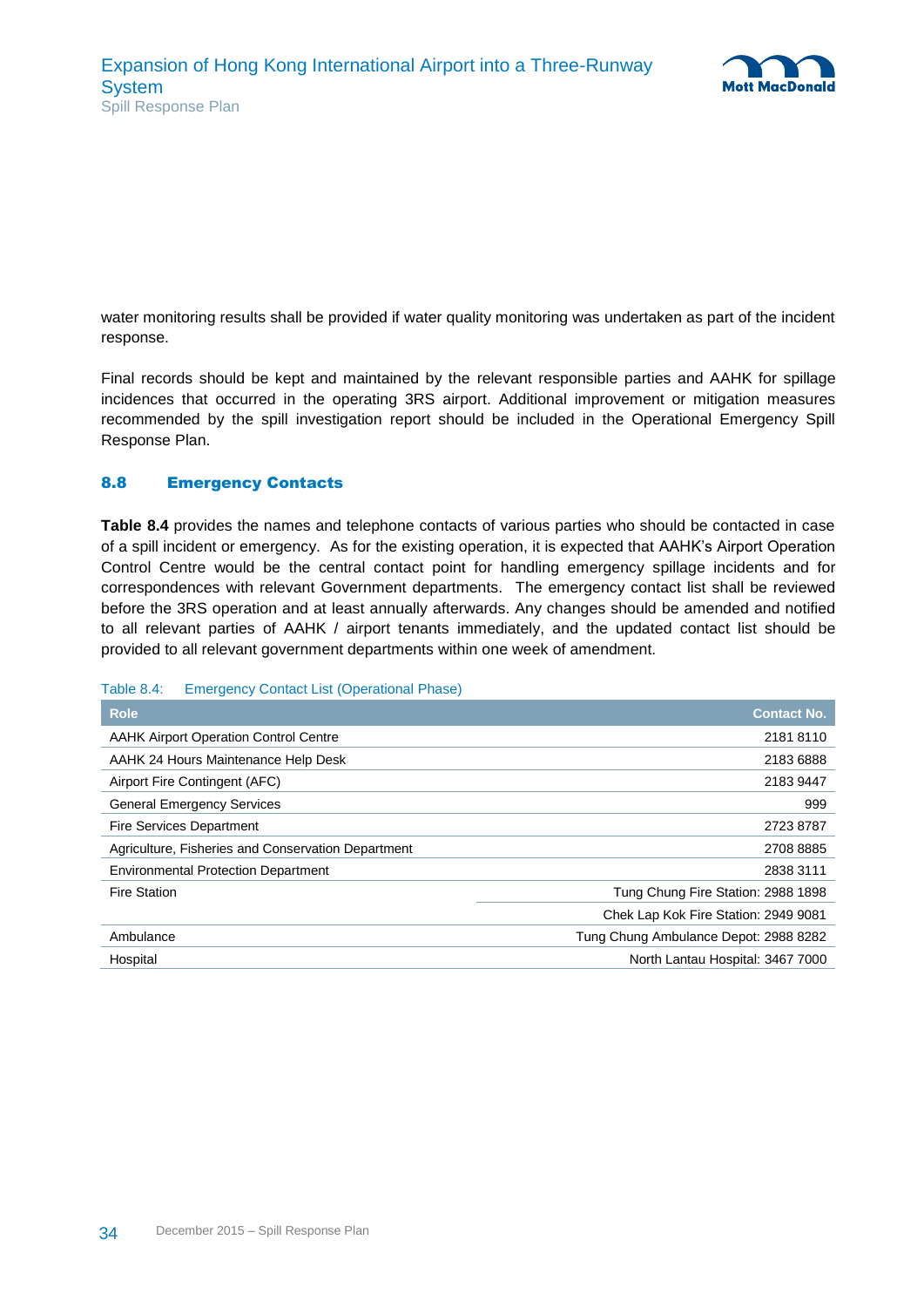

# <span id="page-41-0"></span>Appendices

|  |  |  | Appendix A. Requirements for Contract-Specific Spill Response Plans |  | 36 |
|--|--|--|---------------------------------------------------------------------|--|----|
|--|--|--|---------------------------------------------------------------------|--|----|